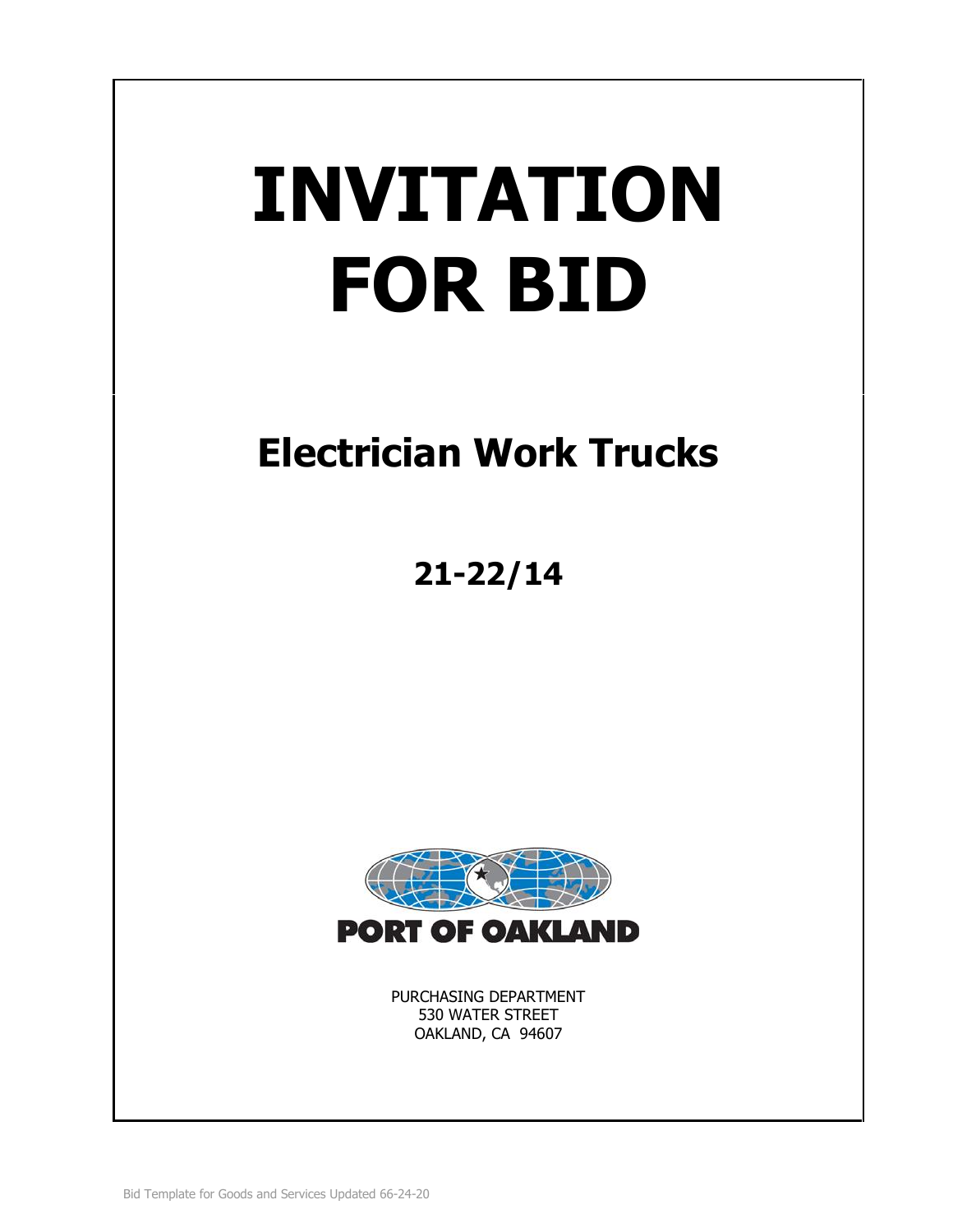

# **INVITATION FOR BID**

#### **Bid No.: 21-22/14 – Electrician Work Trucks**

The Port of Oakland ("Port"), Oakland, California, through the Purchasing Department, is hereby soliciting competitive bids for the above-mentioned project. The successful bidder ("Bidder") will be required to furnish all labor, material, equipment, supplies, applicable taxes, insurance, bonding (if applicable), permits, and licenses to complete this project.

# **General Bid Information**

| <b>Bid Title</b>                                               | Electrician Work Trucks                                                                                                                                                                                                              |  |
|----------------------------------------------------------------|--------------------------------------------------------------------------------------------------------------------------------------------------------------------------------------------------------------------------------------|--|
| <b>Bid Type</b>                                                | Goods                                                                                                                                                                                                                                |  |
| <b>Bid Number</b>                                              | $21 - 22/14$                                                                                                                                                                                                                         |  |
| <b>Bid Issued</b>                                              | October 1, 2021                                                                                                                                                                                                                      |  |
| <b>Issuing Department</b>                                      | Vehicle & Equipment Maintenance                                                                                                                                                                                                      |  |
| <b>Pre-bid Meeting</b>                                         | N/A                                                                                                                                                                                                                                  |  |
| <b>Scheduled Publication</b><br>October 1, 2021<br><b>Date</b> |                                                                                                                                                                                                                                      |  |
| <b>Bid Due Date</b>                                            | <b>October 28, 2021 until 2:00 p.m.</b> Bids received after the time<br>and date stated shall be returned unopened to the Bidder. All<br>timely submitted Bids are opened at the Submittal Address 15<br>minutes after they are due. |  |

# **Instructions for Submitting Bids**

| <b>Submittal Address</b>                         | Port of Oakland (Second Floor, Purchasing Department)<br>Attn: Nickulaus Sioson<br>530 Water Street<br>Oakland, CA 94607                                                                                      |  |
|--------------------------------------------------|---------------------------------------------------------------------------------------------------------------------------------------------------------------------------------------------------------------|--|
| <b>Submittal Copies</b>                          | One (1) Original                                                                                                                                                                                              |  |
| <b>Submittal Envelope</b><br><b>Requirements</b> | Bids must be sealed and have the following information clearly<br>marked and visible on the outside of the envelope:<br><b>Bid Number and Title</b><br>Name of Your Company<br>Address<br><b>Phone Number</b> |  |
| Late Submittals                                  | Bids received after the time and date stated in the Bid Due Date<br>section shall be returned unopened to the Bidder.                                                                                         |  |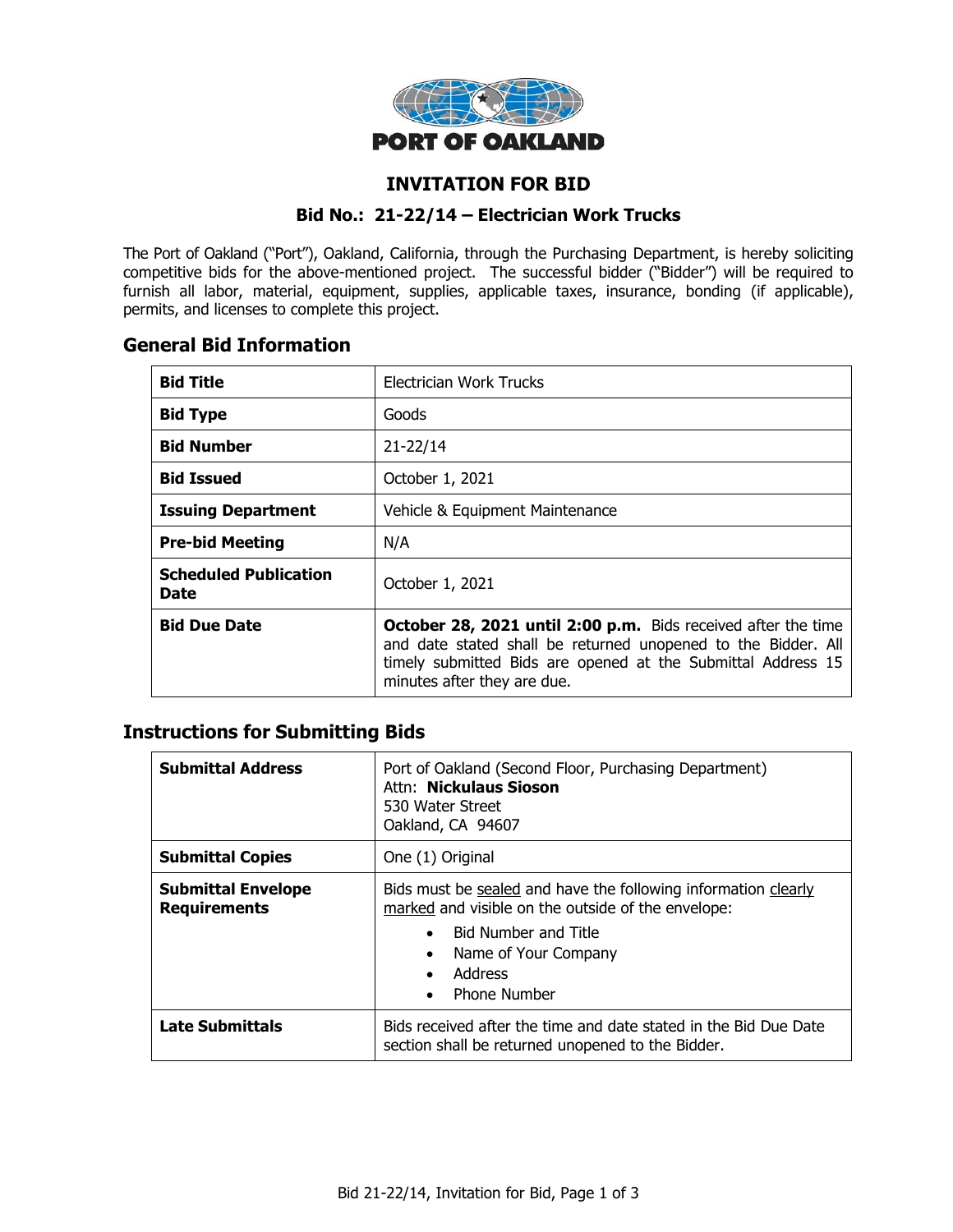# **How to Obtain Bid Documents**

| Location                     | <b>Address</b>                                                                                                                                                                                               |  |
|------------------------------|--------------------------------------------------------------------------------------------------------------------------------------------------------------------------------------------------------------|--|
| Website                      | http://www.portofoakland.com/business/bids-rfps/                                                                                                                                                             |  |
|                              | navigate to the Port of Oakland's main website at:<br>0r<br>http://www.portofoakland.com/, then click on "Bids/RFPs" from<br>the banner on the top of the page, and then scroll down to<br>download the Bid. |  |
| <b>Purchasing Department</b> | Please call Nickulaus Sioson at (510) 627-1140 or email<br>nsioson@portoakland.com for any issues downloading Bid<br>document from Port website or to request an email copy.                                 |  |

Bid documents may be obtained from the location(s) indicated in the table below:

# **Questions about the Bid or Request for Information**

Questions and or Requests for Information (RFI) must be submitted in writing and can be submitted by email as follows:

| <b>Primary Contact</b>       | Nickulaus Sioson                                                                                                                                                                                                                                                                                                                                                                    |  |  |
|------------------------------|-------------------------------------------------------------------------------------------------------------------------------------------------------------------------------------------------------------------------------------------------------------------------------------------------------------------------------------------------------------------------------------|--|--|
|                              | Email: nsioson@portoakland.com                                                                                                                                                                                                                                                                                                                                                      |  |  |
| <b>Question/RFI Due Date</b> | October 12, 2021 until 4:00 p.m.                                                                                                                                                                                                                                                                                                                                                    |  |  |
|                              | Please submit questions as soon as possible. No questions<br>regarding the specifications will be responded to after the above<br>date. All pertinent questions will be responded to and answered<br>in writing no later than the Response Date listed below.                                                                                                                       |  |  |
| <b>Response Date</b>         | <b>October 14, 2021</b>                                                                                                                                                                                                                                                                                                                                                             |  |  |
|                              | All pertinent questions will be responded to <b>via addendum</b> faxed<br>(or emailed) to all prospective Bidders and placed on the Port's<br>website. Bidders who did not receive a copy of the addendum<br>should download it from the Port's website. See the "How to<br>Obtain Bid Documents" section for our web address. All addenda<br>must be acknowledged on the Bid Form. |  |  |

# **Full Opportunity**

The Port's policy prohibits discrimination or preferential treatment because of race, color, religion, sex, national origin, ancestry, age (over 40), physical or mental disability, cancer-related medical condition, a known genetic pre-disposition to a disease or disorder, veteran status, marital status, or sexual orientation. It is the policy of the Port of Oakland to encourage and facilitate full and equitable opportunities for small local businesses to participate in its contracts for the provision of goods and services. It is further the Port's policy that no discrimination shall be permitted in small local business participation in Port contracts or in the subcontracting of Port contracts. The successful Bidder shall comply with the Port's Non-Discrimination and Small Local Business Utilization Policy.

**Title VI Solicitation Notice:** The Port of Oakland, in accordance with the provisions of Title VI of the Civil Rights Act of 1964 (78 Stat. 252, 42 U.S.C. §§ 2000d to 2000d-4) and the Regulations, hereby notifies all bidders that it will affirmatively ensure that any contract entered into pursuant to this advertisement, disadvantaged business enterprises will be afforded full and fair opportunity to submit bids in response to this invitation and will not be discriminated against on the grounds of race, color, or national origin in consideration for an award.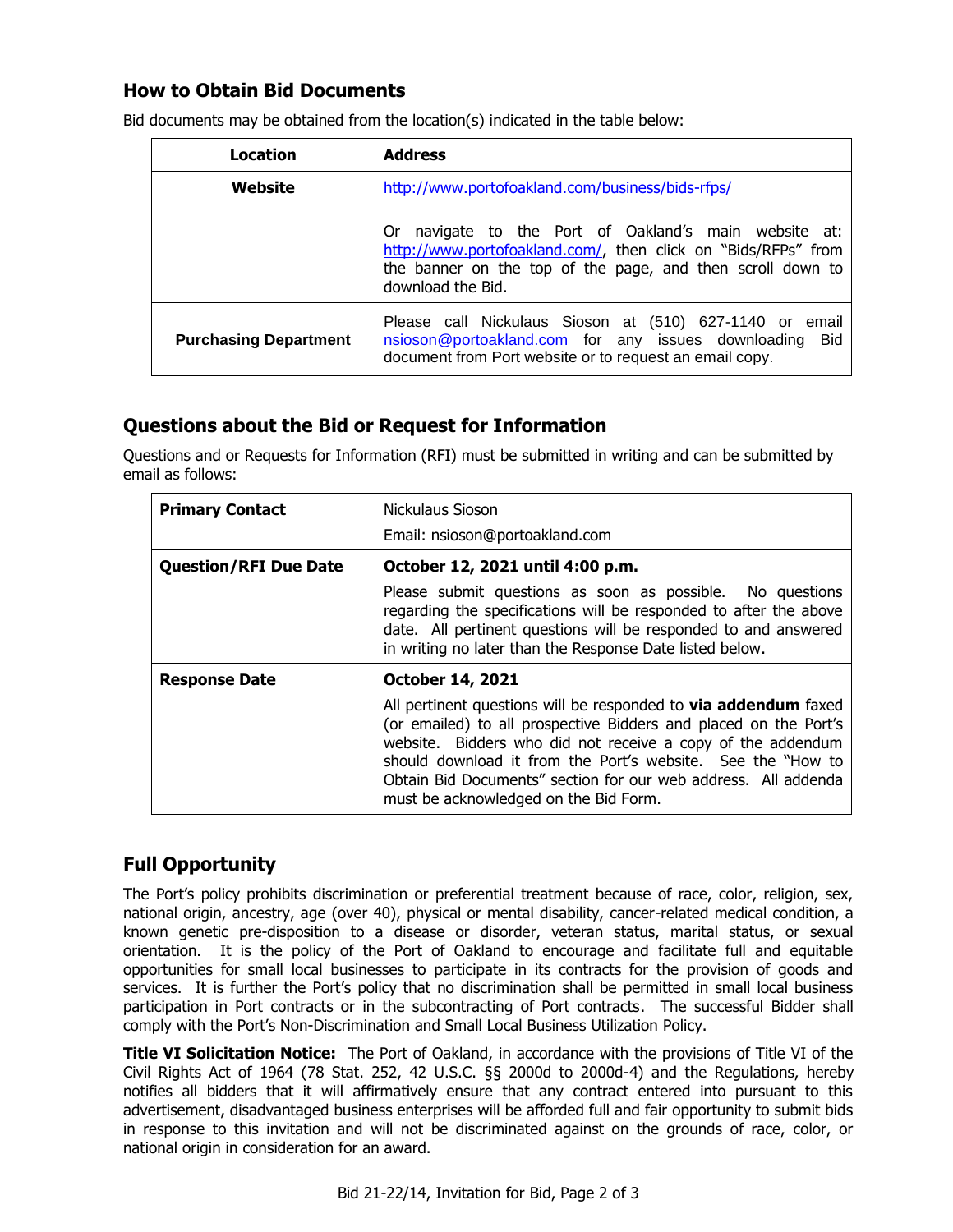The Port reserves the right to reject any or all Bids, to waive any irregularities or informalities not affected by law, to evaluate the Bids submitted, and to award the Contract (or Purchase Order) according to the Bid which best serves the interests of the Port.

John Banisadr, Purchasing Manager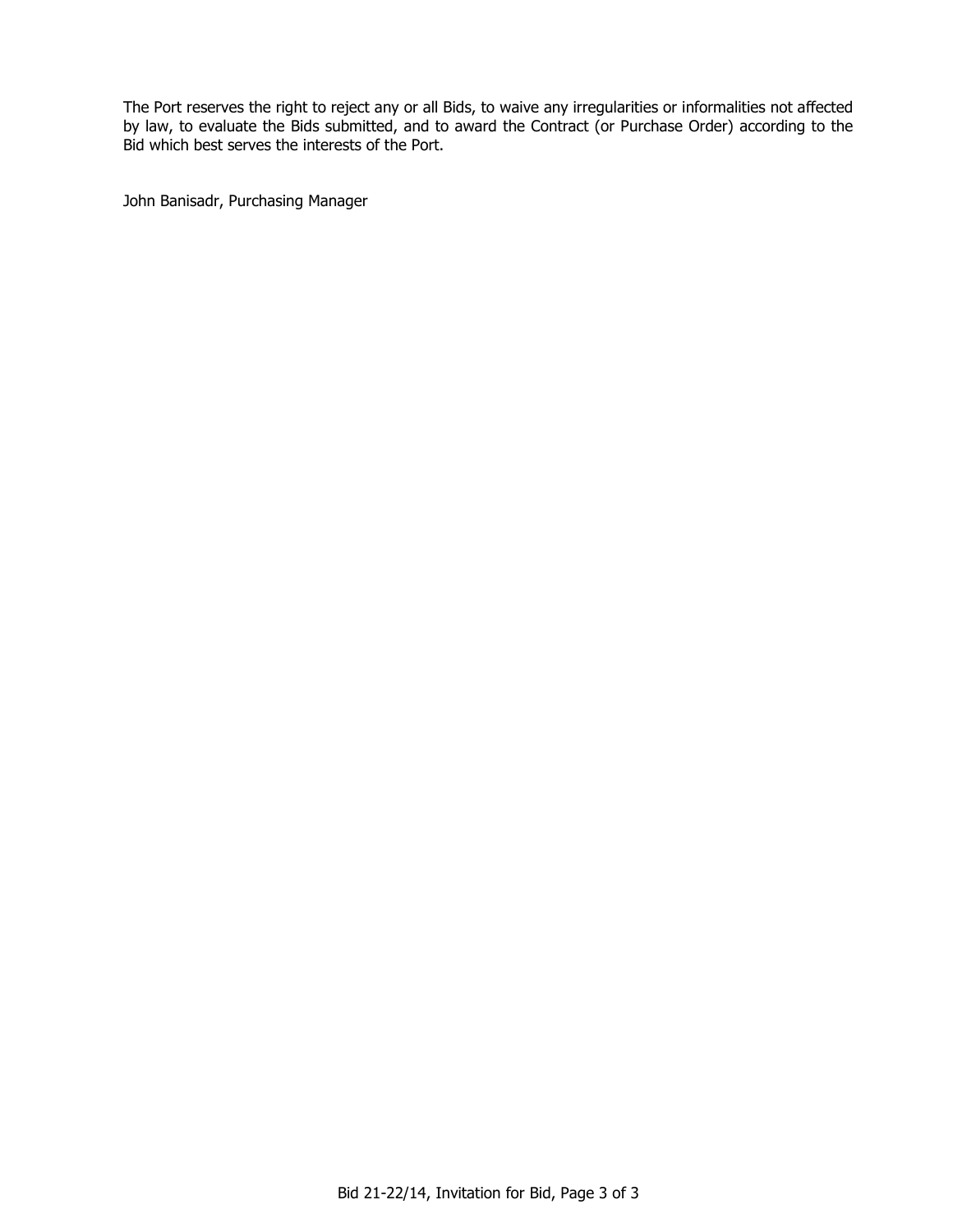# **Attachments:**

| Title |                                                                                                                                                                                   | Must Be Returned with Your<br><b>Bid</b> |
|-------|-----------------------------------------------------------------------------------------------------------------------------------------------------------------------------------|------------------------------------------|
| 1     | Instruction to Bidders                                                                                                                                                            | No                                       |
| 2     | <b>Bid Form</b>                                                                                                                                                                   | <b>Yes</b>                               |
| 3     | Standard Purchase Order Terms and Conditions                                                                                                                                      | No                                       |
| 4     | Supplier Insurance Requirements                                                                                                                                                   | No                                       |
| 5     | Non-Collusion Declaration                                                                                                                                                         | Yes                                      |
| 6     | City of Oakland City Charter §728 Living Wage<br><b>Information</b><br>A. Employer Self-Evaluation for Port of<br>Oakland Living Wage<br>B. Certificate of Compliance—Living Wage | No<br>(Required after award.)            |
| 7     | Statement of Living Wage Requirements                                                                                                                                             | Yes                                      |
| 8     | Statement of Equal Employment Opportunity                                                                                                                                         | Yes                                      |

# **Enclosures**

| Title |                              | Must Be Returned with Your<br><b>Bid</b> |
|-------|------------------------------|------------------------------------------|
| A     | <b>Product Specification</b> | No                                       |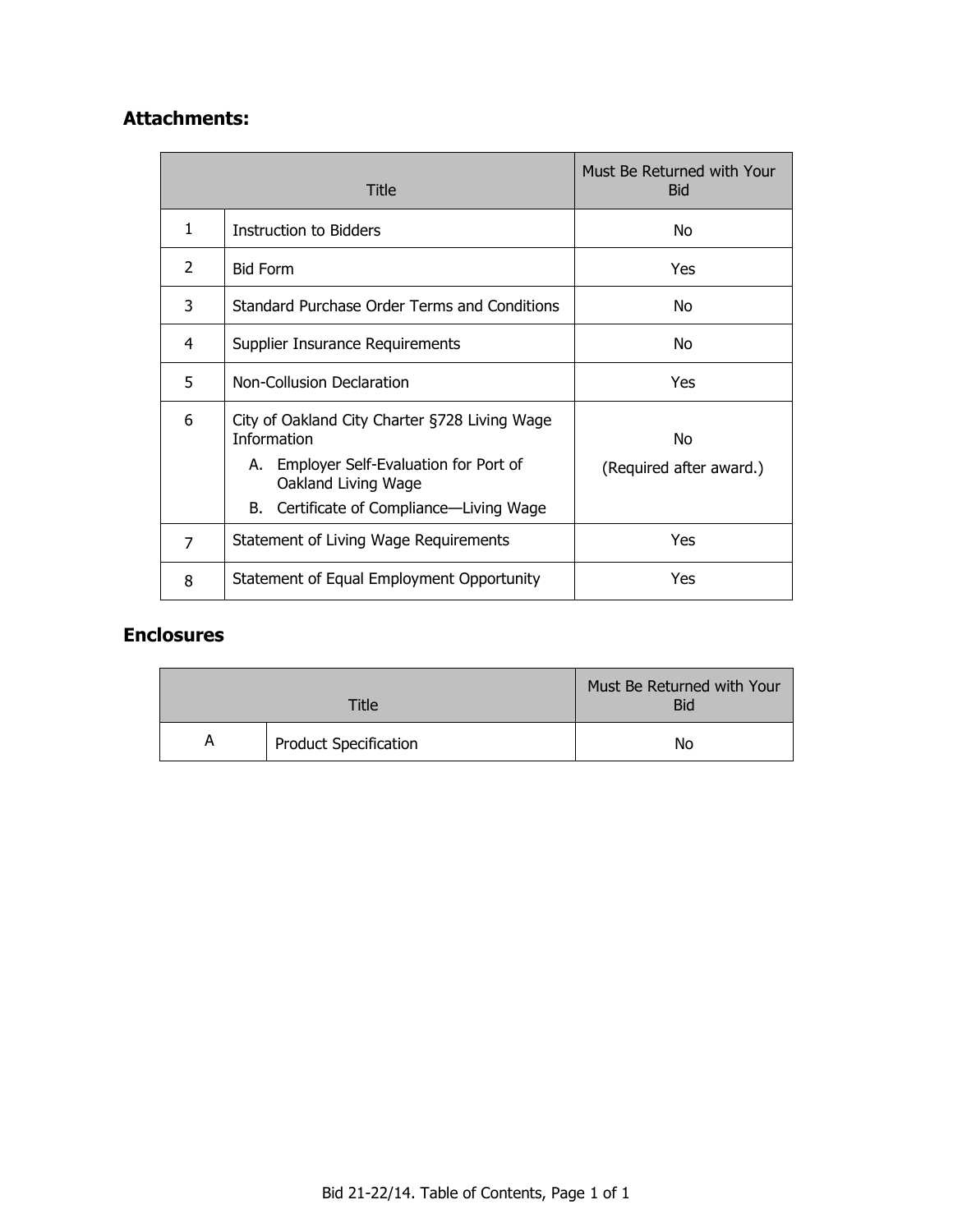# **INSTRUCTIONS TO BIDDER**



#### **Bid Submission:**

The submission of a Bid shall be considered conclusive evidence that the Bidder has fully investigated and understands all conditions related to the Bid. The Bidder has read and become familiar with all of the Bid Documents, Attachments, Enclosures, and any Contract or Agreements. No claim for adjustment of the provisions of the Agreement shall be honored on the grounds that the Bidder was not fully informed as to its terms or any of these conditions. No verbal interpretation provided to any Bidder as to the meaning or consequence of any portion of the Bid, the Bid Documents or the Contract or Agreement shall be considered binding on the Port. No Bids shall receive consideration by the Port unless made in accordance with the following instructions:

- 1. Port's Legal Name and Jurisdiction: The Port of Oakland (the "Port") is legally known as the **City of Oakland, a Municipal Corporation, Acting by and through its Board of Port Commissioners**. The Port is an independent department of the City of Oakland. The Port has exclusive control and management of all Port facilities and properties. Port facilities and properties consist of marine terminals, a railway intermodal terminal and container storage areas (collectively, the "Seaport"); the Oakland International Airport (the "Airport"); and commercial and industrial land and properties (collectively, "Commercial Real Estate"); and other recreational land, other land, undeveloped land, and water areas, all located in Oakland, CA. The Port issues Purchase Orders under the name Port of Oakland.
- 2. Definition of Bidder: The terms "Bidder", "Consultant", "Contractor", "Respondent", "Seller", "Supplier", and "Vendor" whenever appearing in this Invitation for Bid or any attachments, are used interchangeably to refer to the company or firm submitting a Bid in response to this Invitation for Bid.
- 3. Deadline for Receipt of Bids and Multiple Bids: Bids must be sealed and delivered to the Submittal Address listed in the Invitation to Bid no later than the time specified in the invitation. The Port will place a clock ("Clock") in a conspicuous location at the place designated for submittal of Bids. For purposes of determining the time that a Bid is submitted, the Clock shall be controlling (unless at the time of the receipt the Clock malfunctions, then the Port's clock on its network phone system shall be controlling). The Port suggests that Bids be hand delivered to the Submittal Address in order to ensure their timely receipt. Any Bids mailed via an express mail service, US Postal Service, or other courier service shall not be considered timely received until date and time stamped by the controlling Clock. Any Bids received after the time stated (regardless of the cause of the delay, including whether caused by the express mail service, US Postal Services, other courier service, or the Port's mail handling personnel) shall not be opened and shall be returned, sealed, to the Bidder. No person, Bidder, firm, or corporation shall be allowed to make or file or be interested in more than one Bid unless alternate Bids are specifically called for. A person, firm, or corporation that has submitted a sub-proposal to a Bidder, or that has quoted prices of materials to a Bidder, is not thereby disqualified from submitting a sub-proposal or quoting prices to other Bidders or make a Prime Bid.
- 4. Bidder's Conference: If applicable, a mandatory bidder's conference (Pre-bid Meeting) will be held on the date specified in the Invitation for Bid, for the purpose of acquainting all prospective Bidders with the bid documents. It is imperative that all prospective Bidders attend this conference. The Pre-bid Meeting is mandatory (when indicated) for any party submitting a Bid. If a Bidder fails to attend the Pre-bid Meeting, any Bid submitted by that Bidder will be rejected and returned unopened by the Port. Following this meeting, a site review may be conducted to acquaint Bidders with the site.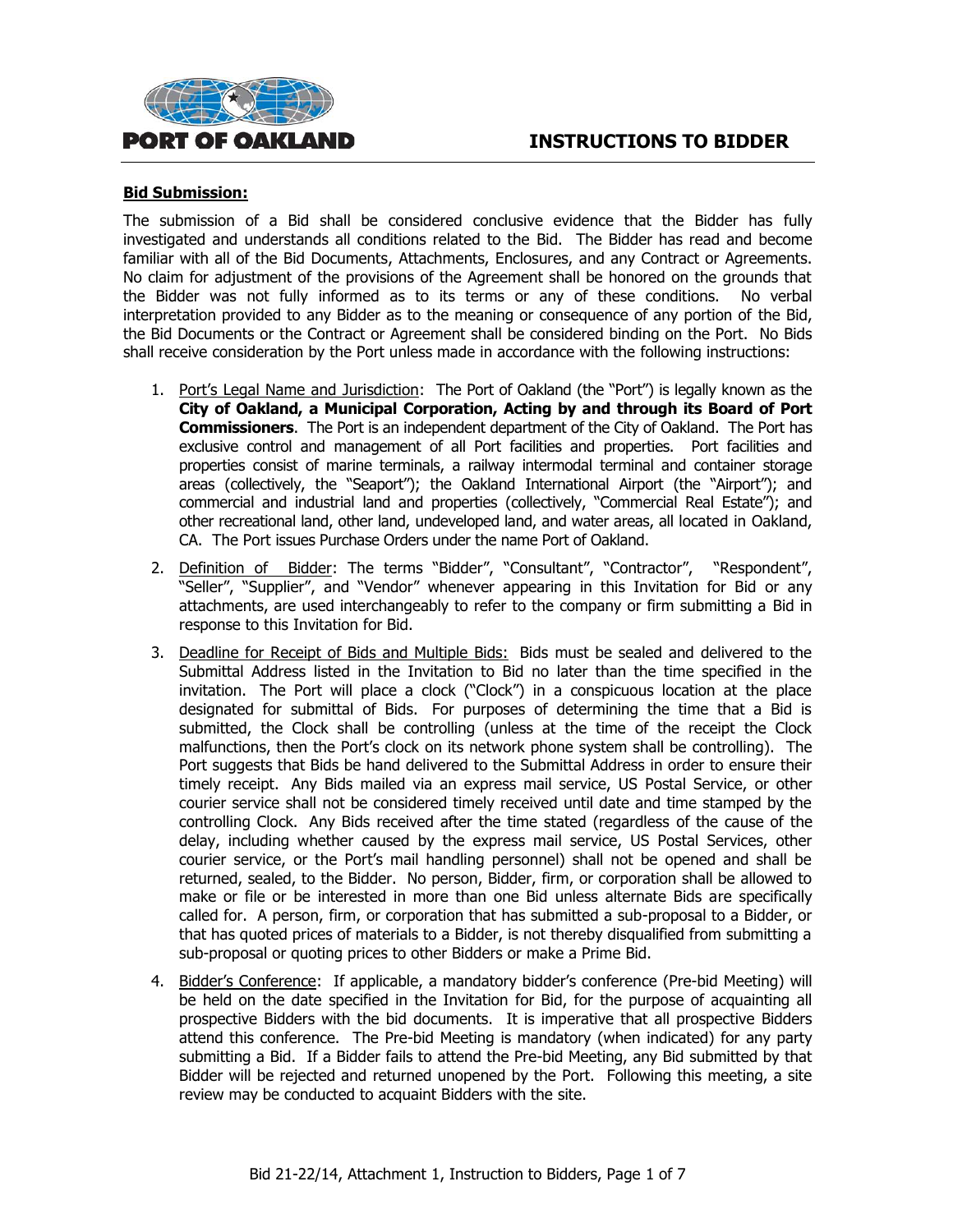- 5. Requests for Information: Any questions relative to the Bid should be in writing and directed to the designee specified in the Invitation for Bid and by the deadline for receipt of questions.
- 6. Bid Information: The information contained in this Bid is provided for the convenience of the Bidders. The Port does not represent or warrant the accuracy of any financial or statistical information contained in this Bid. In addition, any information contained in any other documents issued by the Port, about the Port, may only be relied upon by a Bidder at its sole risk. It is the responsibility of the Bidder and other interested parties to assure themselves that the information in this Bid packet is accurate and complete. The Port and the Board of Port Commissioners, and its employees and advisors, will have no liability arising out of the inaccuracy of any such information.
- 7. Bid Forms: Bids must be made on forms provided by the Port, unless otherwise specified. All items on the form should be filled out. Numbers should be stated in figures and written, and the signatures of all individuals must be in long hand. The completed form should be without interlineations, alterations, or erasures. Discrepancies between multiplication of units of work and unit prices will be resolved in favor of the unit prices. Discrepancies between the indicated sum of any column of numerals and the correct sum thereof will be resolved in favor of the correct sum. In case of conflict between words and numerals, the words shall govern.
- 8. Execution of Forms: Each Bid must give the full business address of the Bidder and must be signed by the Bidder with his or her usual signature. Bids by partnerships must furnish the full names of all partners and must be signed in the partnership name by a general partner with authority to bind the partnership in such matters. Bids by corporations must be signed with the legal name of the corporation, followed by the signature and designation of the president, secretary, or other person authorized to bind the corporation in this matter. The name of each person signing shall also be typed or printed below the signature. When requested by the Port, satisfactory evidence of the authority of the officer signing on behalf of the corporation or partnership shall be furnished. A Bidder's failure to properly sign required forms may result in rejection of the Bid. When applicable, Bids must include the Bidder's California State Contractor's license number and expiration date.
- 9. Joint Venture Agreements: Any Bidder that is a Joint Venture shall include, as part of its Bid, a copy of the Bidder's Joint Venture Agreement, executed and in force, and the Joint Venture agreement may not be modified after the submission to the Port, prior to selection of the Bidder by the Port or thereafter without the written consent of the Port. Any Joint Venture acknowledges that each of the partners of the joint venture is jointly and severally liable under this Agreement, and has provided the Port with a true and accurate copy of the Bidder's Joint Venture Agreement.
- 10. Bid Bond/Bid Security: If this box  $\Box$  is checked, a Bid Security (or Bid Bond) is required with your Bid. The Bid should be accompanied by a Cashier's Check or Bidder's Bond for an amount not less than ten percent (10%) of the Total Bid Price. The cashier's check shall be made payable to the "Port of Oakland" or Bid Bond shall be made payable to the "City of Oakland, a Municipal Corporation Acting by and through its Board of Port Commissioners ("Port")". The Bid Bond accompanying the Bid shall be secured by an admitted surety company, licensed in the State of California, satisfactory to the Port. The Cashier's Check or Bond shall be given as a guarantee that the Bidder will enter into the Contract (or Purchase Order) if awarded the work, and in the case of refusal or failure to enter into the Contract (or Purchase Order) within twenty (20) calendar days after notification of the award of the Contract (or Purchase Order), the Port shall have the right to award to another Bidder. If the Bidder fails or refuses to timely enter into the Contract (or Purchase Order), the Port reserves the right to declare the Bid Bond forfeited and to pursue all other remedies in law or equity relating to such breach including, but not limited to, seeking recovery of damages for Breach of Contract. Failure to provide Bid Security, or Bid Security in the proper amount, will result in rejection of the Bid.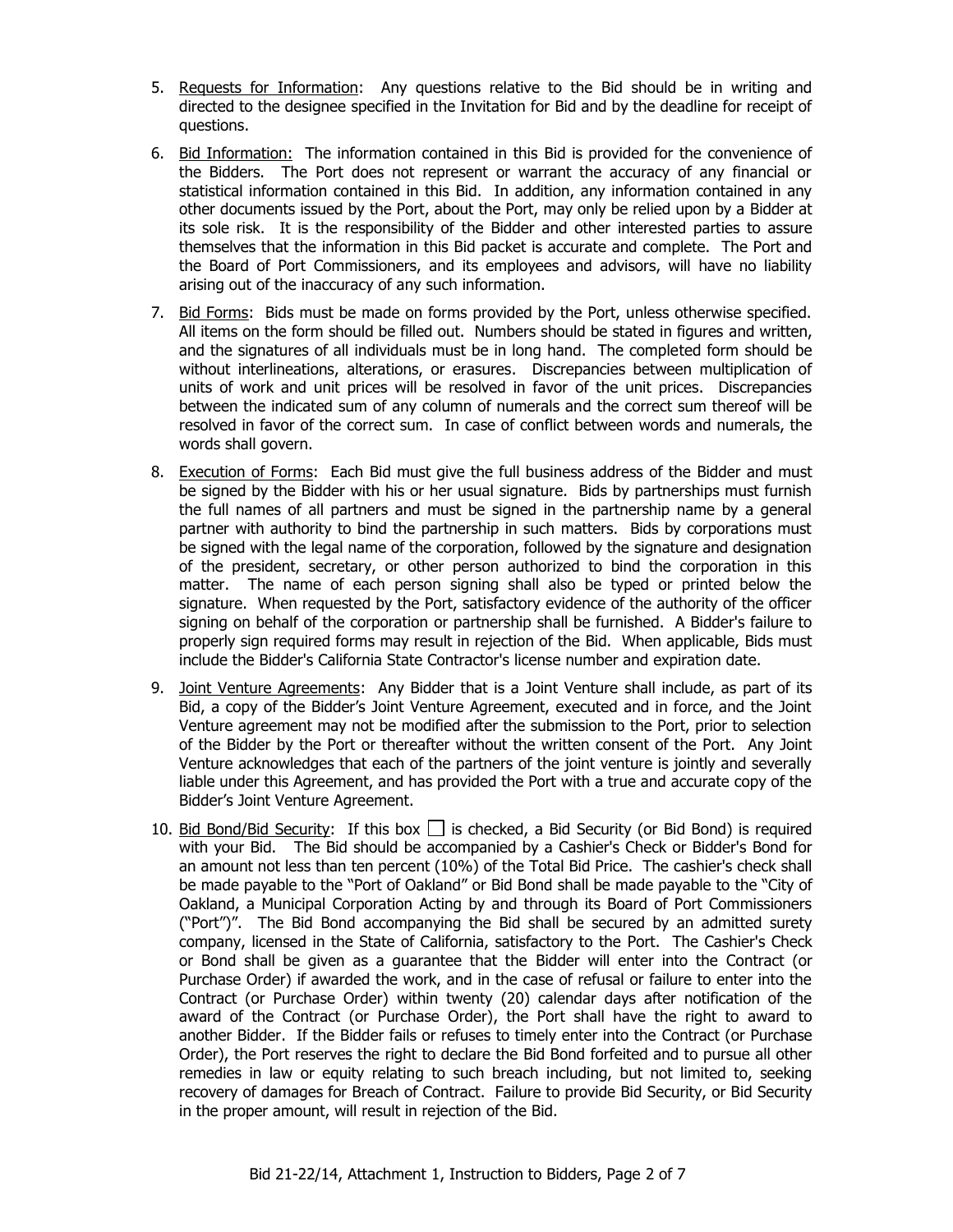- 11. Withdrawal of Bid: Bids may be withdrawn by the Bidders prior to the time fixed for the opening of Bids, but may not be withdrawn after the opening of Bids.
- 12. Responsible Bidder: A Responsible Bidder is defined as a Bidder who has demonstrated the attribute of trustworthiness, as well as quality, fitness, capacity, and experience to satisfactorily perform the work or provide the goods. The Port may conduct such investigation as the Port deems necessary to assist in the evaluation of any Bid and to establish the responsibility, qualifications, and financial ability of Bidders. The Port shall have the right to communicate directly with Bidder's surety regarding Bidder's guaranty. The Port will be the sole determinate of whether a Bidder is considered a Responsible Bidder.
- 13. Evidence of Responsibility: Upon the request of the Port, a Bidder shall submit promptly to the Port satisfactory evidence showing the Bidder's financial resources, the Bidder's experience in the type of work being required (or goods needed) by the Port, the Bidder's organization and workforce available for the performance of the work and any other required evidence of the Bidder's qualifications to perform the proposed work or supply of goods. The Port may consider such evidence before making its decision awarding a Contract (or Purchase Order). Failure to submit evidence of a Bidder's responsibility to perform the proposed work (or goods needed) may result in rejection of the Bid. The Port may check any client reference provided by the Bidder to determine if the Bidder has the experience necessary to provide the goods or perform the services, and to determine the lowest responsive, responsible Bidder.
- 14. Addenda: Any addenda issued during the time of bidding shall become a part of the drawings and specifications issued to Bidders for the preparation of their Bids, and shall constitute a part of the Contract Documents. All addenda shall be numbered and dated and shall be acknowledged by the Bidder on the Bid Form. No addendum will be issued on such requests received later than five (5) calendar days before the scheduled opening of the Bids.
- 15. Minor Informalities, Rejection of Bids and Award of Contract: The Port reserves the right to waive any non-substantial or immaterial irregularities in the Bid and the right to accept or reject any and all Bids, or to accept or reject any portion or combination thereof, or award on the basis of Bid Elements or Total Bid Price, when to do so is in its own best interest. If an award is made, the Port will recommend a Contract (or Purchase Order) be awarded within sixty (60) calendar days after opening of Bids to the lowest responsive, responsible Bidder complying with the requirements of the Contract Documents, subject to the Board of Port Commissioner's approval (if required). The time for awarding the Contract (or Purchase Order) may be extended by the Port with the consent of the lowest responsible Bidder. If the Port does not recommend a Contract (or a Purchase Order) to be awarded to the lowest responsive, responsible Bidder, then the Bid will be cancelled.
- 16. Action by the Board of Port Commissioners: If action by the Board of Port Commissioners is required, the Board of Port Commissioners may approve or reject the Port's recommendation for award with the lowest responsive responsible Bidder, or may reject all Bids. If all Bids are rejected, the Board of Port Commissioners may direct staff to negotiate with any Bidder or call for new Bids.
- 17. Performance Bond: If this box  $\Box$  is checked and your Bid exceeds \$25,000, a Performance Bond is required prior to issuance of a Contract (or Purchase Order). The successful Bidder shall be required to submit the Performance Bond as specified in the Contract Documents. The required Bond shall be calculated on the maximum Total Bid Price. A Bidder's failure to submit the Bond requested shall result in rejection of their Bid and forfeit of their Bid Security.
- 18. Execution of Contract: The successful Bidder shall, within twenty (20) calendar days of Notice of Award of the contract, sign and deliver to the Port, without exception, the executed Port Contract (or Purchase Order) along with the Bonds and any evidence of insurance required by the Contract Documents. In the event the Bidder to whom an award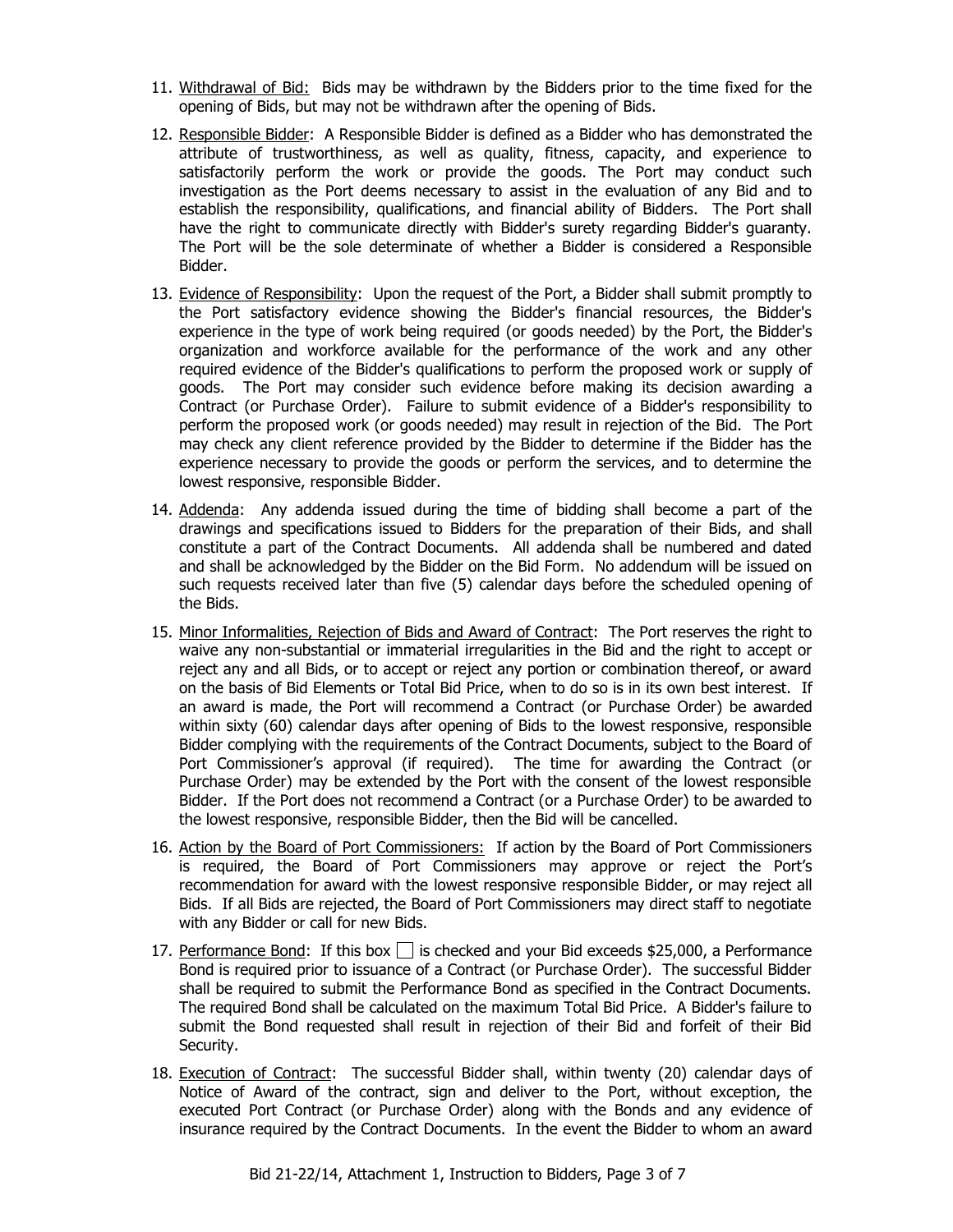is made fails or refuses to execute the Contract (or Purchase Order) within twenty (20) calendar days from the date of receiving notification that the Contract (or Purchase Order) has been awarded to the Bidder, or fails to provide the required bond and evidence of insurance, the Port may declare the Bidder's Bid Security or bond forfeited as damages caused by the failure of the Bidder to enter into the Contract (or Purchase Order), and may award the work to the next lowest responsive, responsible Bidder, or may reject all Bids and, at its sole discretion, call for new Bids.

- 19. Form of Contract: If this box  $\Box$  is checked, the Bidder selected by the Port will be required to execute, without exception, a Contract in form and substance substantially similar to that included in the Bidding package. The Contract and other documents are subject to the approval of the Port and its legal counsel.
- 20. Standard Purchase Order Terms and Conditions: The Port's Standard Purchase Order Terms and Conditions apply to all purchases (unless specifically noted in the Bid package). A copy of the Port's Standard Purchase Order Terms and Conditions is included in this Bid package. By submitting a Bid, Bidder agrees to the Port's Standard Purchase Order Terms and Conditions.
- 21. Drawings and Specifications: If this box  $\Box$  is checked, each Bidder shall be required to return to the Port all drawings and specifications in an un-mutilated condition and without any marks or annotations. All drawings, specifications and other documents used or prepared during the project shall be the exclusive property of the Port.
- 22. Taxes: Taxes shall be included in the Total Bid Price at the current Alameda County uniform local sales and use tax rate.
- 23. Bid Exceptions: All exceptions to the plans and specifications which are taken in response to this Bid must be stated clearly. The taking of Bid exceptions or providing false, incomplete or unresponsive statements may result in the disqualification of the Bid.
- 24. Discounts: Any discounts which the Bidder desires to provide the Port must be stated clearly on the Bid Form itself so that the Port can calculate properly the net cost of the Bid. Offers of discounts or additional services not delineated on the Bid Form will not be considered by the Port in the determination of the lowest responsive, responsible Bidder.
- 25. Quantities: The quantities shown are approximate. The Port reserves the right to increase or decrease quantities as desired.
- 26. Prices: Bidders must quote prices Free on Board (F.O.B). Destination; the Port, unless otherwise noted. Prices should be stated in the units specified and Bidders should quote each item separately.
- 27. Samples: On request, samples of the products being supplied shall be furnished to the Port at no cost to the Port.
- 28. Special Brand Names: In describing any item, the use of a manufacturer or special brand, except in those instances where the product is designated to match others in use on a particular public improvement either completed or in the course of completion, does not restrict bidding to that manufacturer or special brand (unless specifically noted), but is intended only to indicate quality and type of item desired. Bidders may furnish any material, product, thing or service of comparable quality or utility. If a Bidder is requesting substitution of "or equal" item, the make and grade of the article on which the Bid is submitted must be stated in the Bid Form and illustrations and catalogue information submitted. The Port has the sole right to make all decisions on products and supplier selection of "or equal" substitutes.
- 29. Container Costs and Delivery: All costs for containers shall be borne by the Bidder. All products shall conform to the provisions set forth in the Federal, County, State, and City laws for their production, handling, processing and labeling. Packages shall be so constructed to ensure safe transportation to point of delivery.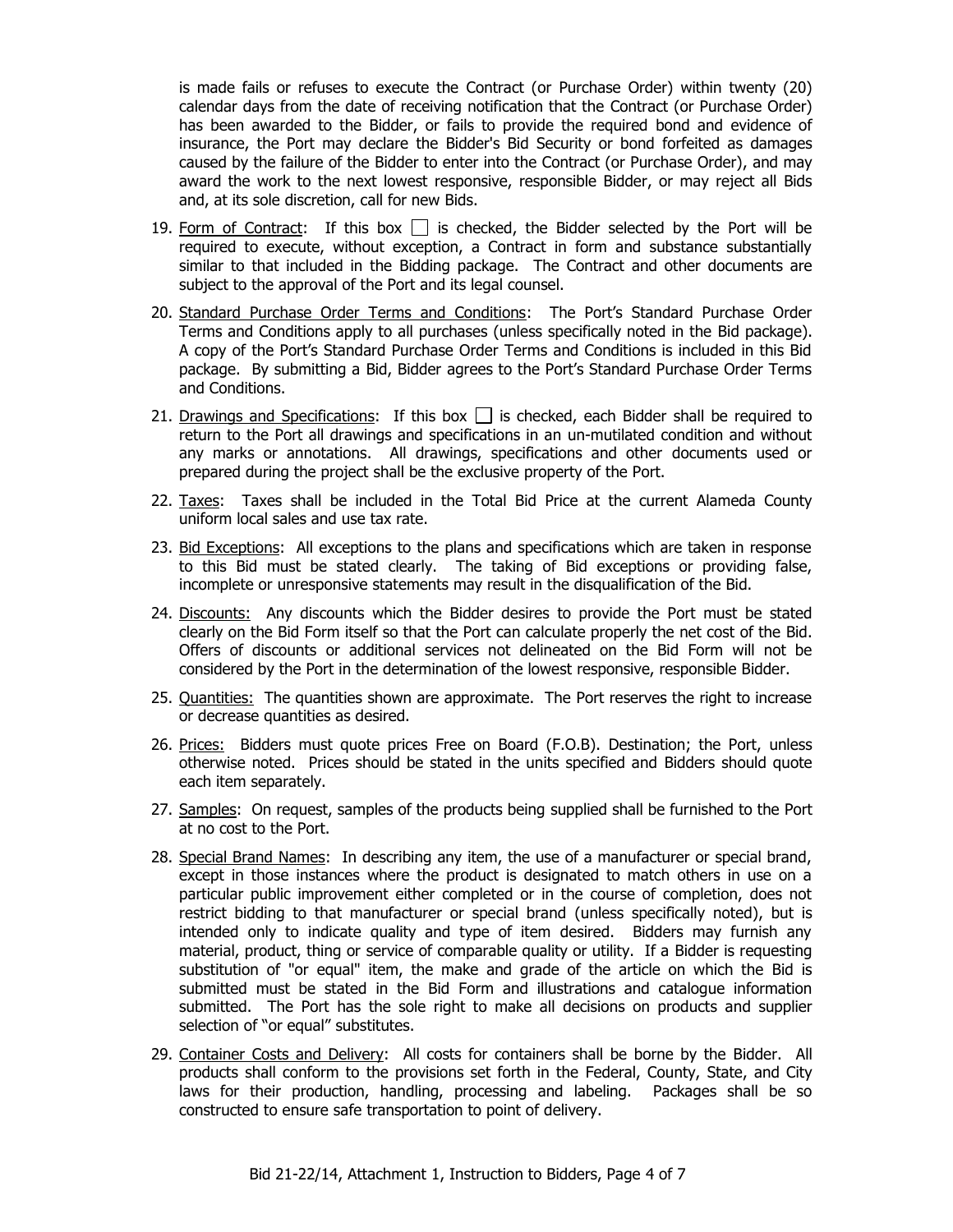- 30. Bid Negotiations: A Bid response to any specific item of this Bid Document with terms such as "negotiable", "will negotiate" or similar, will be considered as non-compliance with that specific term.
- 31. Purchases by Other Public Agencies, the Port, and Additional Quantities: Bidder agrees to extend identical prices and services under the same terms and conditions to other public agencies and the Port (known as "Piggybacking"). Other public agencies may piggyback on this contract for the goods/services and purchase directly from Bidder without additional competitive processes. Each participating agency will execute its own Contract with the Bidder for its requirement and payment will be made directly by the participating agency. Following any initial purchase(s) by the Port, additional quantities of the goods/services listed herein, may be purchased to replace or supplement existing purchases.
- 32. Prevailing Law: In the event of any conflict or ambiguity between these instructions and State or Federal law or regulations, the latter shall prevail. Additionally, all equipment to be supplied or services to be performed under the Bid shall conform to all applicable requirements of Local, State and Federal laws, including, but not limited to, California Labor Code.
- 33. Governing Law and Venue: The Bid Documents, Specifications and related matters shall be governed by and construed in accordance with the laws of the State of California. Legal actions relating to the Bid Documents, Specifications and related matters shall only be brought in the Federal or State Courts of Alameda County, California, to which jurisdiction Bidder irrevocably submits.
- 34. Living Wage Policy: On March 5, 2002, the voters in the City of Oakland passed Measure I, adding to the City Charter Section 728 ("§728") entitled "Living Wage and Labor Standards at Port-assisted Businesses." §728 requires Port Aviation and Maritime businesses that meet specified minimum threshold requirements to pay all nonexempt employees a Living Wage rate established by City Ordinance and adjusted annually based on the Consumer Price Index for the San Francisco, Oakland and San Jose area. (See the enclosed §728 for the current living wage rates.) Specifically, §728 applies to Port contractors and financial assistance recipients with the Aviation or Maritime divisions that have contracts worth more than \$50,000 and that employ more than 20 employees who spend more than 25% of their time on Port-related work. §728 also provides covered employers with incentives to provide health benefits to employees, establishes a worker retention policy, requires covered employers to submit quarterly payroll reports and requires covered employers to allow Port representatives access to payroll records in order to monitor compliance and labor organization representatives access to workforces during non-work time and on nonwork sites. Covered employers are responsible for complying with the provisions of §728 from the date the covered contract is entered into. When a Contract (or Purchase Order) is awarded, the Bidder will be required to fill out the following forms included in the Bid packet:
	- Employer Self-Evaluation for Port of Oakland Living Wage Form
	- Certificate of Compliance—Living Wage

Do not include these forms with your Bid. Only after a Contract (or Purchase Order) is issued does the successful Bidder need to return these forms to the Social Responsibility Division. Bidders shall acknowledge the Port's Living Wage Policy and compliance by submitting the "Statement Living Wage Requirements" (included in the Bid packet) with their Bid.

For more information on the Living Wage Policy, see the enclosed forms or call Connie Ng-Wong in the Port of Oakland's Social Responsibility Division at (510) 627-1390.

35. Non-Discrimination Policy: The Port of Oakland prohibits discrimination or preferential treatment because of race, color, religion, sex, national origin, ancestry, age (over 40), physical or mental disability, cancer-related medical condition, a known genetic predisposition to a disease or disorder, veteran status, marital status, or sexual orientation.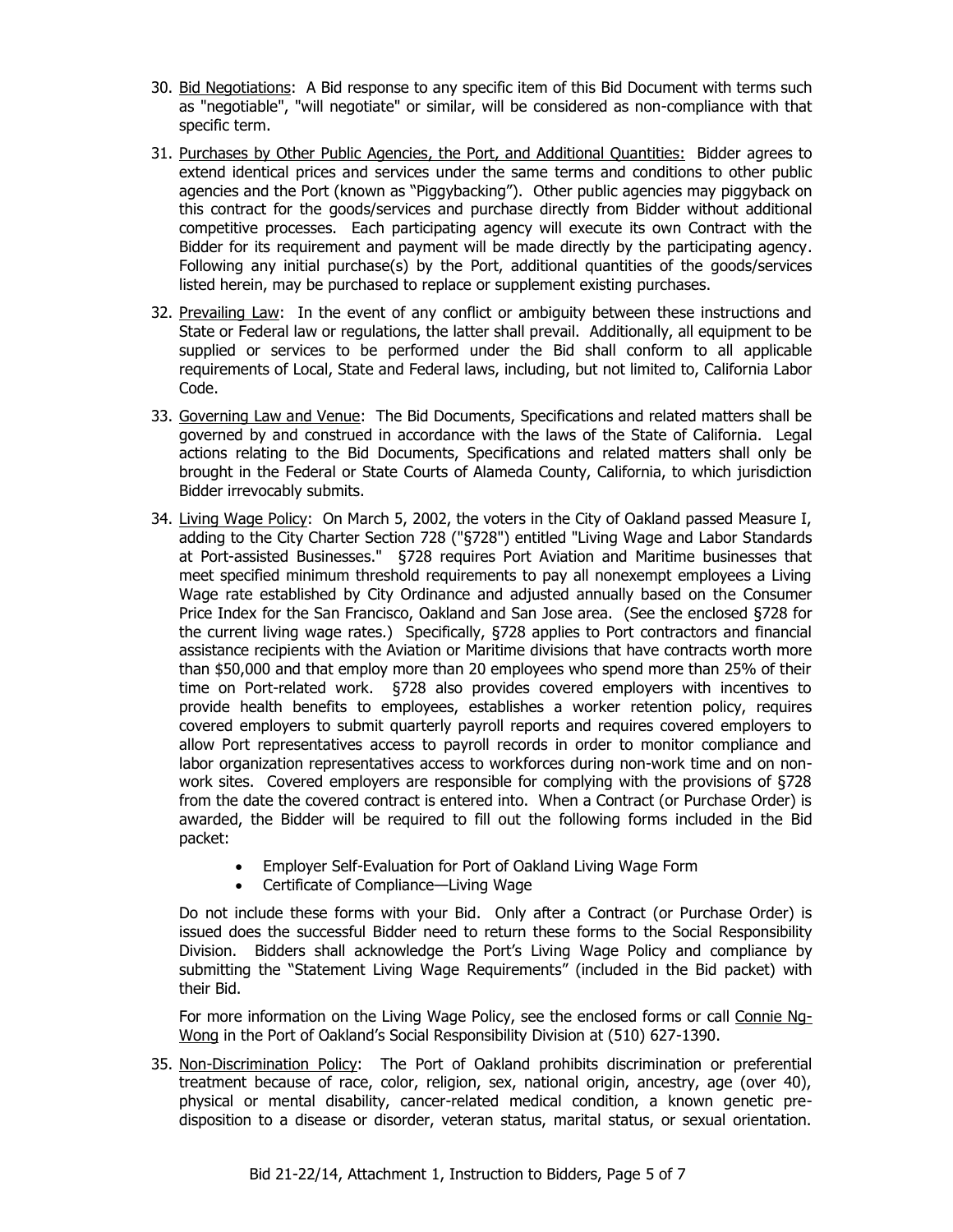Each Bidder must adhere to the Port's Non-Discrimination Policy by providing the enclosed "Statement of Equal Employment Opportunity" with their Bid.

In addition, the Port has a Non-Discrimination and Small Local Business Utilization Policy to encourage the use of small and local business. The entire Non-Discrimination and Small Local Business Utilization Policy is available at:

[http://www.portofoakland.com/files/PDF/responsibility/NDSLBUP\\_00810.pdf](http://www.portofoakland.com/files/PDF/responsibility/NDSLBUP_00810.pdf)

A copy of the Port-certified Small and Local Business Enterprises can also be downloaded at:

[http://srd.portofoakland.com/.](http://srd.portofoakland.com/)

- 36. Examination of Work Site: If applicable, before submitting a Bid, Bidders shall visit the site of the proposed work and shall fully inform themselves of all conditions in and about the work site, the building or buildings, if any, and any work that may have been done thereon. However, no Bidder shall visit the site without prior authorization by the Port.
- 37. Licenses: Each Bidder, and their subcontractors, if any, must possess all appropriate and required licenses (including a California Contractor's License, if applicable) or other permits to perform the work or provide the goods as identified in this Bid packet. Upon request, each Bidder shall furnish the Port with evidence demonstrating possession of the required licenses or permits. Failure to submit such evidence to the Port's satisfaction may result in rejection of the Bid.
- 38. Public Records Act: Under the Public Records Act (Gov. Code § 6250 et seq.), the Port may be obligated to make available to the public the submitted Bids and all correspondence and written questions submitted during the Bid process. Any trade secrets or proprietary financial information, which a Bidder believes should be exempted from disclosure, shall be specifically identified and marked as "CONFIDENTIAL". Blanket-type identification by designating whole pages or sections shall not be permitted and shall be invalid. The specific information must be clearly identified as such. The Port reserves the right to independently determine whether any document is subject to disclosure and to make such information available to the extent required by applicable law, restriction or notice to Respondent.
- 39. Protest Procedures:Any Bidder that has timely submitted a responsive bid that contends or claims that the Port's proposed award of the subject contract fails to comply with the Port's rules and regulations or with law must file a protest in accordance with the provisions set forth below:
	- 1. Any protest must be submitted in writing to Daria Edgerly, Secretary of the Board, and received by the Port no later than 5:00 p.m. by the third (3rd) business day following the date of Bid opening.
		- 2. The protest must include the name, address and telephone number of the person representing the protesting party.
		- 3. The initial protest document must contain a complete statement of the basis for the protest, including in detail, all grounds for protest including referencing the specific portion of the solicitation document that forms the basis for the protest, and including without limitation all facts, supporting documentation, legal authorities and argument in support of the grounds for the protest. Any matters not set forth in the written protest shall be deemed waived. All factual contentions must be supported by competent, admissible and credible evidence.

Any protest not conforming to the foregoing shall be rejected by the Port without recourse.

40. Conflicts of Interest: By submitting a Bid, the Bidder represents that it is familiar with Section 1090 and Section 87100 et seq. of the California Government Code, and that it does not know of any facts that constitute a violation of said sections in connection with its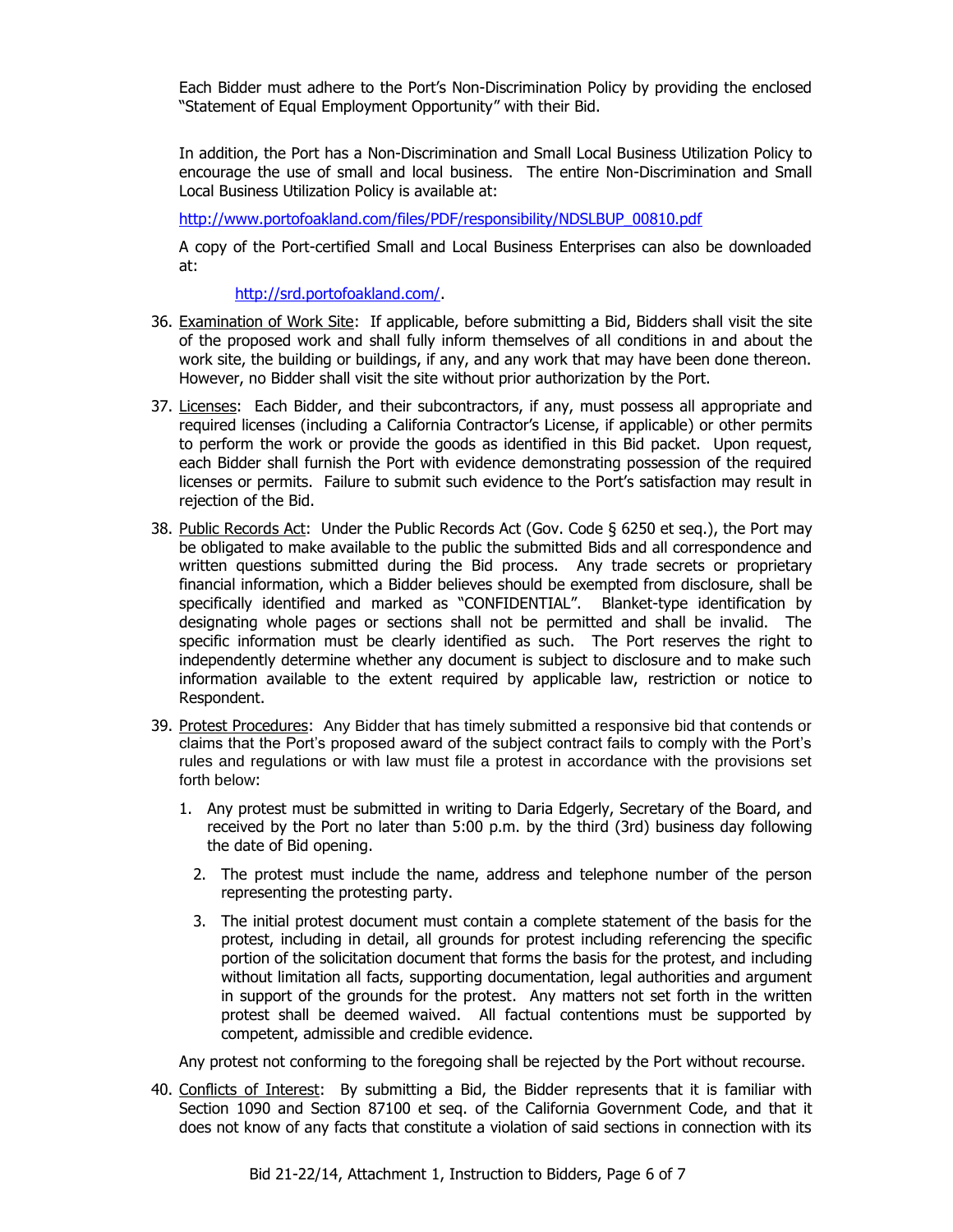Bid. Bidder also represents that its Bid has completely disclosed to the Port all facts bearing upon any possible interests, direct or indirect, which Bidder believes any member of the Port, or other officer, agent or employee of the Port or any department presently has, or will have, in any agreement arising from this Bid, or in the performance thereof, or in any portion of the profits there under. Willful failure to make such disclosure, if any, shall constitute ground for rejection of the Bid or termination of any agreement by the Port for cause. Bidder agrees that if it enters into a Contract (or Purchase Order) with the Port, it will comply with all applicable conflict of interest codes adopted by the City of Oakland and Port of Oakland and their reporting requirements.

41. Bidder's Relationship: The Bidder's relationship to the Port shall be that of independent contractor and shall not be deemed to be that of an officer, agent, or employee of the Port.

End of Section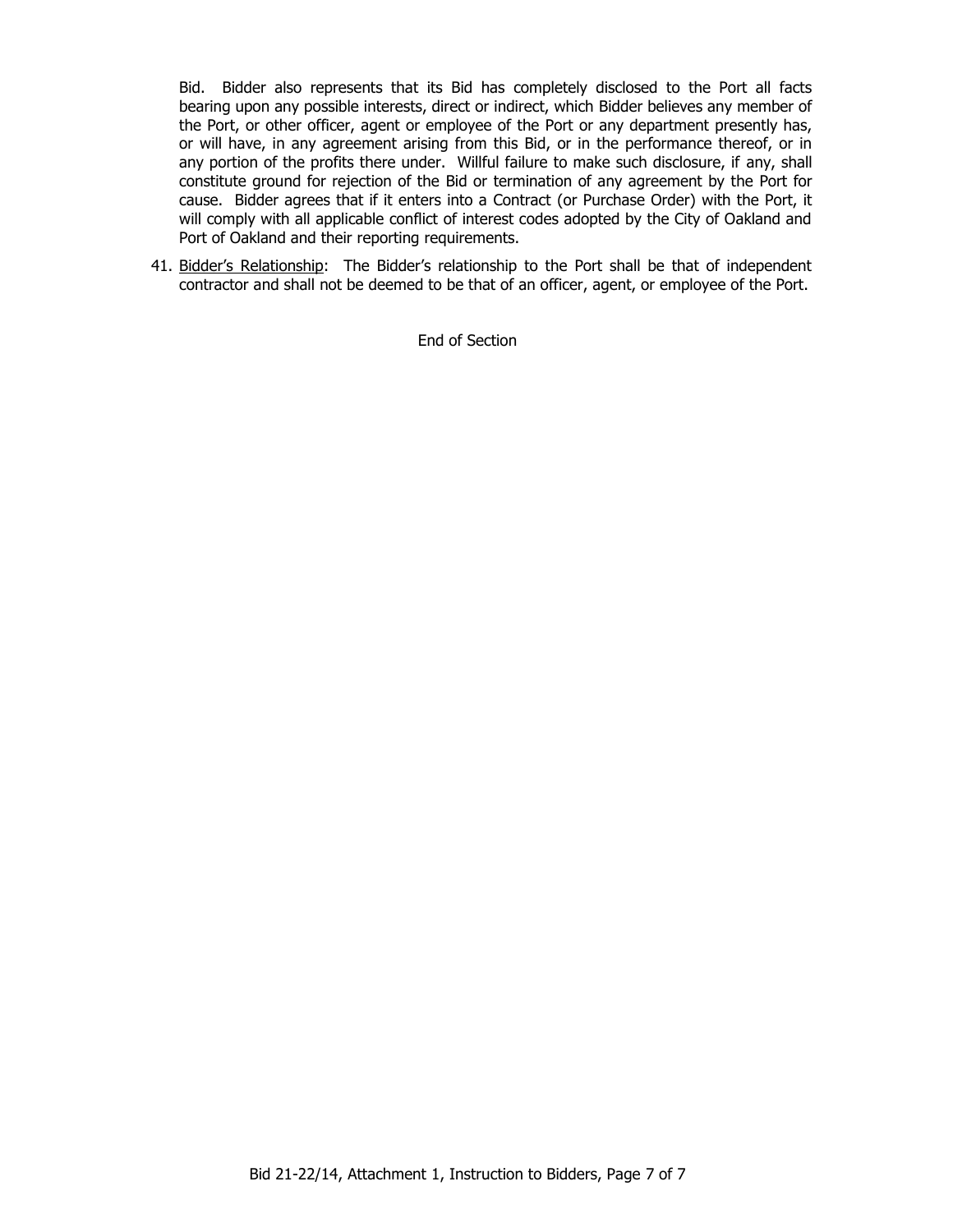

# **Bid No.: 21-22/14 - Electrician Work Trucks**

# **BID FORM (Page 1 of 5)**

The undersigned having carefully examined the location of the proposed work, the local conditions of the place where the work or services is to be done, the Invitation for Bid, the Instructions to Bidders, the Standard Purchase Order Terms and Conditions, the Supplier Insurance Requirements, all Bid Documents, including the Specifications and all of the contract documents for this project, and any Attachments, Addenda, Enclosures, and the Port of Oakland's sample Contract (if applicable), proposes to perform the work or provide the goods, including all of its component parts, and to furnish any and all required labor, materials, equipment, insurance, permit, bonding, transportation and services required for this project or delivery of goods and services in strict conformity with the Plans and Specifications prepared, including any Addenda, within the time specified for the lump sum price (including all taxes) of:

#### **Total Bid Price (Including all Taxes)**

| Total Bid Price of: \$ |                                                    | (Numeric amount) |
|------------------------|----------------------------------------------------|------------------|
|                        | Written amount prevails if any discrepancy exists. | (Written amount) |
|                        |                                                    |                  |

# **Agreement Terms**

- 1. If awarded the Contract (or Purchase Order), the undersigned hereby agrees to sign said Contract (or Purchase Order), and furnish the necessary Performance Bond (if applicable), and Insurance within twenty (20) calendar days after the Notice of the Award of this Contract (or Purchase Order) and agrees to commence work within ten (10) calendar days after any verbal or written Notice to Proceed is issued by the Port.
- 2. The undersigned has checked carefully all the above figures and understands that the Port will not be responsible for any errors or omissions on the part of the undersigned in making up this Bid.
- 3. The Port of Oakland reserves the right to reject any or all Bids, to waive any irregularities or informalities not affected by law, to evaluate the Bids submitted and to award the Contract (or Purchase Order) according to the Bid which best serves the interests of the Port.
- 4. All pages of this Bid Form must be completed and signed in ink. The Bid will be awarded to the lowest responsive, responsible Bidder(s).

| Bidder's Name: |  | Initials: |
|----------------|--|-----------|
|----------------|--|-----------|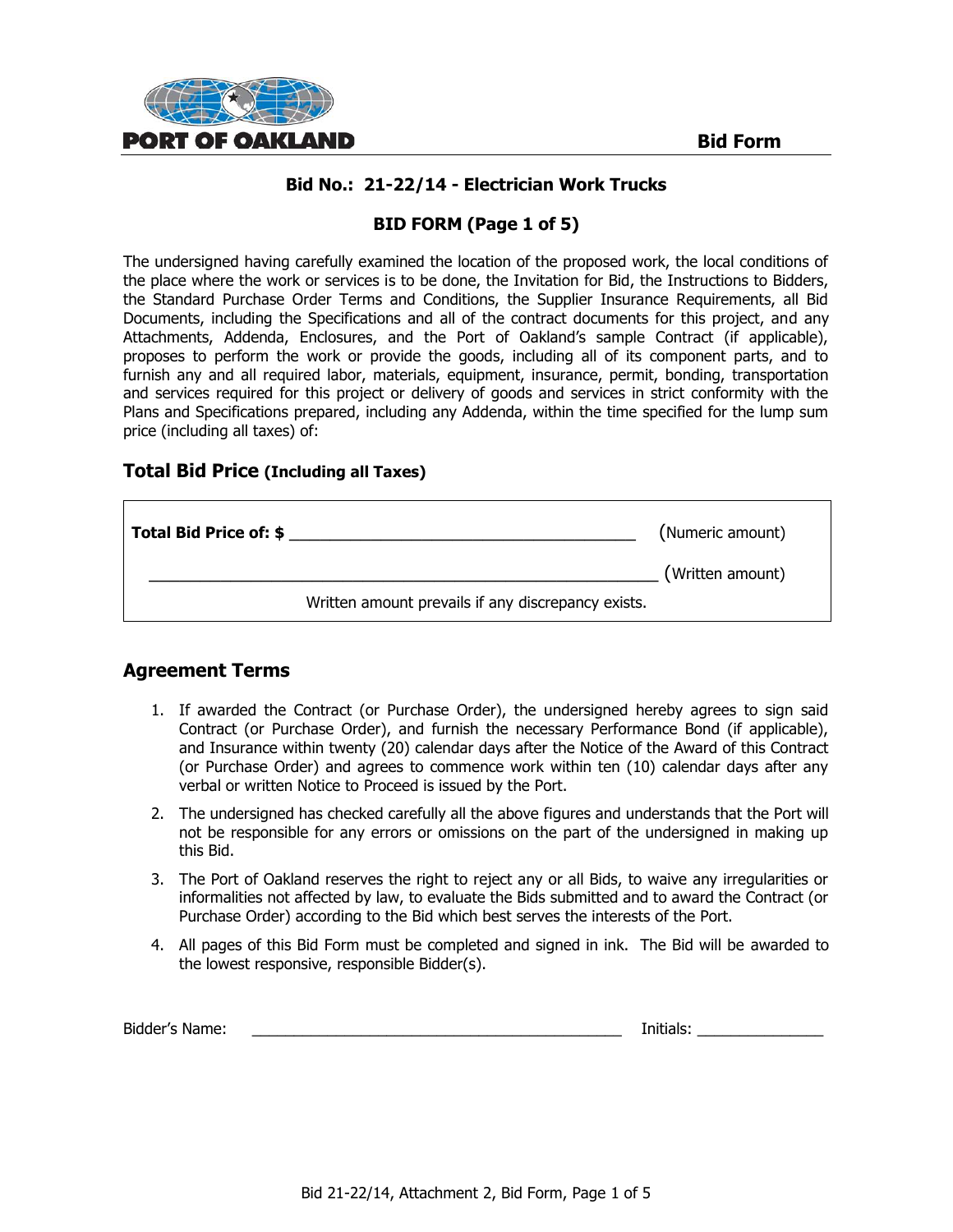# **Bid No.: 21-22/14 – Electrician Work Trucks**

# **BID FORM (Page 2 of 5)**

# **A. Detail Cost Summary:**

| <b>Item</b>                                                           | <b>Description</b>                                                                                                                   | <b>Tax</b> | <b>QTY</b> | <b>Unit Price</b> | <b>Total Price</b> |
|-----------------------------------------------------------------------|--------------------------------------------------------------------------------------------------------------------------------------|------------|------------|-------------------|--------------------|
| $\mathbf{1}$                                                          | 2021 or Newer Chevrolet Express Cutaway 3500 159-inch<br>Wheelbase w/ Knaphiede KUV Utility Body Extra Tall and<br><b>Extra Wide</b> |            |            |                   |                    |
|                                                                       | Chassis Manufacturer: Chevrolet                                                                                                      | <b>Yes</b> | 5          | \$                | \$                 |
|                                                                       | Utility Body Manufacturer: Knaphiede                                                                                                 |            |            |                   |                    |
|                                                                       | *** See Product Specification for complete details***                                                                                |            |            |                   |                    |
| $\overline{2}$                                                        | Extra Set of Keys (Two Extra Keys per Vehicle)                                                                                       | <b>Yes</b> | 10         | \$                | \$                 |
| 3                                                                     | Maintenance Manual - Printed form, CD, or Thumb Drive                                                                                | Yes        | 1          | \$                | \$                 |
| Subtotal                                                              |                                                                                                                                      |            |            |                   | \$                 |
| DMV Registration Fee/Permits (Taxable $\Box$ YES $\Box$ NO)           |                                                                                                                                      |            |            |                   | \$                 |
| Tire Fees (Taxable $\Box$ YES $\Box$ NO)                              |                                                                                                                                      |            |            |                   | \$                 |
| Delivery and Shipping Charges (Taxable $\Box$ YES $\Box$ NO)          |                                                                                                                                      |            |            |                   | $\frac{4}{5}$      |
| $(Taxable \cup YES \cup NO)$                                          |                                                                                                                                      |            |            | $\frac{1}{2}$     |                    |
| Sales Tax for Taxable items only (Oakland (Alameda County) at 10.25%) |                                                                                                                                      |            |            | $\frac{1}{2}$     |                    |
|                                                                       | (Write this figure in the Total Bid Price on the Bid Form, Attachment 2) Total Bid Price                                             |            |            |                   | $\frac{1}{2}$      |

| <b>Bidder's Name:</b> | Date:  |  |
|-----------------------|--------|--|
| <b>Company Name:</b>  | Title. |  |

Bid 21-22/14, Attachment 2, Bid Form, Page 2 of 5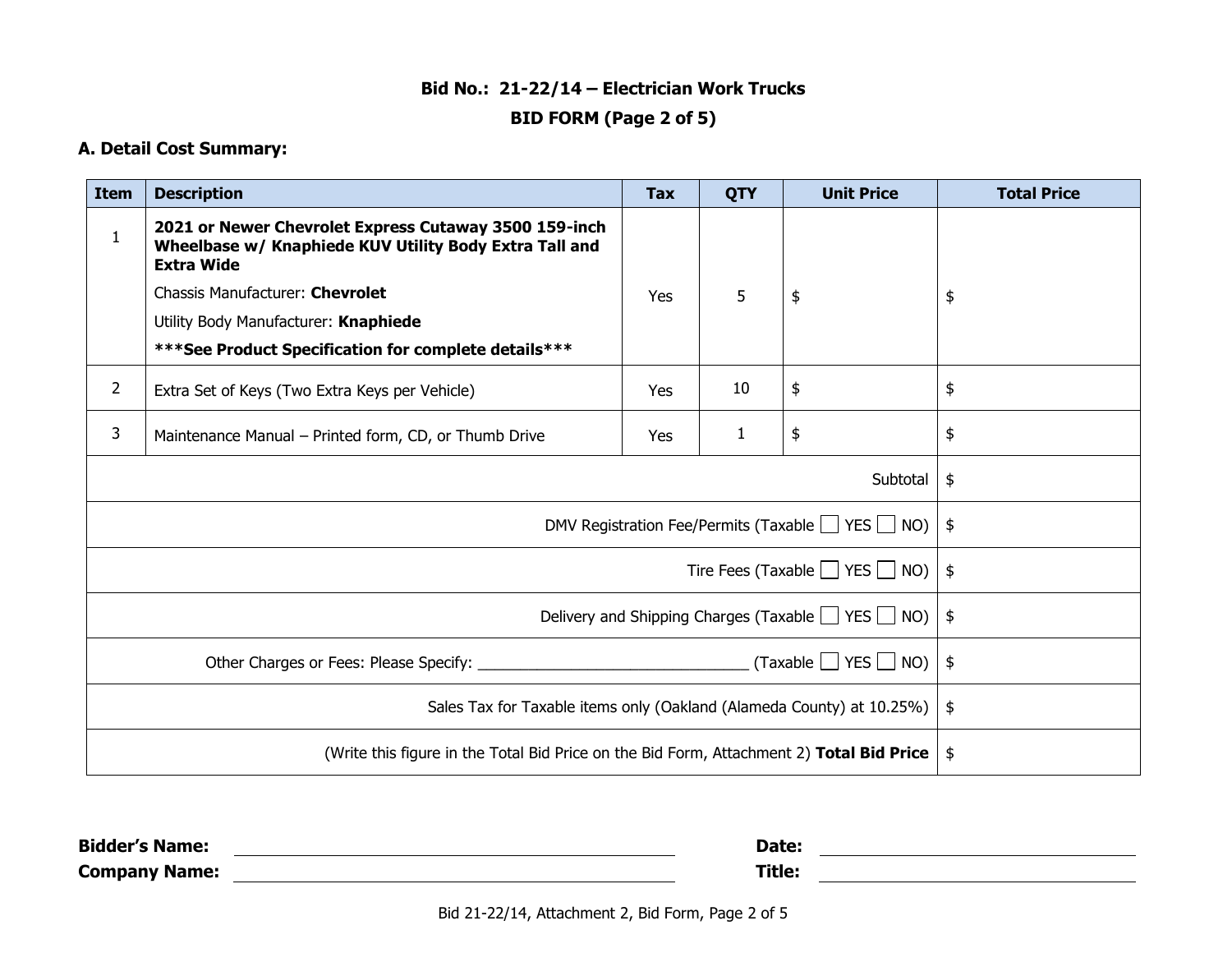# **Bid No.: 21-22/14 – Electrician Work Trucks BID FORM (Page 3 of 5)**

**DELIVERY SCHEDULE:** \_\_\_\_\_\_\_\_\_\_\_\_\_\_\_\_\_\_\_\_\_\_\_\_ Indicate the number of days after receipt of a Purchase Order the products will be delivered to the Port.

By submitting a bid, Bidder hereby certifies the following information (by checking the box below):

YES NO Electrician Work Trucks are new and will be delivered to the Port completely assembled, serviced and ready to operate.

 $\Box$  YES  $\Box$  NO Bidder confirms it has sourced Electrician Work Trucks Chassis and Utility Body from the Manufacturer or through  $\Box$  YES  $\Box$  NO Manufacturer or through Manufacturer Authorized Channels only, in accordance with all applicable laws and policies at the time of purchase.

 $\Box$  YES  $\Box$  NO  $\Box$  A copy of the manufacturer's chassis and Knaphiede Utility Body specification including warranty and support information have been included in this bid.

**Bidder's Name: Date: Company Name: Title:**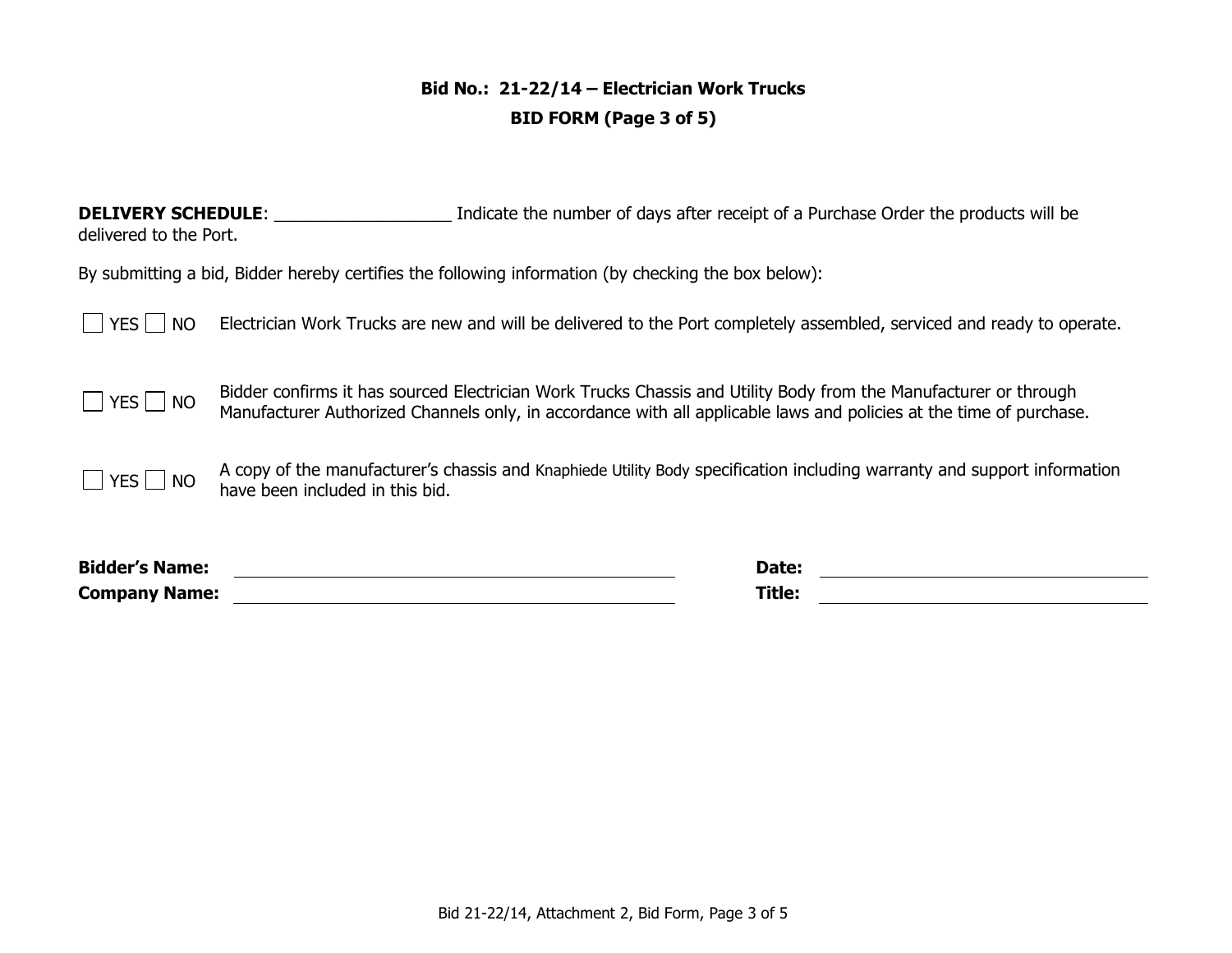# **Bid No.: 21-22/14 – Electrician Work Trucks BID FORM (Page 4 of 5)**

## **Agreement Terms Continued**

- 1. The undersigned has checked carefully all the above figures and understands that the Port will not be responsible for any errors or omissions on the part of the undersigned in making up this Bid.
- 2. The Port of Oakland reserves the right to reject any or all Bids, to waive any irregularities or informalities not affected by law, to evaluate the Bids submitted and to award the Contract (or Purchase Order) according to the Bid which best serves the interests of the Port.
- 3. All pages of this Bid Form must be completed and signed in ink. The Bid will be awarded to the lowest responsive, responsible Bidder(s).

# **Bid Bond/Bid Security**

If applicable (see the Instructions to Bidders), each Bid shall be accompanied by a cashier's check payable to the "Port of Oakland", or a Bidder's bond executed by an admitted surety insurer, licensed to do business in the State of California as a surety, made payable to the "City of Oakland, a Municipal Corporation Acting by and through its Board of Port Commissioners ("Port")" in an amount not less than ten percent (10%) of the maximum amount of the Total Bid Price. The check or Bid Bond shall be given as a guarantee that the Bidder to whom the Contract (or Purchase Order) is awarded shall execute the contract documents and shall provide the required Performance Bond as specified therein within twenty (20) calendar days after the Notification of the Award of the Contract (or Purchase Order).

**Amount** – Bidders must enclose an amount of not less than ten (10) percent of the entire Bid as either:

| Addenda Acknowledgement                                                           | <u> 1990 - Johann Harry Harry Harry Harry Harry Harry Harry Harry Harry Harry Harry Harry Harry Harry Harry Harry</u> |
|-----------------------------------------------------------------------------------|-----------------------------------------------------------------------------------------------------------------------|
|                                                                                   |                                                                                                                       |
| The following addenda are acknowledged in this Bid: _____________________________ | (Indicate the addenda numbers that you received.)                                                                     |
|                                                                                   |                                                                                                                       |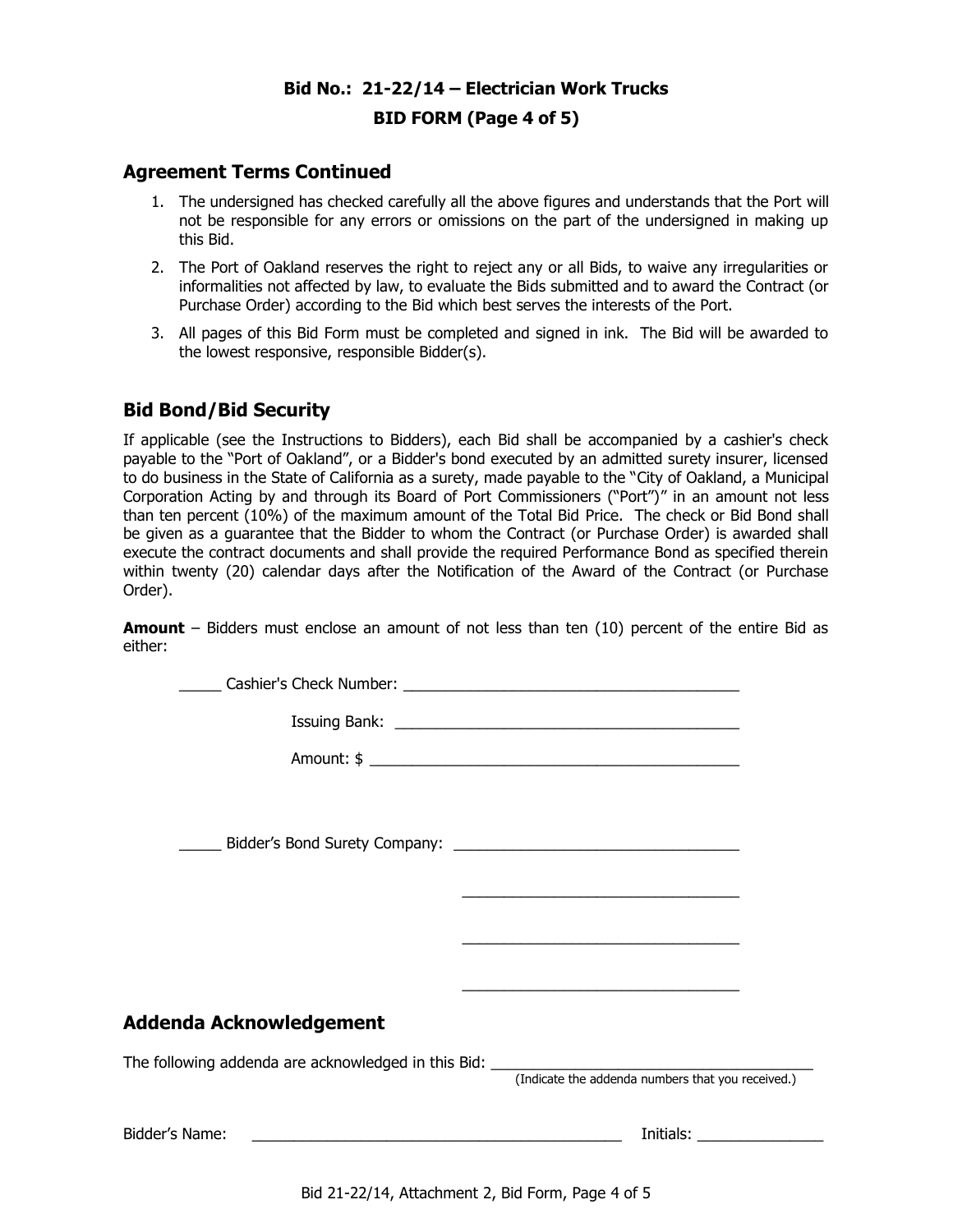# **Bid No.: 21-22/14 – Electrician Work Trucks BID FORM (Page 5 of 5)**

## **Client References**

In order for the Port to determine if your firm is a Responsible Bidder (see the Instructions to Bidders), Bidder is to provide the names, addresses, and contact information for three (3) current client references. Please make sure all contact information is current. By providing such information you authorize the Port to contact such clients.

| Line | Company Name and Contact | Address | Phone and Email |
|------|--------------------------|---------|-----------------|
|      |                          |         |                 |
|      |                          |         |                 |
|      |                          |         |                 |

# **Bidder Information and Signatures**

|                     | (If Corporation by Chairman, President or VP. If Partnership by Partner.)                                            |                                                                                             |
|---------------------|----------------------------------------------------------------------------------------------------------------------|---------------------------------------------------------------------------------------------|
| Printed Name:       |                                                                                                                      | Date:<br><u> 1989 - Andrea Barbara, poeta espa</u>                                          |
| Attested By $(*)$ : | Partnership, by Partner.)                                                                                            | (If Corporation, by Chairman, President, Vice President, Secretary, or Treasurer. If        |
| Printed Name:       | <u> 1989 - Johann Barbara, martin amerikan basar dan berasal dalam basa dalam basa dalam basa dalam basa dalam b</u> | Date:                                                                                       |
|                     |                                                                                                                      | * NOTE: If the Bidder is a corporation set forth the legal name of the corporation together |

NOTE: If the Bidder is a corporation, set forth the legal name of the corporation together with the signature(s) of the officer or officers authorized to sign Contracts on behalf of the corporation. If the Bidder is a partnership, set forth the name of the firm together with the signature(s) of the partner or partners authorized to sign Contracts on behalf of the partnership.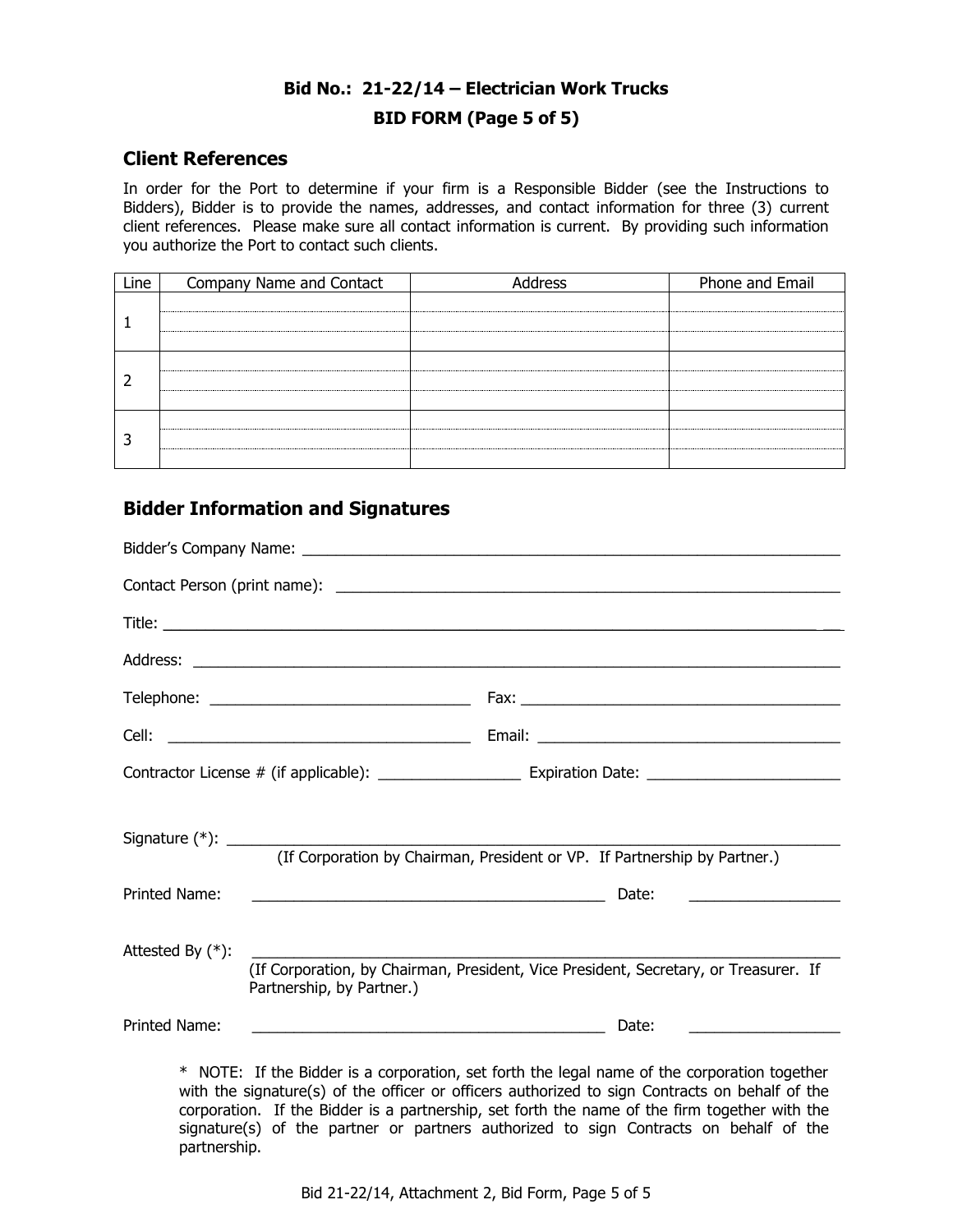

# **STANDARD PURCHASE ORDER TERMS AND CONDITIONS**

The Port of Oakland uses Purchase Orders for all purchases. Phone orders are not valid and may be subject to non-payment. In these Terms and Conditions, "the Purchase Order" refers to each Purchase Order subject to these Terms and Conditions. All Appendices described herein and/or attached hereto are part of this Purchase Order.

Any software purchased under this Purchase Order shall be subject to the more specific provisions in Appendix A-1 (Software) attached hereto. With respect to Software, Appendix A-1 shall supersede any directly conflicting provisions of these Terms and Conditions.

1. THE PORT. The Port is legally known as the City of Oakland, a Municipal Corporation, Acting by and through its Board of Port Commissioners. The Port is an independent department of the City of Oakland and issues Purchase Orders under the name "Port of Oakland." The Port has exclusive control and management of all Port facilities and properties located in Oakland, CA (including, but not limited to, marine terminals, a railway intermodal terminal, and container storage areas; the Oakland International Airport; and office, retail, and other developed property and undeveloped land), and no other agency or department of the City of Oakland may issue Purchase Orders with respect to these facilities and properties.

2. SUPPLIER. Supplier (sometimes referred to on the Port's website or in other materials related to the Purchase Order as "seller", "lessor", "vendor", "contractor", "respondent", "consultant", "service provider" or by similar terms) is an independent contractor and not an officer, employee or agent of the Port. Supplier shall provide the goods or services described on the Purchase Order (the "**Work**") using its own qualified employees or using only qualified subcontractors approved in writing by the Port. Supplier, and not the Port, shall be solely responsible for paying all compensation (including benefits), making all withholdings, paying all taxes and ensuring compliance with all laws regarding the employment of such employees or engagement of such subcontractors. Supplier may not change its subcontractors or assign, delegate or transfer, voluntarily, involuntarily or by operation of law, any of its rights or obligations under the Purchase Order (other than its interest in receivables as part of a bona fide third-party financing arrangement), without the prior written consent of the Port.

3. PERFORMANCE AND QUALITY. Supplier shall supply or perform the Work and represents and warrants that the Work performed or supplied is (i) as specified in the Purchase Order, (ii) in a good and workmanlike manner, (iii) in conformity to all applicable specifications, and (iv) in compliance with all Applicable Law (as defined below). Supplier further represents and warrants that all goods sold under the Purchase Order are new (unless otherwise specifically stated in the Purchase Order), merchantable and fit for the particular purpose specified by the Port, and all services provided under the Purchase Order conform to the standard of practice of persons specializing in performing services of similar nature and complexity. Nothing in the Purchase Order shall be construed to limit or exclude any warranties implied by law. Supplier hereby assigns to the Port all of the Supplier's rights under manufacturers', subcontractors' or other warranties or indemnities with respect to the Work.

Bid 21-22/14, Attachment 3, Standard Purchase Order Terms and Conditions, Page 1 of 11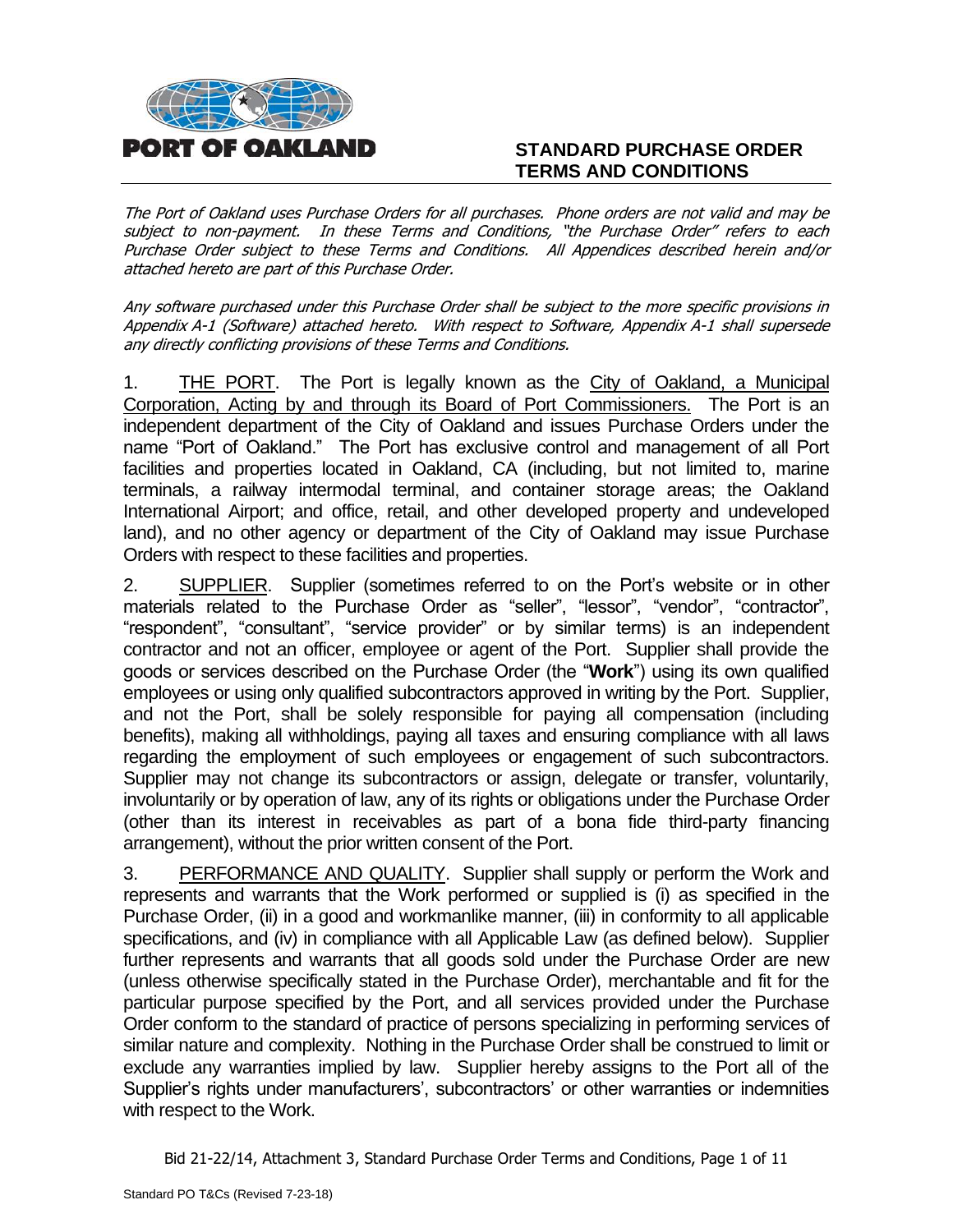4. INVOICING AND PAYMENT. All payments require a written invoice from Supplier in a form acceptable to the Port. Supplier must issue all invoices directly to the "Bill To" address set forth in the Purchase Order. Each invoice must indicate thereon whether it constitutes a "Partial Billing" or "Final Billing". Each invoice is subject to review and verification by the Port. The time for payment of invoices (and for calculating any net discounts) shall run from the date on which proper, correct and complete invoices are received by the Port. Payment for all Work shall be made by the Port within thirty (30) days of receipt of satisfactory Work by the Port, and an itemized, proper, correct and complete invoice from Supplier. Any amounts due to the Port from Supplier may be set off against any amounts due to Supplier from the Port, whether or not under the Purchase Order.

5. DELIVERY. If applicable, Supplier shall package and ship all Work consisting of goods to the Purchase Order "Ship To" address at Supplier's sole cost and expense. Packing slips must specify the quantity and description of goods shipped, the related Purchase Order number and must accompany each shipment. Supplier shall be responsible for delivery and shall prepay all related shipping costs and add them to the invoice. All goods are to be shipped F.O.B. destination: Port of Oakland, and risk of loss and title to goods shall remain with Supplier until the Port takes physical possession of the goods. The Port may change the address for shipment prior to shipment by Supplier. Goods must be suitably packed to assure against damage from weather or transportation, and in accordance with instructions of the Port.

6. REMEDIES. If Supplier breaches the Purchase Order, the Port may exercise any right or remedy available under the California Commercial Code or any other Applicable Law. Without limiting those rights and remedies, the Port may also do any of the following, in the Port's sole discretion: (i) require Supplier to repair or replace any Work, and if Supplier fails or refuses to do so, repair or replace the same at Supplier's expense; (ii) reject any delivery of non-conforming or defective Work and return the same for credit or replacement at Supplier's sole cost and risk; or (iii) cancel any outstanding deliveries and treat such breach by Supplier as Supplier's repudiation of the Purchase Order. Supplier's becoming the subject of bankruptcy or insolvency proceedings shall constitute a breach of the Purchase Order by Supplier. If the Port breaches the Purchase Order, Supplier's exclusive remedy shall be recovery of any goods shipped and the payment of the price payable for Work delivered prior to the breach. No limitation or exclusion by Supplier of any right or remedy available to the Port shall be effective unless expressly and specifically agreed to by the Port in writing. Under no circumstances shall the Port be responsible for consequential, punitive, or incidental damages.

7. LAWS, REGULATIONS, PERMITS. Supplier shall comply with all applicable laws, ordinances, rules, regulations, codes, professional standards, permits, and/or land use restrictions or limitations of any governmental authority at any time applicable to Supplier, the Work or the Purchase Order ("**Applicable Law**"). Supplier shall obtain and maintain in full force and effect all professional, contracting and other permits and licenses required to undertake or supply the Work.

8. ADA. Without limiting Supplier's obligations to comply with Applicable Laws generally, Supplier hereby warrants that all Work complies with the accessibility requirements of the American with Disabilities Act of 1990, other similar state and federal laws and their implementing regulations, as applicable. Supplier agrees to promptly respond to and resolve any complaint regarding accessibility of the Work which is brought to its attention. Supplier further agrees to indemnify, defend and hold harmless the Port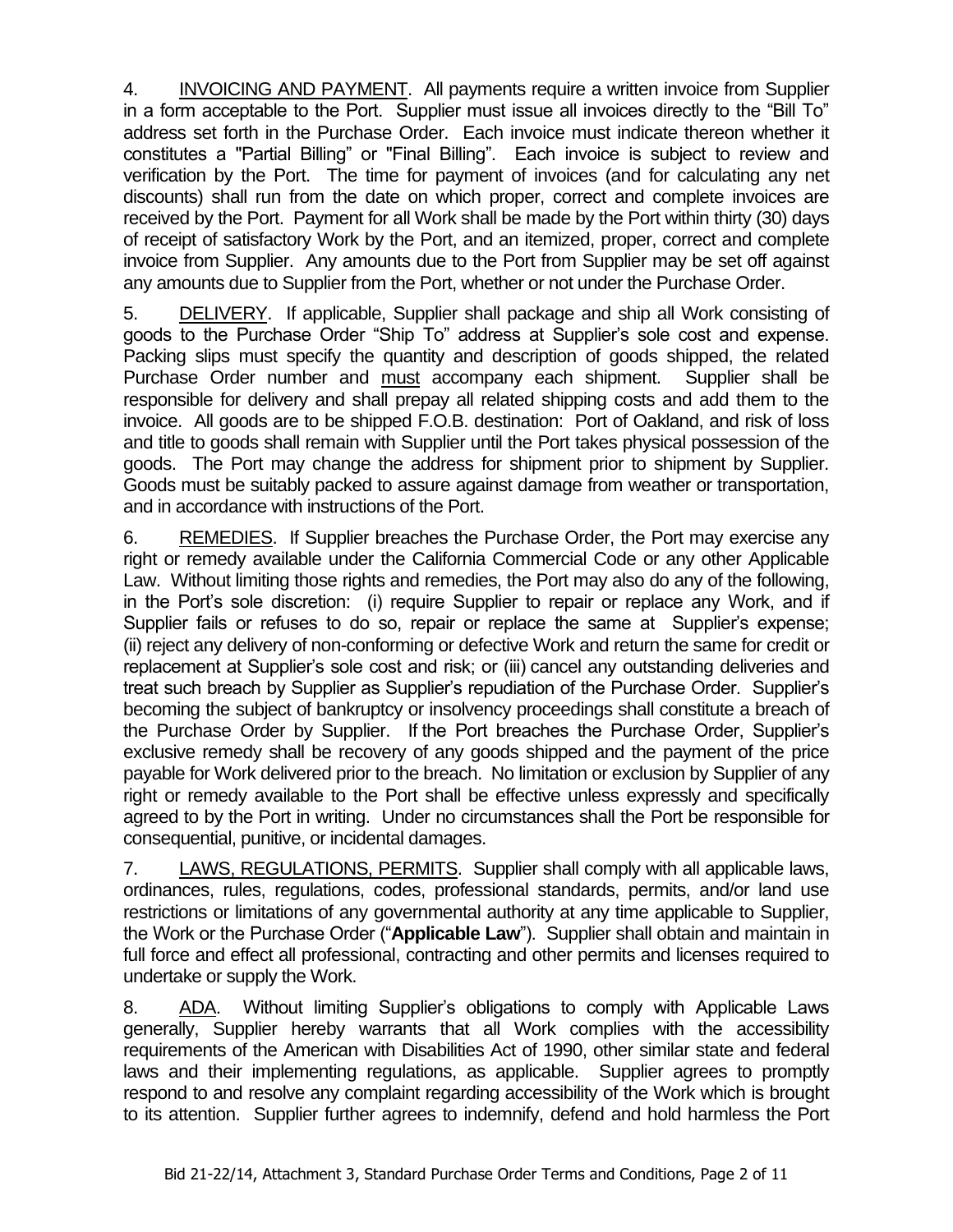and all of its officers, commissioners, agents, departments, officials, representatives and employees using the Work from any loss, liability or claim arising out of its failure to comply with these accessibility requirements.

9. NON-DISCRIMINATION. Without limiting Supplier's obligation to comply with Applicable Laws generally, Supplier shall not discriminate against any employee or applicant for employment, nor against any subcontractor or applicant for a subcontractor contract, because of race, color, religion, sex, national origin, ancestry, age (over forty (40)), physical or mental disability, cancer-related medical condition, a known genetic predisposition to a disease or disorder, veteran status, marital status, or sexual orientation.

10. OWNERSHIP OF NON-SOFTWARE WORK PRODUCT. Any interest (including copyright or other interests in intellectual property) of Supplier in studies, reports, memoranda, computational sheets, designs, drawings, specifications or any other documents (including electronic media) or work product prepared by or on behalf of Supplier in connection with the Work (collectively, the "**Work Product**"), whether or not embodied therein, constitutes a work for hire and is the property of the Port. Supplier shall pay all royalties and license fees necessary for or relating to the Work and shall defend all suits of claims for infringement of any patents or other intellectual property rights and shall indemnify the Port and hold it harmless from liability or loss on account thereof.

11. INSURANCE. Supplier shall maintain all insurance required under Applicable Law or commonly maintained by similarly situated, responsible businesses and in all events will maintain insurance of the types and in the amounts applicable to Supplier and the Work as required by the Port's *Supplier Insurance Requirements* posted from time to time on the Port's website [\(www.portofoakland.com\)](http://www.portofoakland.com/) and can be accessed by clicking on "Full Menu" (or the menu icon from your mobile device), then under the Business heading, click on "Purchasing and Accounts Payable", and scroll down to find the "Supplier Insurance Requirements (PDF)" to download the document, or alternatively type in the below link into your browser: [http://www.portofoakland.com/files/PDF/supplier\\_insurance.pdf](http://www.portofoakland.com/files/PDF/supplier_insurance.pdf)

A courtesy copy of the Port's *Supplier Insurance Requirements* may be delivered to Supplier at the same time as the Purchase Order. (In the event of any conflict between any courtesy copy of the *Insurance Requirements*, and the version of the *Insurance Requirements* posted to the Port's website, the website version shall control). The type, scope and amounts of the required insurance may be increased should the scope of Work, in the opinion of the Port, warrant such increase, and Supplier shall obtain such insurance when so directed by the Port. If any portion of the Work is to be performed outside the United States, Supplier must contact the Port Risk Management Department regarding appropriate insurance. At the Port's request, Supplier shall file with the Port certificates evidencing the insurance maintained by Supplier and failure to do so shall constitute a material breach of the Purchase Order.

12. TAXES. Unless otherwise provided for in the Purchase Order, Supplier shall pay all taxes levied upon the Purchase Order or the Work performed or supplied pursuant hereto without additional compensation, regardless of which party has liability for such tax under Applicable Law, and any deficiency, interest or penalty asserted with respect thereto. The Port shall pay only California sales and use tax and Alameda County uniform local sales and use tax. Supplier must separately itemize all sales and use taxes on its invoices.

13. BOOKS AND RECORDS. Supplier shall maintain all documents and records prepared by or furnished to Supplier in connection with the Purchase Order and backup for all costs for which the Port was directly or indirectly invoiced during the course of supplying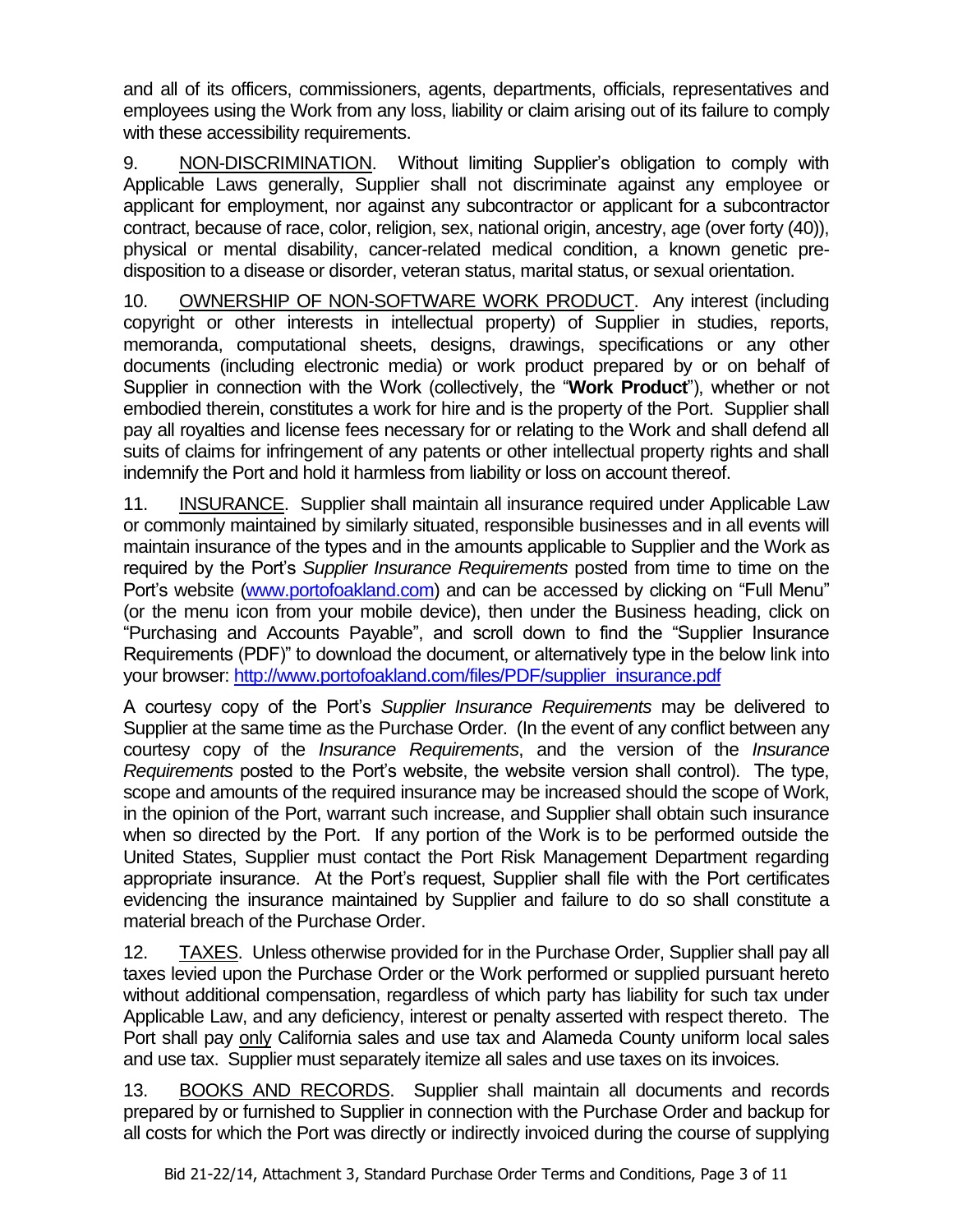or performing the Work for at least three (3) years following delivery of final payment by the Port, provided that all records relating to environmental consulting services and hazardous materials in, on or adjacent to the Port's property shall be maintained indefinitely. Supplier agrees that its books and records and facilities, or so much thereof as may be engaged in the performance of the Purchase Order, are subject to inspection and audit at all reasonable times by any authorized representative of the Port. Supplier agrees to waive, to the greatest extent permitted by Applicable Law, the defense of laches, statute of limitations, or any other defense based upon the Port's failure to timely file an action with regard to any matter arising out of the Purchase Order.

14. WAIVER AND HOLD HARMLESS. Supplier waives any and all claims, causes of action and rights to recovery, in law or in equity, against the Port for losses, liabilities, damages or injuries of any nature or kind, including injuries to Supplier's employees or subcontractors, regardless of whether such losses, damages, liabilities or injuries are covered by insurance. This provision is intended to waive fully, for the benefit of the Port, any rights or claims that might provide a right of subrogation in favor of any insurer providing insurance with respect to the Purchase Order. To the fullest extent permitted by Applicable Law (including, without limitation, California Civil Code Section 2782), Supplier shall defend (with legal counsel chosen or approved by the Port), indemnify and hold the Port and all of its officers, Commissioners, agents, departments, officials, representatives and employees harmless from and against any and all claims, loss, or liability of every kind, nature and description that arise from or relate to, directly or indirectly, in whole or in part: (i) the Work under the Purchase Order, or any part thereof; or (ii) any act or omission of Supplier, its employees, subcontractors or representatives.

15. CHANGES. The Purchase Order may not be modified, supplemented, or terminated without the Port's prior written approval. The Port may make changes to the Purchase Order at any time, and Supplier agrees to accept such changes. If such changes result in additional costs, the Port shall make an equitable adjustment to the purchase price at Supplier's request, provided that Supplier itemizes and justifies to the Port's satisfaction in writing the adjustment requested within five (5) days of delivery of the change notification.

16. SUSPENSION OR TERMINATION. Supplier must continue to perform the Work under the Purchase Order throughout the course of any dispute, and Supplier's failure to continue Work during a dispute shall itself constitute a material breach of the Purchase Order. The Port may, with or without cause, direct Supplier to suspend, delay or interrupt the execution of any Work, in whole or in part, for such periods of time as the Port may determine in its discretion; any such directives must be in writing. The Port may, at any time, terminate the Purchase Order for its own convenience with the Port's liability limited to the services or goods received by the Port prior to delivery of the Port's termination notice. Upon any termination, Supplier shall assign to the Port in the manner, at times and to the extent directed by the Port, all right, title, and interest of Supplier under procurement orders and subcontracts relating to Work so terminated and shall transfer title and possession to the Port of Work Product, completed and uncompleted designs and specifications, Work in process, completed Work, supplies, and other material produced or fabricated as part of, or acquired in connection with performance of the Work terminated by the notice of termination.

17. CONFIDENTIALITY AND PUBLICITY. All data, information, reports, plans, designs and other documents received from the Port or its employees, agents or representatives or generated by Supplier in connection with the Work (collectively, the "**Confidential**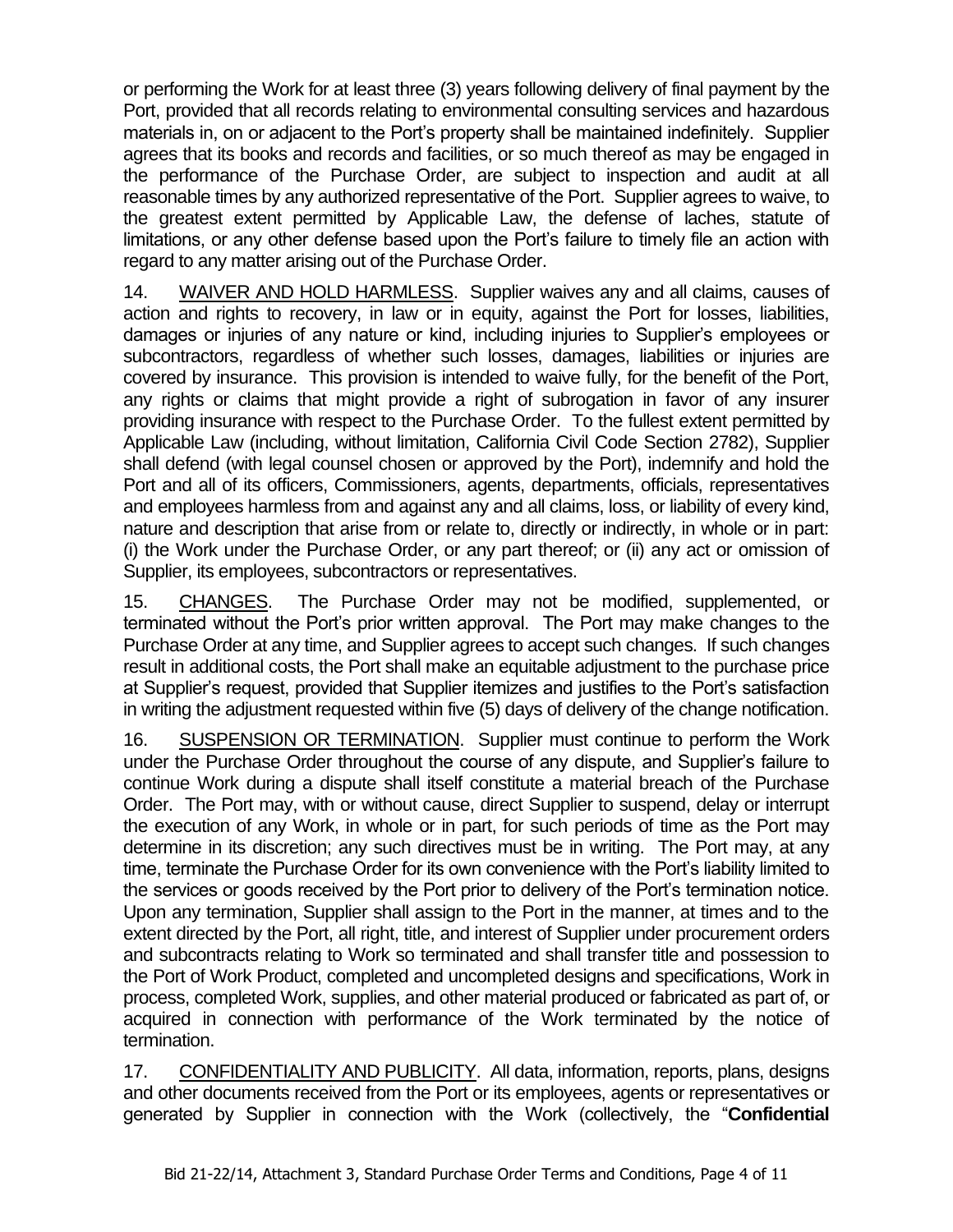**Information**") are private and confidential and shall remain the sole and exclusive property of the Port. Supplier shall not disclose the identity of the Port, nor distribute or disclose Confidential Information to any third party, without prior express written authorization from the Port. All Confidential Information shall be deemed confidential and Supplier shall take all reasonable precautions to prevent its disclosure to unauthorized persons. Any publicity or press releases with respect to the Work or the Purchase Order shall be under the Port's sole discretion and control.

18. COVENANT AGAINST CONTINGENT FEES. Supplier warrants that no person or agency has been employed or retained to solicit or obtain the Contract upon an agreement or understanding for a contingent fee, except a bona fide employee or agency. For breach or violation of this warranty, the Port, at its option, may annul the Contract or deduct from the contract price or otherwise recover from Supplier the full amount of the contingent fee. As used in this Section, "bona fide agency" means an established commercial or selling agency, maintained by Supplier for the purpose of securing business, that neither exerts nor proposes to exert improper influence to solicit or obtain Port contracts nor holds itself out as being able to obtain any Port contract or contracts through improper influence. As used in this Section, "bona fide employee" means a person, employed by Supplier and subject to Supplier's supervision and control as to time, place, and manner of performance, who neither exerts nor proposes to exert improper influence to solicit or obtain Port contracts nor holds itself out as being able to obtain any Port contract or contracts through improper influence. As used in this Section, "contingent fee" means any commission, percentage, brokerage, or other fee that is contingent upon the success that a person or concern has in securing a Port contract. As used in this Section, "improper influence" means any influence that induces or tends to induce a Port Commissioner, employee or officer to give consideration or to act regarding a Port contract on any basis other than the merits of the matter.

19. FEDERAL AIP GRANT COMPLIANCE. By executing this Contract, Supplier agrees and certifies that Supplier will comply with the FAA Airport Improvement Program (AIP) provisions set forth below (Sections 20 through 24) and Supplier shall also include each of these provisions in all of its contracts and subcontracts related to this Contract. For purposes of Sections 19 through 24, Supplier is sometimes hereinafter referred to as "Contractor" and Port is sometimes hereinafter referred to as "Sponsor".

20. GENERAL CIVIL RIGHTS PROVISIONS.The Contractor agrees to comply with pertinent statutes, Executive Orders and such rules as are promulgated to ensure that no person shall, on the grounds of race, creed, color, national origin, sex, age, or disability be excluded from participating in any activity conducted with or benefiting from Federal assistance. This provision binds the Contractor and subtier contractors from the bid solicitation period through the completion of the Contract. This provision is in addition to that required of Title VI of the Civil Rights Act of 1964.

21. COMPLIANCE WITH NONDISCRIMINATION REQUIREMENTS. During the performance of this Contract, the contractor, for itself, its assignees, and successors in interest (hereinafter collectively referred to as the "Contractor") agrees as follows:

21.1 COMPLIANCE WITH REGULATIONS. The Contractor (hereinafter includes any and all consultants) will comply with the Title VI List of Pertinent Nondiscrimination Acts and Authorities, as they may be amended from time to time, which are herein incorporated by reference and made a part of this Contract.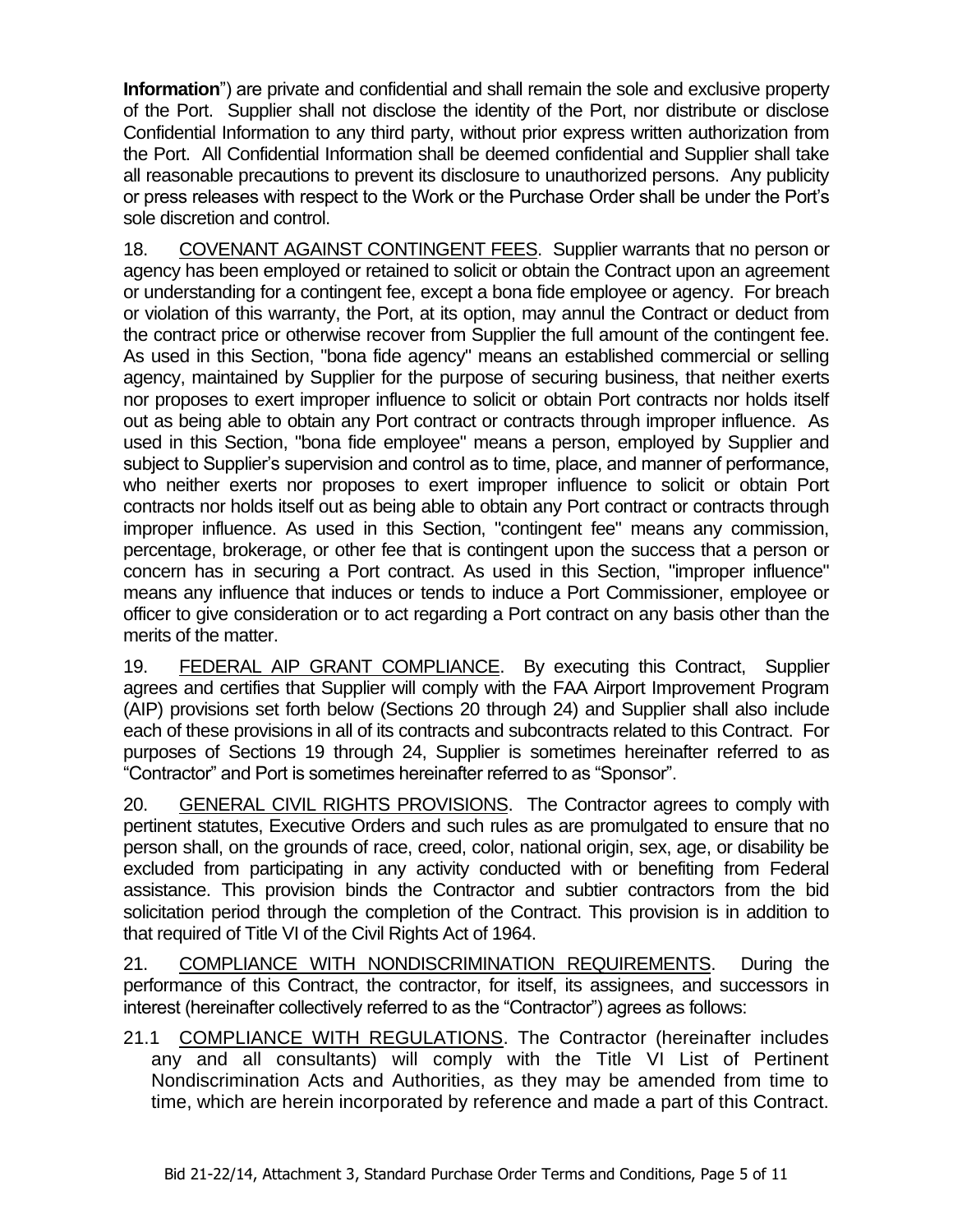- 21.2 NON-DISCRIMINATION. The Contractor, with regard to the work performed by it during the Contract, will not discriminate on the grounds of race, color, or national origin in the selection and retention of subcontractors, including procurements of materials and leases of equipment. The Contractor will not participate directly or indirectly in the discrimination prohibited by the Nondiscrimination Acts and Authorities, including employment practices when the Contract covers any activity, project, or program set forth in Appendix B of 49 CFR Part 21.
- 21.3 SOLICITATIONS FOR SUBCONTRACTS, INCLUDING PROCUREMENTS OF MATERIALS AND EQUIPMENT. In all solicitations, either by competitive bidding, or negotiation made by the Contractor for work to be performed under a subcontract, including procurements of materials, or leases of equipment, each potential subcontractor or supplier will be notified by the contractor of the Contractor's obligations under this Contract and the Nondiscrimination Acts and Authorities on the grounds of race, color, or national origin.
- 21.4 INFORMATION AND REPORTS. The Contractor will provide all information and reports required by the Acts, the Regulations, and directives issued pursuant thereto and will permit access to its books, records, accounts, other sources of information, and its facilities as may be determined by the sponsor or the Federal Aviation Administration to be pertinent to ascertain compliance with such Nondiscrimination Acts and Authorities and instructions. Where any information required of a contractor is in the exclusive possession of another who fails or refuses to furnish the information, the Contractor will so certify to the sponsor or the Federal Aviation Administration, as appropriate, and will set forth what efforts it has made to obtain the information.
- 21.5 SANCTIONS FOR NONCOMPLIANCE. In the event of a Contractor's noncompliance with the Non-discrimination provisions of this Contract, the Sponsor will impose such contract sanctions as it or the Federal Aviation Administration may determine to be appropriate, including, but not limited to:
	- a. Withholding payments to the Contractor under the Contract until the Contractor complies; and/or
	- b. Cancelling, terminating, or suspending a Contract, in whole or in part.
- 21.6 INCORPORATION OF PROVISIONS.The Contractor will include the provisions of Sections 21.1 through 21.6 in every subcontract, including procurements of materials and leases of equipment, unless exempt by the Acts, the Regulations and directives issued pursuant thereto. The Contractor will take action with respect to any subcontract or procurement as the Sponsor or the Federal Aviation Administration may direct as a means of enforcing such provisions including sanctions for noncompliance. Provided, that if the Contractor becomes involved in, or is threatened with litigation by a subcontractor, or supplier because of such direction, the Contractor may request the Sponsor to enter into any litigation to protect the interests of the Sponsor. In addition, the Contractor may request the United States to enter into the litigation to protect the interests of the United States.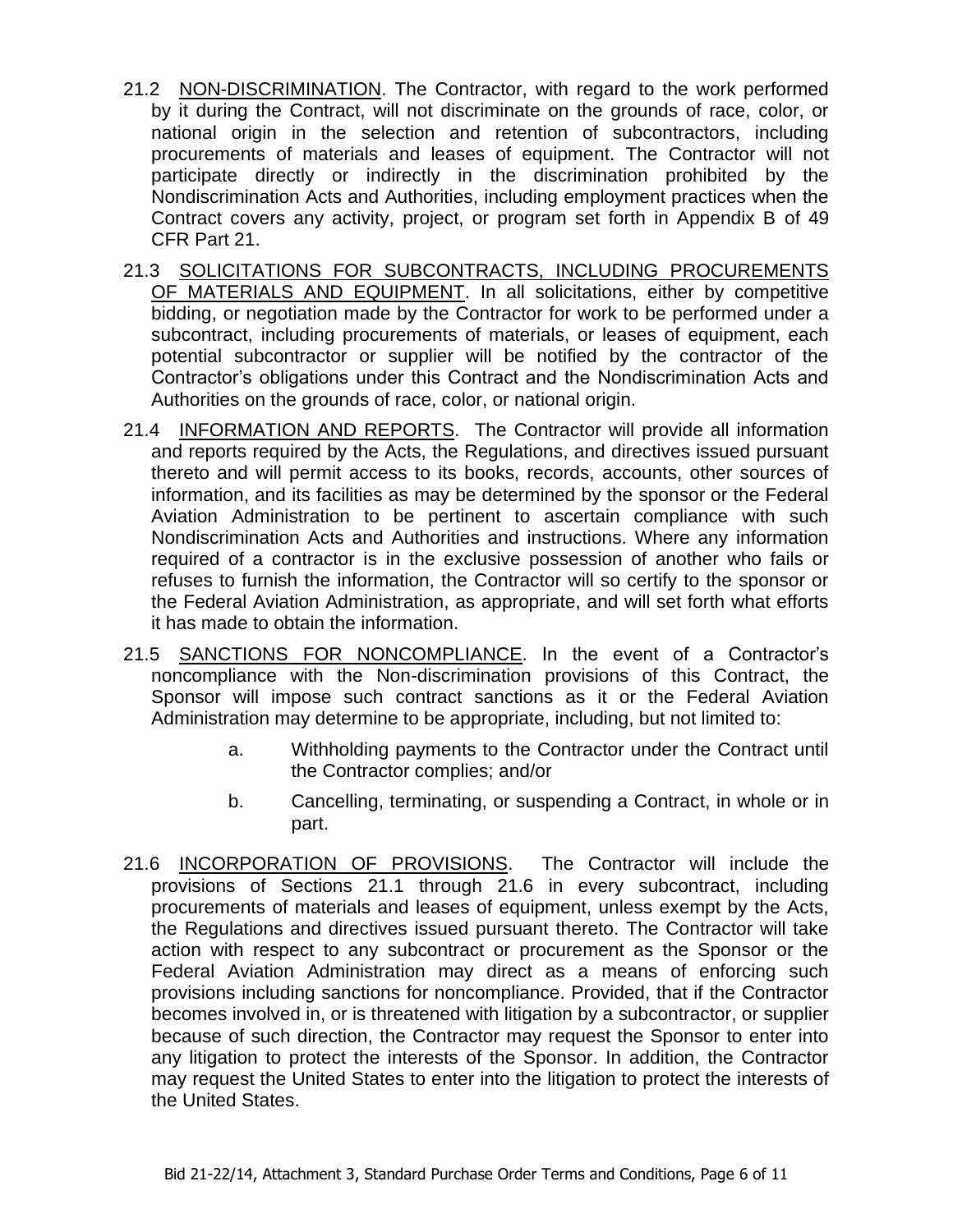22. TITLE VI LIST OF PERTINENT NONDISCRIMINATION ACTS AND AUTHORITIES. During the performance of this Contract, the Contractor, agrees to comply with the following non-discrimination statutes and authorities; including but not limited to:

- Title VI of the Civil Rights Act of 1964 (42 U.S.C. § 2000d *et seq*., 78 stat. 252) (prohibits discrimination on the basis of race, color, national origin);
- 49 CFR Part 21 (Non-discrimination In Federally-Assisted Programs of The Department of Transportation—Effectuation of Title VI of The Civil Rights Act of 1964);
- The Uniform Relocation Assistance and Real Property Acquisition Policies Act of 1970, (42 U.S.C. § 4601), (prohibits unfair treatment of persons displaced or whose property has been acquired because of Federal or Federal-aid programs and projects);
- Section 504 of the Rehabilitation Act of 1973, (29 U.S.C. § 794 *et seq*.), as amended, (prohibits discrimination on the basis of disability); and 49 CFR Part 27;
- The Age Discrimination Act of 1975, as amended, (42 U.S.C. § 6101 *et seq*.), (prohibits discrimination on the basis of age);
- Airport and Airway Improvement Act of 1982, (49 USC § 471, Section 47123), as amended, (prohibits discrimination based on race, creed, color, national origin, or sex);
- The Civil Rights Restoration Act of 1987, (PL 100-209), (broadened the scope, coverage and applicability of Title VI of the Civil Rights Act of 1964, the Age Discrimination Act of 1975 and Section 504 of the Rehabilitation Act of 1973, by expanding the definition of the terms "programs or activities" to include all of the programs or activities of the Federal-aid recipients, sub-recipients and contractors, whether such programs or activities are Federally funded or not);
- Titles II and III of the Americans with Disabilities Act of 1990, which prohibit discrimination on the basis of disability in the operation of public entities, public and private transportation systems, places of public accommodation, and certain testing entities (42 U.S.C. §§ 12131 – 12189) as implemented by Department of Transportation regulations at 49 CFR Parts 37 and 38;
- The Federal Aviation Administration's Non-discrimination statute (49 U.S.C. § 47123) (prohibits discrimination on the basis of race, color, national origin, and sex);
- Executive Order 12898, Federal Actions to Address Environmental Justice in Minority Populations and Low-Income Populations, which ensures nondiscrimination against minority populations by discouraging programs, policies, and activities with disproportionately high and adverse human health or environmental effects on minority and low-income populations;
- Executive Order 13166, Improving Access to Services for Persons with Limited English Proficiency, and resulting agency guidance, national origin discrimination includes discrimination because of limited English proficiency (LEP). To ensure compliance with Title VI, you must take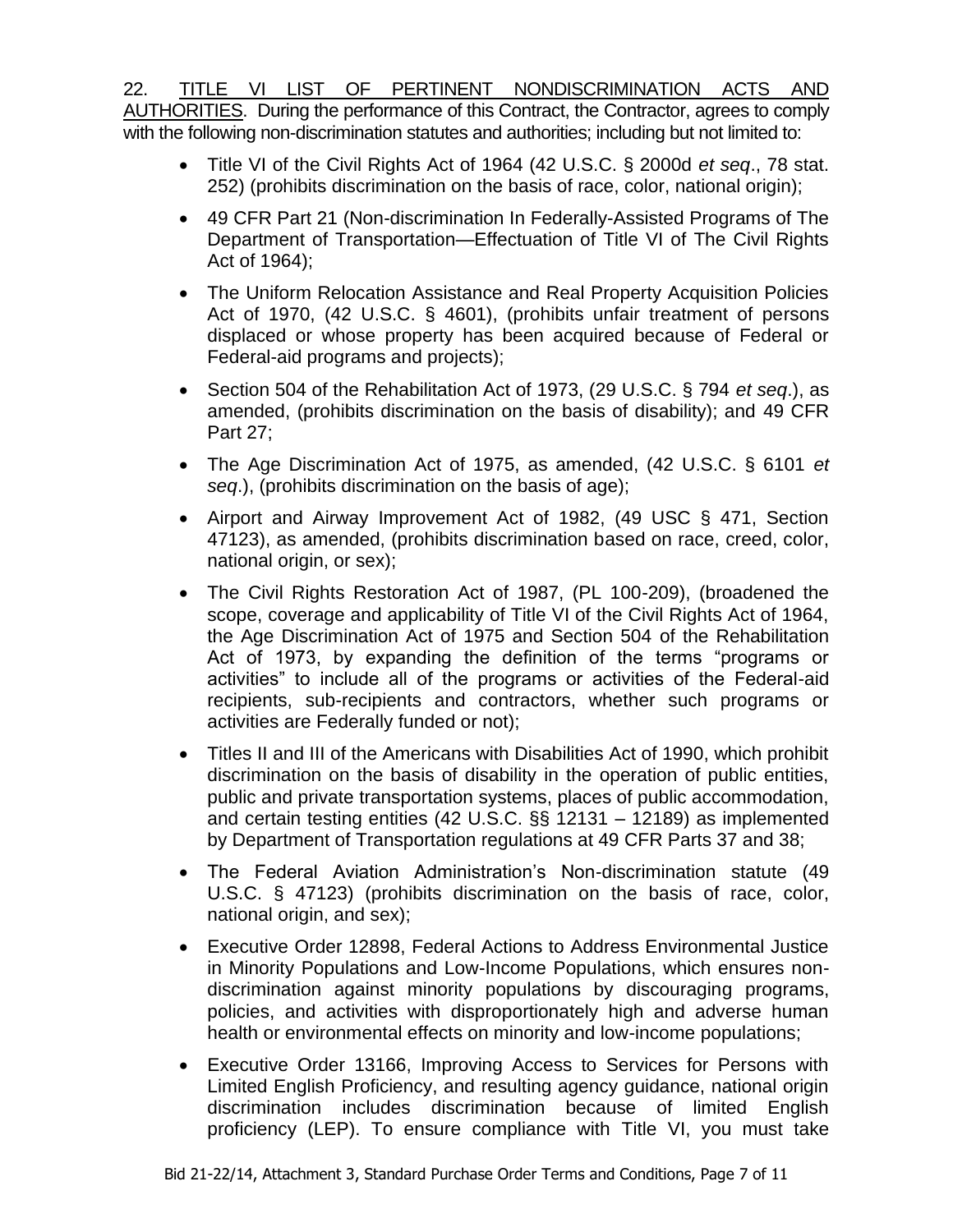reasonable steps to ensure that LEP persons have meaningful access to your programs (70 Fed. Reg. at 74087 to 74100);

• Title IX of the Education Amendments of 1972, as amended, which prohibits you from discriminating because of sex in education programs or activities (20 U.S.C. 1681 et seq).

23. FAIR LABOR STANDARDS ACT. This Contract incorporates by reference the provisions of 29 U.S.C. § 201, et seq (the Federal Fair Labor Standards Act (FLSA)), and its implementing regulations, with the same force and effect as if given in full text. The FLSA sets minimum wage, overtime pay, recordkeeping and child labor standards for full and part time workers. Supplier has full responsibility to monitor compliance to the referenced statute and regulation. Supplier must address any claims or disputes that arise from this requirement directly with the US Department of Labor – Wage and Hour Division.

24. OCCUPATIONAL SAFETY AND HEALTH ACT.This Contract incorporates by reference the requirements of 29 CFR Part 1910 with the same force and effect as if given in full text. Supplier must provide a work environment that is free from recognized hazards that may cause death or serious physical harm to the employee. Supplier retains full responsibility to monitor its compliance and its subcontractor's compliance with the applicable requirements of the Occupational Safety and Health Act of 1970 (29 U.S.C. § 651, et seq; 29 CFR Part 1910). Supplier must address any claims or disputes that pertain to a referenced requirement directly with the U.S. Department of Labor – Occupational Safety and Health Administration.

25. GOVERNING LAW AND VENUE. The Purchase Order shall be governed by California law. To the fullest extent allowed by law, legal actions relating to the Purchase Order shall only be brought in the state court of Alameda County, California or the federal court of the Northern District of California, to which jurisdictions Supplier irrevocably submits.

26. GENERAL. All correspondence and notices directed to the Port, other than invoices (which are to be delivered to the "Bill To" address set forth in the Purchase Order) must be in writing and delivered to Port of Oakland, Board of Port Commissioners, P.O. Box 2064, Oakland, CA 94604. The Purchase Order is for the sole benefit of the Port and Supplier, and their respective permitted successors and assigns, and nothing in the Purchase Order, express or implied, is intended to confer upon any other person any right, benefit or remedy of any nature whatsoever under or by reason of the Purchase Order. Time is of the essence in Supplier's performance of Supplier's obligations under the Purchase Order. The making or approval of any payment and any inspections, reviews, approvals or oral statements by or on behalf of the Port, or of certification by any governmental entity, in no way limits Supplier's obligations under the Purchase Order.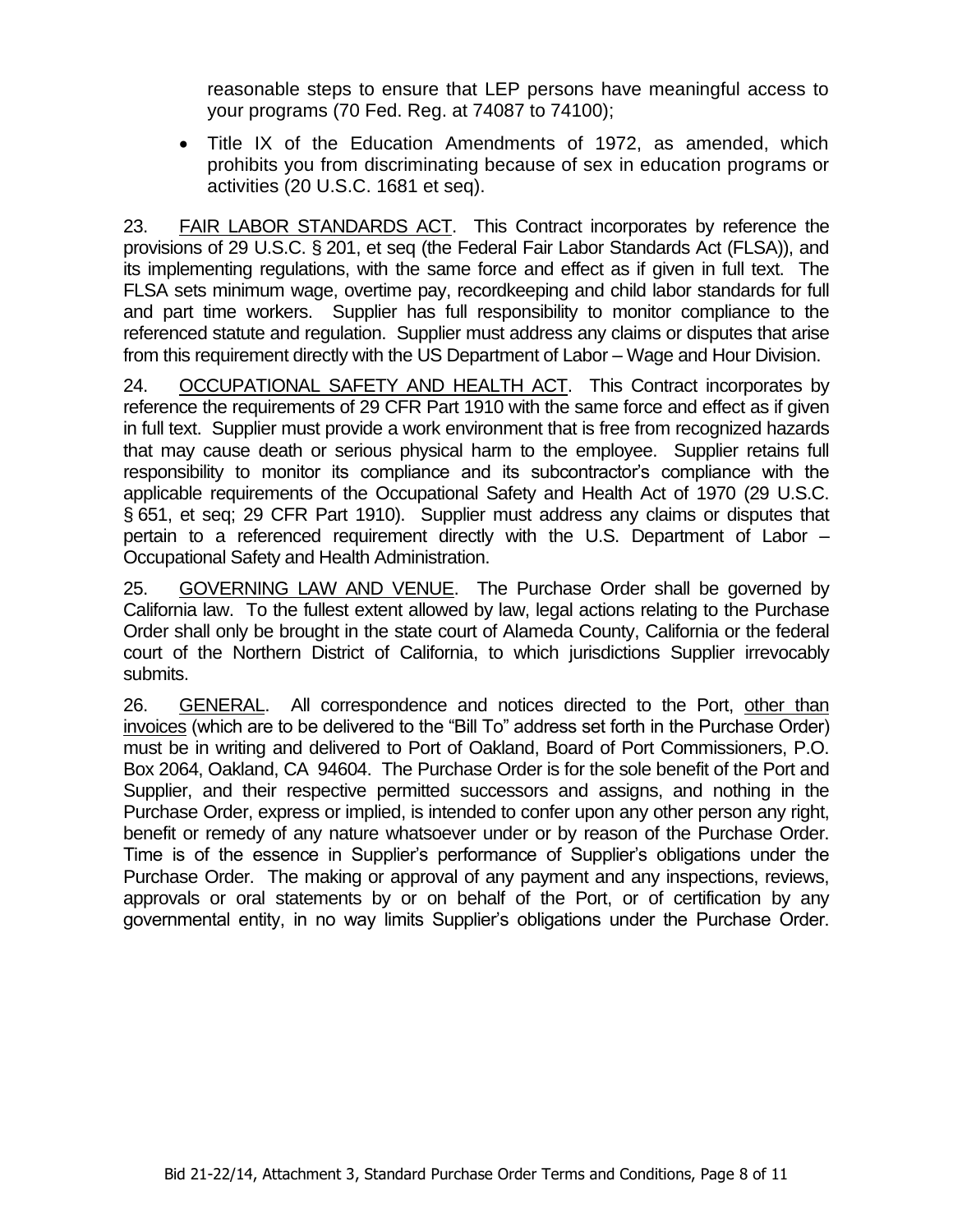# **APPENDIX A-1**

#### **SOFTWARE**

1. Applicability of Appendix. This Appendix shall govern any Software listed in the Purchase Order. With respect to Software, this Appendix shall supersede any directly conflicting provision of the Terms and Conditions.

2. Definitions. As used in this Appendix, the following capitalized terms will have the following meanings:

- 2.1"Software" means the software listed in the Purchase Order, which may be downloadable software or software installed locally on Port computing devices or which may be "software as a service," delivered through the stated online or mobile-access platforms.
- 2.2"Agreement" means the agreement for purchase and/or license between the Port and Supplier, as defined by the Purchase Order, the Terms and Conditions, and this Appendix A-1.
- 2.3"Standard Purchase Order Terms and Conditions" (or "Terms and Conditions") means the document with that title that constitutes part of this Agreement.
- 2.4If not defined separately in this Appendix, capitalized terms used in this Appendix have the meanings set forth elsewhere in the Agreement.

3. License. Supplier hereby grants to the Port a perpetual, irrevocable, fully-paid, nonexclusive license to access and use the Software, without any limitation as to geographic scope or the number or nature of users, copies, installations, machines, devices, or platforms.

- 3.1**Back-Up Copies.** The Port may make copies of the Software as reasonably necessary for back-up disaster recovery purposes only.
- 3.2**No Other License.** Except as expressly set forth in this Agreement, no license is granted and none shall be deemed granted by implication, estoppel, or otherwise.
- 3.3**License Restrictions.** Any use of the Software not expressly permitted by this Agreement is prohibited. Without limiting the generality of the foregoing, the Port shall not commit any of the following:
- (a) Sublicense use or access to any Software.
- (b) Remove or modify any Software markings or any notice of Consultant's or its licensors' proprietary rights.
- (c) Cause or permit reverse engineering (unless required by law for interoperability), disassembly, or decompilation of the Software.

Except for the licenses granted herein and rights to data as set forth herein, all right, title, and interest in and to the Software, including (without limitation) all tangible or intangible material of any nature produced by Supplier related to the Software shall remain exclusively with Supplier and its licensors, as applicable. The software is licensed, not sold.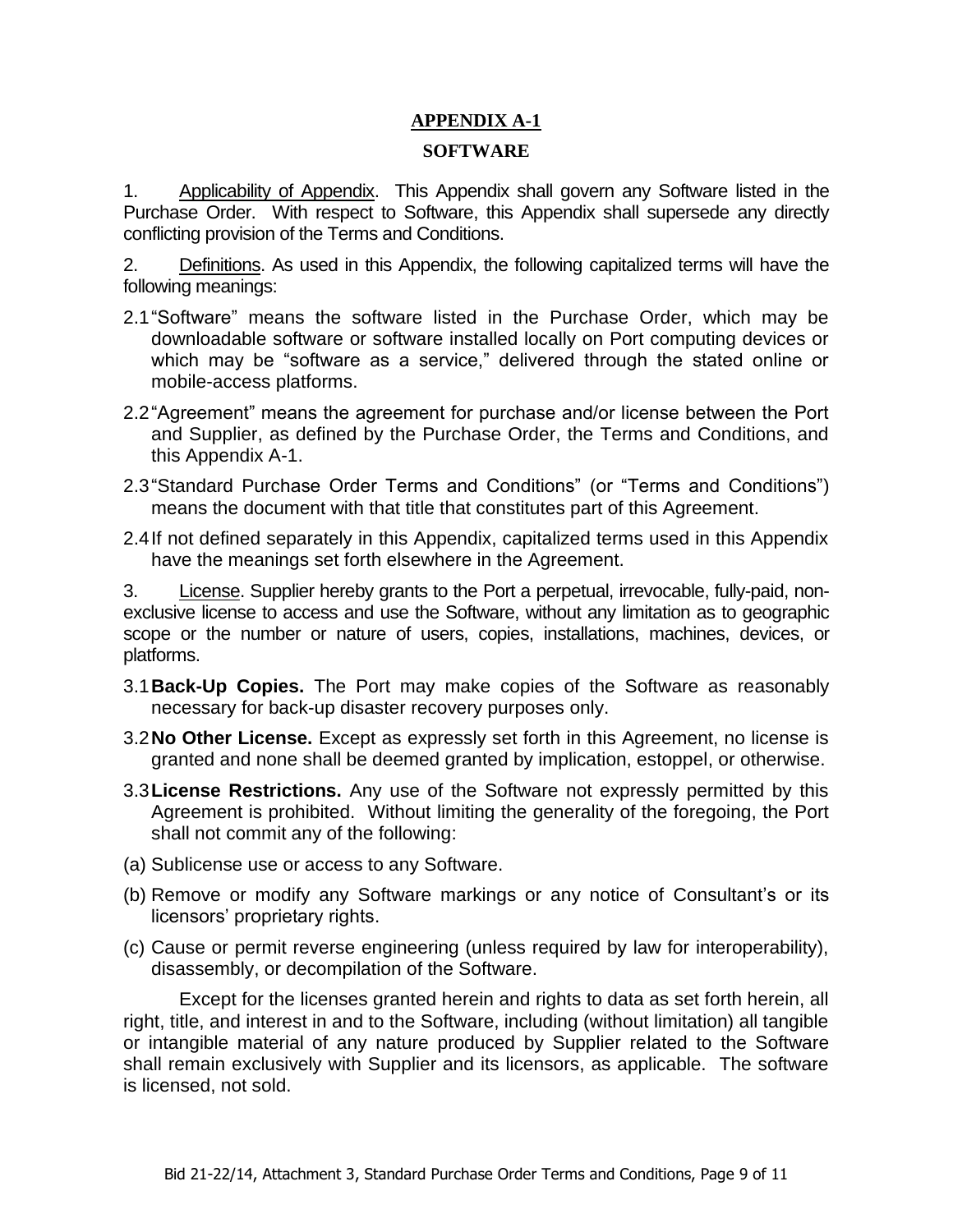4. Delivery. To the extent possible, Supplier will deliver Software to the Port electronically, unless otherwise requested by the Port in writing.

5. Installation. Unless otherwise agreed in writing by the Port, and to the extent applicable, Supplier will be responsible for installing the Software on the Port's systems and for ensuring compatibility and that the Software is functioning as intended.

6. Data. As between the Port and Supplier, the Port owns all right, title, and interest in any data that the Port, or others acting on behalf of the Port, have entered into, have associated with, or have otherwise prepared for use in or with the Software ("Port Data").

Within thirty (30) days of the expiration or termination of the Agreement for any reason, Supplier shall, at no charge to the Port and without the Port's request, export and deliver to the Port all data input into the Software, including (without limitation) the Port Data. Supplier shall provide such data to the Port in a format reasonably requested by the Port.

7. Additional Warranties. Cumulative to any representations and warranties in the *Terms and Conditions*:

- 7.1The Software will operate in all material respects as described in its product descriptions and/or documentation provided or published by Supplier.
- 7.2The Software will contain no viruses, Trojan horses, worms, time bombs, trap doors, or other undisclosed code, program routine, device, or other feature or hidden file designed to damage, delete, disable, deactivate, interfere with or otherwise harm the Software or any hardware, software, data, or other programs of the Port.
- 7.3Where the Software involves any access, collection, handling or storage of personally-identifiable information or other Port data by Supplier (or through or at Supplier's computer systems), Supplier will use all commercially reasonable best practices to ensure the security, safety, and integrity of all such information and data.
- 7.4Supplier has all right, title, and authority necessary to grant any licenses or provide any Software or related services under this Agreement, including without limitation the absence of any contractual or other obligations that conflict with this Agreement or limit, restrict, or impair the rights granted under this Agreement
- 7.5The Software will not infringe or otherwise violate the patent rights, copyright, trade secret, trade name, trademark, service mark or any other intellectualproperty or proprietary right of any person or persons.

8. Additional Indemnification and Liability Provisions. Cumulative to any provisions on indemnification and liability in the *Terms and Conditions*, to the fullest extent permitted by law, the Supplier shall defend (with legal counsel chosen or approved by the Port Attorney), indemnify and hold harmless the Indemnitees from all loss, cost, damage, expense, liability or claims, in law or in equity, including paralegal and attorneys' fees (including costs attributable to in-house paralegals and attorneys), Port staff costs, court costs, litigation expenses and fees of expert consultants or expert witnesses, that may at any time arise from or relate to, directly or indirectly, in whole or in part, from: (1) any claim of infringement of the patent rights, copyright, trade secret, trade name, trademark, service mark or any other intellectual-property or proprietary right of any person or persons in consequence of the use by Port, or any of the other Indemnitees, of the Software; or (2) any claim of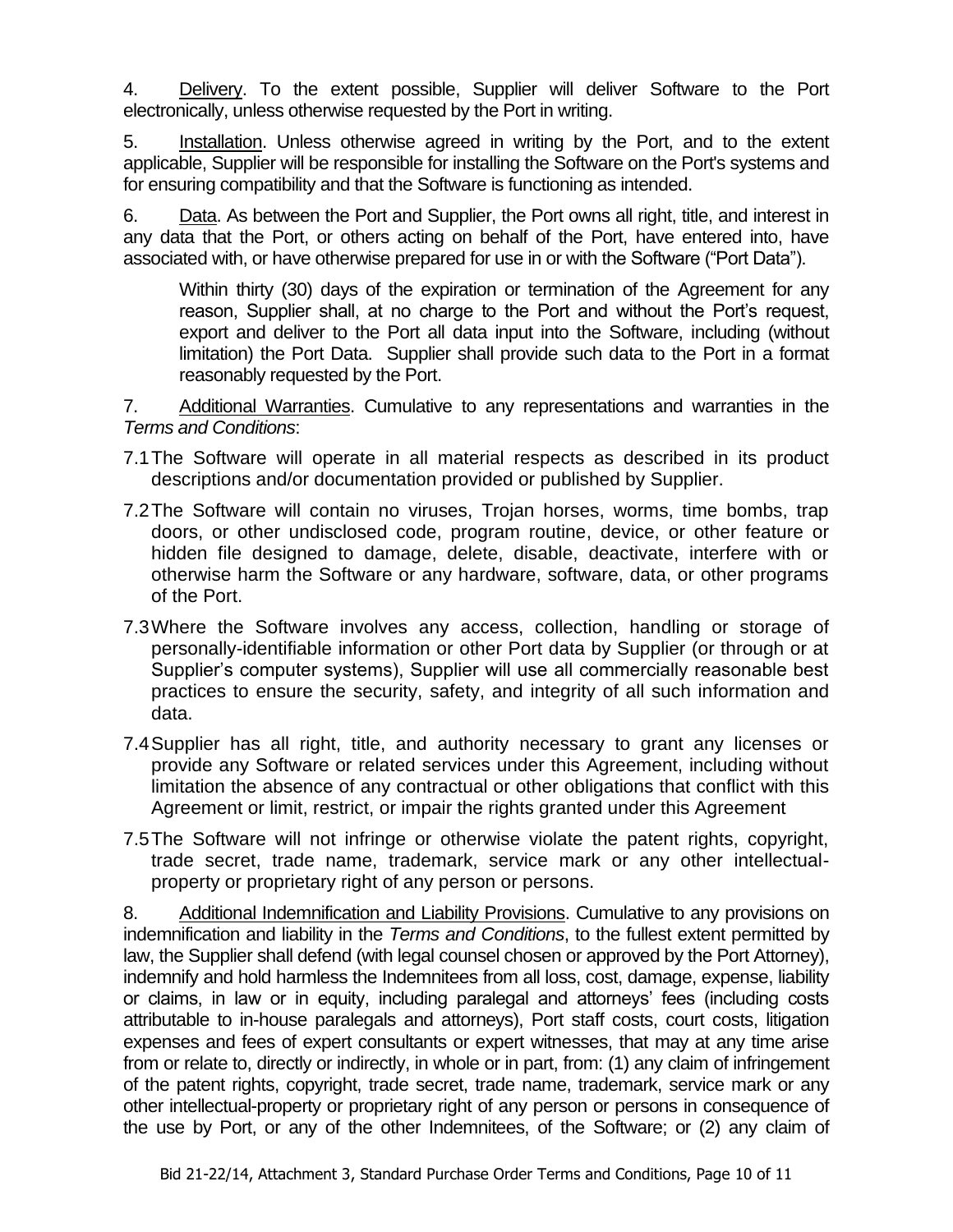unauthorized collection, disclosure, use, access, destruction, or modification, or inability to access, or failure to provide data, by any person or persons in consequence of any act or omission by Supplier.

9. Additional Bankruptcy Provisions. All rights and licenses granted under or pursuant to this Agreement are and shall be deemed to be, for purposes of Section 365(n) of the U.S. Bankruptcy Code, licenses of rights to "intellectual property," as defined under Section 101 of the U.S. Bankruptcy Code. The parties agree that the Port, as a licensee of such rights under this Agreement, will retain and may fully exercise all of its rights and elections under the U.S. Bankruptcy Code; however, nothing in this Agreement may be deemed to constitute a present exercise of such rights and elections. Supplier hereby agrees and consents that, in the event an order for relief under the United States Bankruptcy Code has been entered with respect to the Port, the Port will be permitted to assume this Agreement and all licenses set forth herein pursuant to 11 U.S.C. § 365, notwithstanding any right Supplier may have pursuant to 11 U.S.C. § 365(c)(1) to object to such assumption. This consent will constitute an irrevocable consent pursuant to 11 U.S.C. § 365 (c)(1)(B) but only with respect to the Port's assumption of the License (and not with respect to any assignment of this Agreement and the licenses set forth herein).

10. Clarifications regarding Certain Vendors. For clarification, Supplier does not need the Port's prior written consent under Section 2 of the Standard Purchase Order Terms and Conditions — or written subcontracts with incorporation of provisions under Section 21.6 of the Standard Purchase Order Terms and Conditions — with respect to Supplier's use of Internet service providers, co-location facilities, or managed cloud computing service providers that are part of Supplier's usual business operations—and that were not arranged specifically for the Work for the Port or provision of the Software to the Port under this Agreement. Notwithstanding the foregoing, however, where the Work of the Software involves any access, collection, handling or storage of personally-identifiable information or other Port data by Supplier (or through or at Supplier's computer systems), Supplier must gain the Port's prior written approval for the use of any such facilities or providers through which such information or data will be handled or stored outside the United States.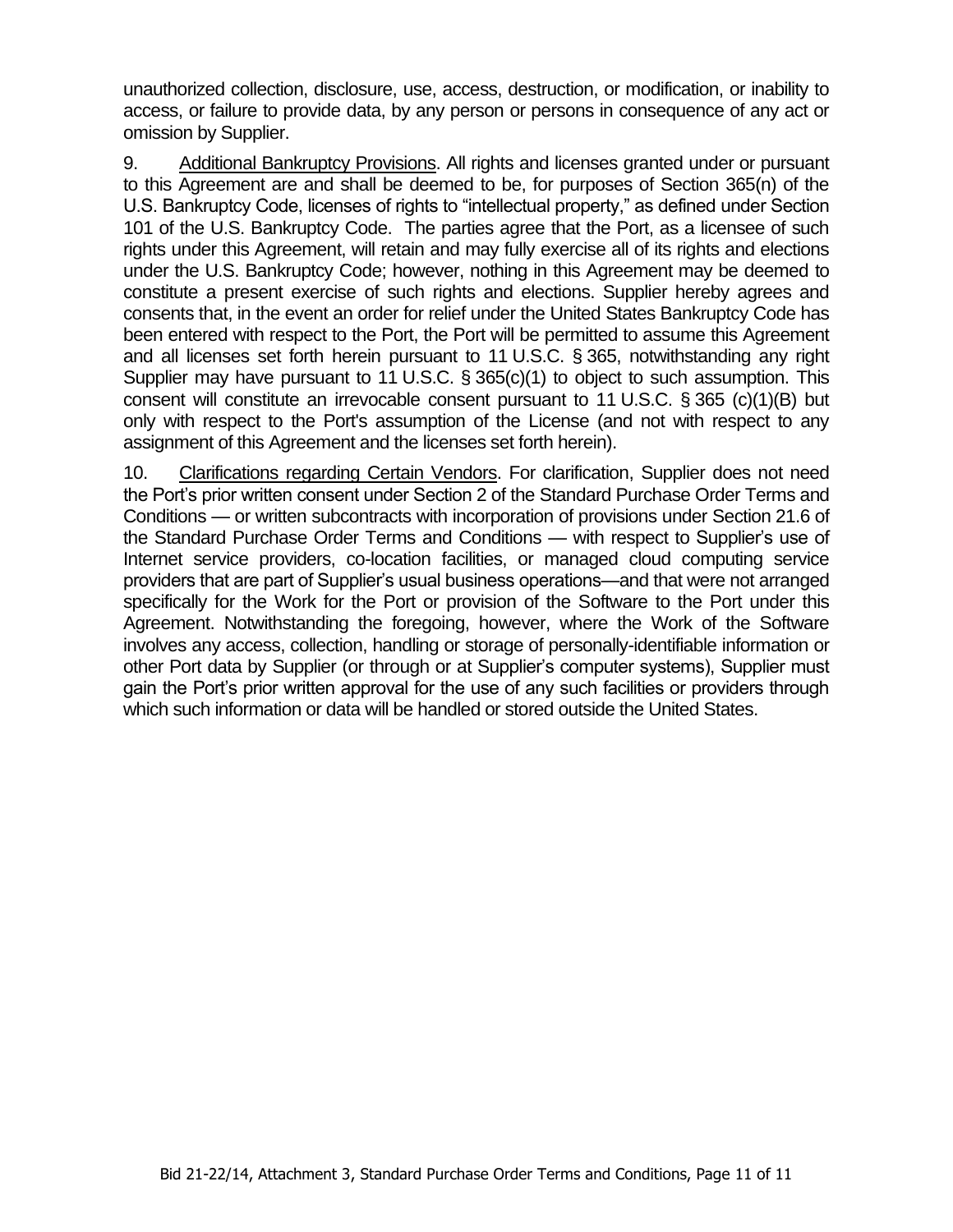

# **Supplier Insurance Requirements**

During any period Supplier performs the Work, and for such additional time as described below, Supplier shall maintain the following insurance with the following provisions:

#### **1. Commercial General Liability Insurance**

- **When Required:** All Suppliers performing Work.
- **Coverage:** Standard ISO Commercial General Liability form.
- **Limits**: \$1,000,000 per occurrence; \$2,000,000 annual general aggregate; \$2,000,000 products and completed operations aggregate; \$1,000,000 each offense for personal and advertising injury.
- **Deductible/Self-Insured Retention:** Not more than \$25,000 per occurrence unless otherwise approved by Port Risk Management.
- **Additional Insured**: The City of Oakland, a Municipal Corporation, Acting by and through its Board of Port Commissioners, Port of Oakland, its commissioners, officers, agents and employees.
- Cross liability/separation of insureds.
- Waiver of subrogation in favor of additional insured.
- If the Work involves construction activities, completed operations coverage must remain in force until at least 5 years after completion and acceptance of the Work.
- If the Work involves the sale of liquor, liquor legal liability insurance.
- If the Work involves construction or demolition work within 50 feet of railroad property, Railroad Protective Liability insurance in the name of the applicable railroad company with limits of at least \$2,000,000 per occurrence or as required by the applicable railroad company.

#### **2. Business Automobile Liability Insurance**

- **When Required:** All Suppliers performing Work.
- **Coverage:** Standard ISO Business Automobile Liability form for all owned (if any), nonowned and hired automobiles.
- **Limits:** \$1,000,000 each accident, except \$5,000,000 for vehicles operating in the South Field, the Aviation Operating Area ("**AOA**"), or any active airfields of the Oakland International Airport.
- **Deductible/Self-Insured Retention:** Not more than \$25,000 per accident unless otherwise approved by Port Risk Management.
- **Additional Insured:** The City of Oakland, a Municipal Corporation, Acting by and through its Board of Port Commissioners, Port of Oakland, its commissioners, officers, agents and employees.
- Waiver of subrogation in favor of additional insured.
- If the Work involves the parking or storage of vehicles, Garagekeeper's Liability insurance.
- If the Work involves valet parking, Valet Liability insurance.

#### **3**. **Workers' Compensation and Employer's Liability Insurance**

- **When Required:** All Suppliers performing Work.
- **Coverage:** Statutory Workers' Compensation and Side B Employer's Liability form.
- **Limits:** Statutory for workers' compensation and \$1,000,000 per accident, \$1,000,000 bodily injury each employee, and \$1,000,000 policy limit for bodily injury by disease, for Employer's Liability.
- **Deductible/Self-Insured Retention:** Not more than \$25,000 per occurrence for Employer's Liability unless otherwise approved by Port Risk Management.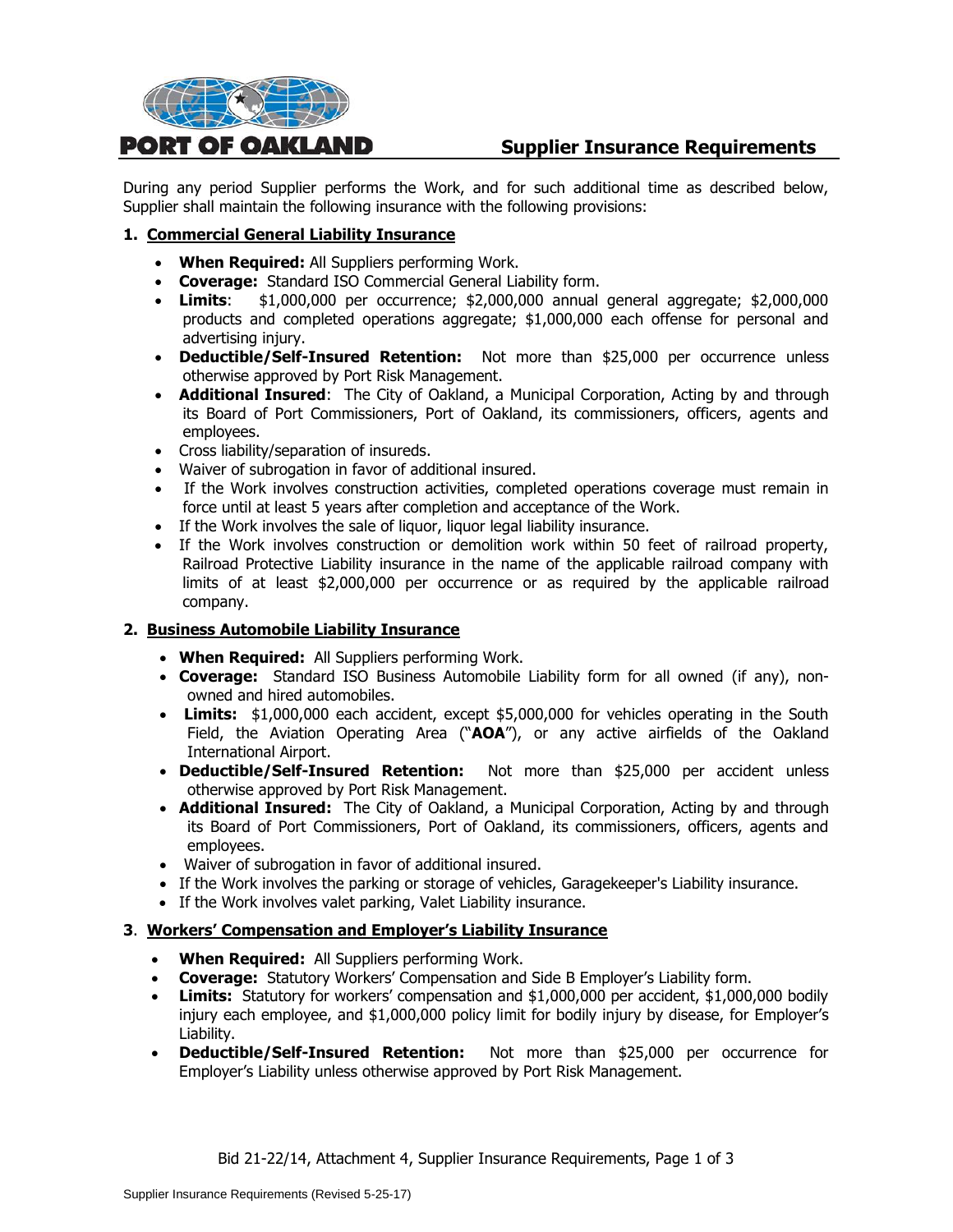- If Work is performed in or around water (whether in the Port maritime area or elsewhere), U.S. Longshoremen and Harbor Workers Act coverage and, if applicable, Jones Act and Marine Employer's Liability coverage.
- Waiver of subrogation in favor of the City of Oakland, a Municipal Corporation, Acting by and through its Board of Port Commissioners, Port of Oakland, its commissioners, officers, agents and employees.

# **4**. **Professional "Errors and Omissions" Liability Insurance**

- **When Required:** If the Work involves consulting, temporary staffing, design or technology services.
- **Coverage:** For errors and omissions arising out of the Work.
- **Limits:** \$1,000,000 per claim and annual aggregate.
- **Deductible/Self-Insured Retention:** Not more than \$25,000 per claim unless otherwise approved by Port Risk Management.
- **Additional Term:** 2 years after completion and acceptance of the Work.
- If Work involves software or technology services, Technology Liability coverage, including coverage for privacy liability.
- If the Work involves outsourced internet services, Network and Media Liability coverage.

# **5. Contractor's Pollution Legal Liability Insurance**

- **When Required:** If the Work involves any construction activities, or any grading, excavating, underground utilities, piping, trenching, or any Work below the surface of the ground, or involves the hauling or disposal of hazardous or regulated materials.
- **Coverage:** Contractor's Pollution Legal Liability occurrence or claims made form.
- **Limits:** \$1,000,000 per occurrence and \$2,000,000 annual aggregate.
- **Deductible/Self-Insured Retention:** Not more than \$100,000 per occurrence unless otherwise approved by Port Risk Management.
- **Additional Insured:** The City of Oakland, a Municipal Corporation, Acting by and through its Board of Port Commissioners, Port of Oakland, its commissioners, officers, agents and employees.
- Waiver of subrogation in favor of additional insured.
- **Additional Term if Claims Made Form:** 2 years following completion and acceptance of the Work.
- **Definition of "Covered Operations":** All Work performed by Supplier or its contractors or subcontractors.

# **6. Aviation Insurance**

- **When Required:** If Supplier or its subcontractors utilize aircraft in the Work.
- **Coverage:** Aviation Public Liability and Passenger Liability forms.
- **Limits:** \$1,000,000 combined single limit per accident for use of aircraft with up to 4 seats; such limit shall be \$5,000,000 for use of aircraft with 5 or more seats. However, use of jet aircraft of any size will need to be referred to Risk Management to determine amount of insurance required.
- **Deductible/Self-Insured Retention:** Not more than \$25,000 per accident unless otherwise approved by Port Risk Management.
- **Additional Insured:** The City of Oakland, a Municipal Corporation, Acting by and through its Board of Port Commissioners, Port of Oakland, its commissioners, officers, agents and employees.

# **7. Protection and Indemnity Insurance**

- **When Required:** If Supplier or its subcontractors utilize watercraft/vessels in the Work.
- **Coverage:** Liability for bodily injury and property damage including wreck removal and liability to crew, and SP-23 clause or equivalent, including collision liability.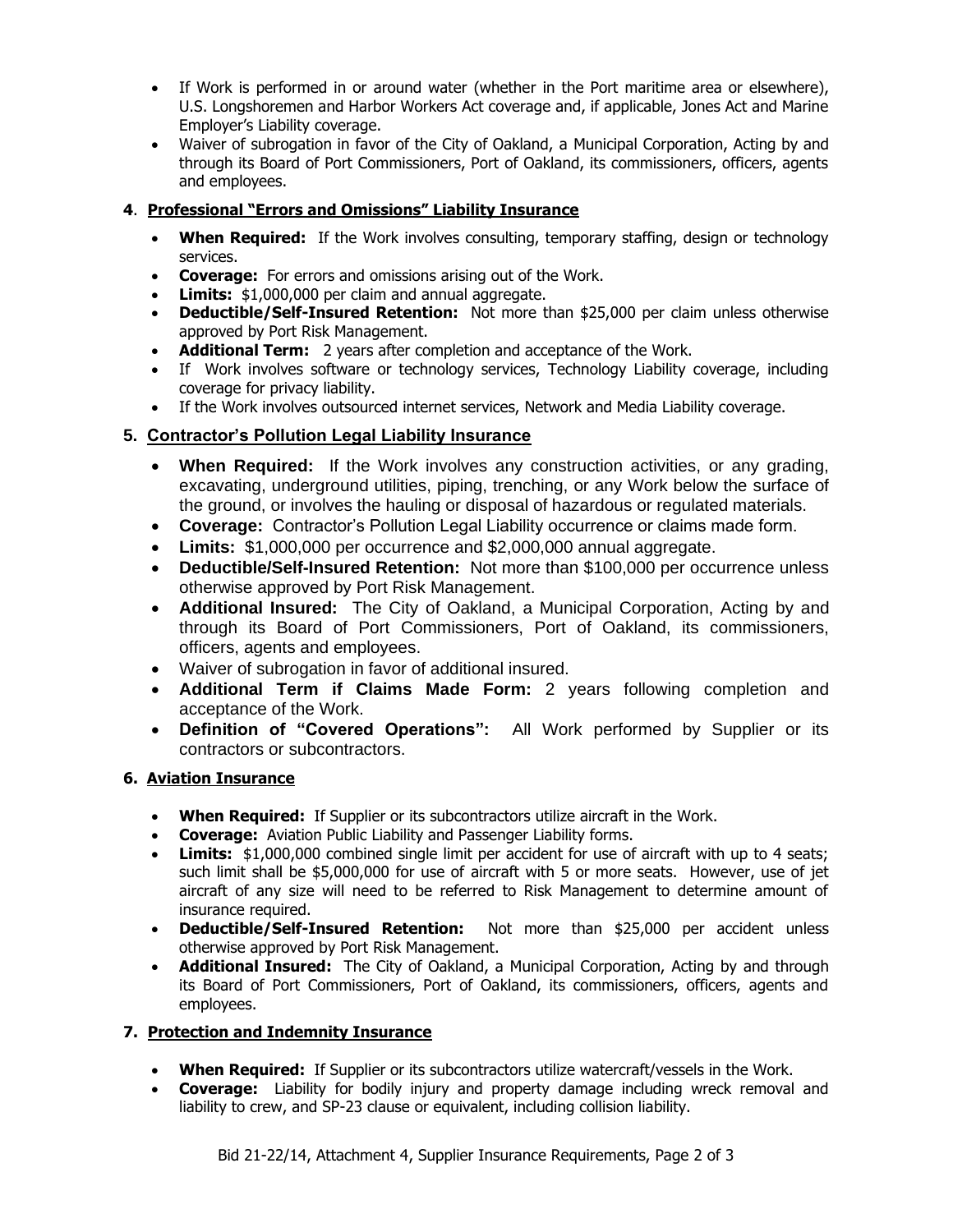- **Limits:** \$1,000,000 per person on board the watercraft for bodily injury and property damage, but no less than \$5,000,000 for watercraft of a length of 30 feet to 39 feet and no less than \$10,000,000 for watercraft 40 feet and over; any passenger services watercraft will need to be referred to Risk Management to determine amount of insurance required.
- **Deductible/Self-Insured Retention:** Not more than \$25,000 per occurrence unless otherwise approved by Port Risk Management.
- **Additional Insured:** The City of Oakland, a Municipal Corporation, Acting by and through its Board of Port Commissioners, Port of Oakland, its commissioners, officers, agents and employees.
- Waiver of subrogation in favor of additional insured.
- Deletion of any language that limits coverage to additional insured in the event the Limitation of Liability Statute applies.

#### **8. Builder's Risk/Equipment Installation Insurance**.

- **When Required:** If Work involves new construction of buildings or facilities, or the renovation of existing buildings or facilities.
- **Coverage: "**All risk" or "special form" perils, earthquake and terrorism, including risks from testing of equipment, and delayed completion coverage for soft costs.
- **Limits:** Full replacement cost value of the construction, covering the entire Work, including all materials and equipment that are or will be incorporated into the construction, or stored at the construction site or offsite, and including materials or equipment in the course of transportation.
- **Deductible/Self-Insured Retention:** Not more than \$25,000 per occurrence unless otherwise approved by Port Risk Management.
- **Term:** Until final completion and acceptance of the Work and for 2 years for delayed completion coverage.
- **Additional Insured and Loss Payee:** The City of Oakland, a Municipal Corporation, Acting by the through its Board of Port Commissioners.
- Waiver of subrogation in favor of additional insured and its commissioners, officers, agents and employees.
- Primary and non-contributory with any insurance, retention or self-insurance of the Port.

#### **Other Insurance Requirements:**

- **Notice of Cancellation.** Supplier or Supplier's agent must provide 30-days prior written notice to the Port Risk Management Department of any insurance policy cancellation, except 10-days prior written notice for non-payment of premium.
- **Proof of Insurance/Insurer Rating**. Supplier must deliver to the Port Risk Management Department, prior to the commencement of the Work, certificates of insurance evidencing all required insurance and additional insured status for the Port. All required insurance shall be provided by insurance companies with current A.M. Best ratings of A- VII or better. Please send certificates and other required information to:

Port of Oakland Attn: Risk Management Dept. 530 Water Street Oakland, Ca 94607 Email: risktransfer@portoakland.com

**Conversion to OCIP**. The Port reserves the right to include the Purchase Order in an Owner Controlled Insurance Program ("OCIP"), upon written notice to Supplier. In that event, Supplier agrees to comply with all requirements of the OCIP.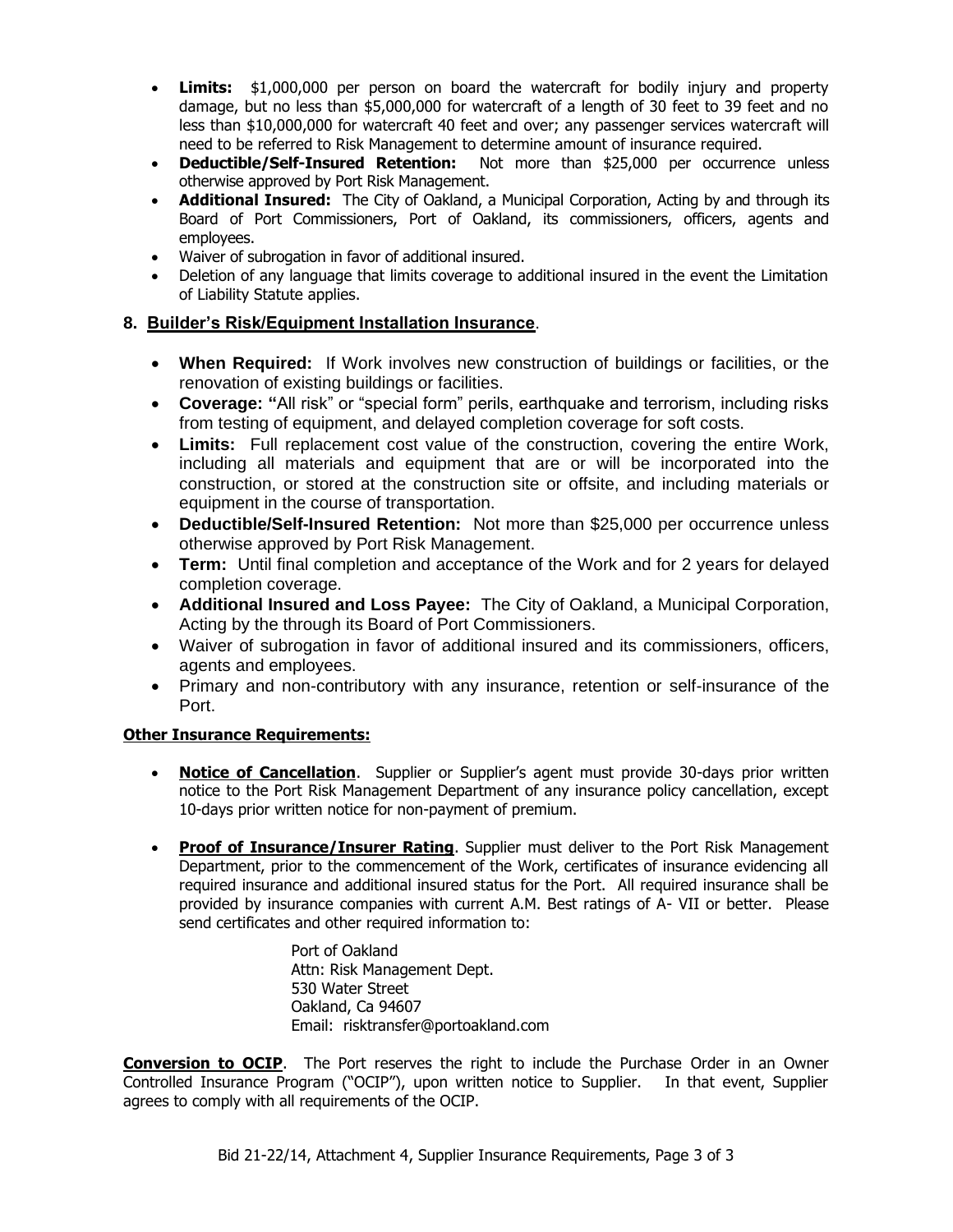

#### **Bid No.: 21-22/14 – Electrician Work Trucks**

(To Be Executed by Bidder and Submitted with the Bid)

I, \_\_\_\_\_\_\_\_\_\_\_\_\_\_\_\_\_\_\_\_\_\_\_\_\_\_\_\_\_\_\_\_\_\_\_\_\_\_\_\_\_\_\_\_\_\_\_\_\_\_\_\_\_\_, declare as follows:

That I am the  $\qquad \qquad \qquad \qquad$  of  $\qquad \qquad \qquad \qquad \qquad \qquad \qquad \qquad$ , the party

making the attached Bid; that the attached Bid is not made in the interest of, or on behalf of, any undisclosed person, partnership, company, association, organization, or corporation; that the Bid is genuine and not collusive or sham; that the Bidder has not directly or indirectly induced or solicited any other Bidder to put in a false or sham Bid, or that anyone shall refrain from Bidding; that the Bidder has not in any manner, directly or indirectly, sought by agreement, communication, or to fix any overhead, profit, or cost element of the Bid price, or that of any other Bidder, or to secure any advantage against the public body awarding the Contract (or Purchase Order) of anyone interested in the proposed contract; that all statements contained in the Bid are true; and further, that the Bidder has not, directly or indirectly, submitted his or her Bid price or any breakdown thereof, or the contents thereof, or divulged information or data relative thereto, or paid, and will not pay, any fee to any corporation, partnership, company, association, organization, Bid depository, or to any member or agent thereof to effectuate a collusive or sham Bid.

Any person executing this declaration on behalf of a proposer that is a corporation, partnership, joint venture, limited liability company, limited liability partnership, or any other entity, hereby represents that he or she has full power to execute, and does execute, this declaration on behalf of the Bidder.

I declare under penalty of perjury under the laws of the State of California that the foregoing is true and correct.

Executed this \_\_\_\_\_\_\_\_\_\_\_\_ day of \_\_\_\_\_\_\_\_\_\_\_\_\_\_\_\_\_\_\_\_\_\_\_\_\_\_, 20\_\_, at

 $\overline{\phantom{a}}$  ,  $\overline{\phantom{a}}$  ,  $\overline{\phantom{a}}$  ,  $\overline{\phantom{a}}$  ,  $\overline{\phantom{a}}$  ,  $\overline{\phantom{a}}$ 

Signature

\_\_\_\_\_\_\_\_\_\_\_\_\_\_\_\_\_\_\_\_\_\_\_\_\_\_\_\_\_\_\_\_\_\_\_\_\_\_\_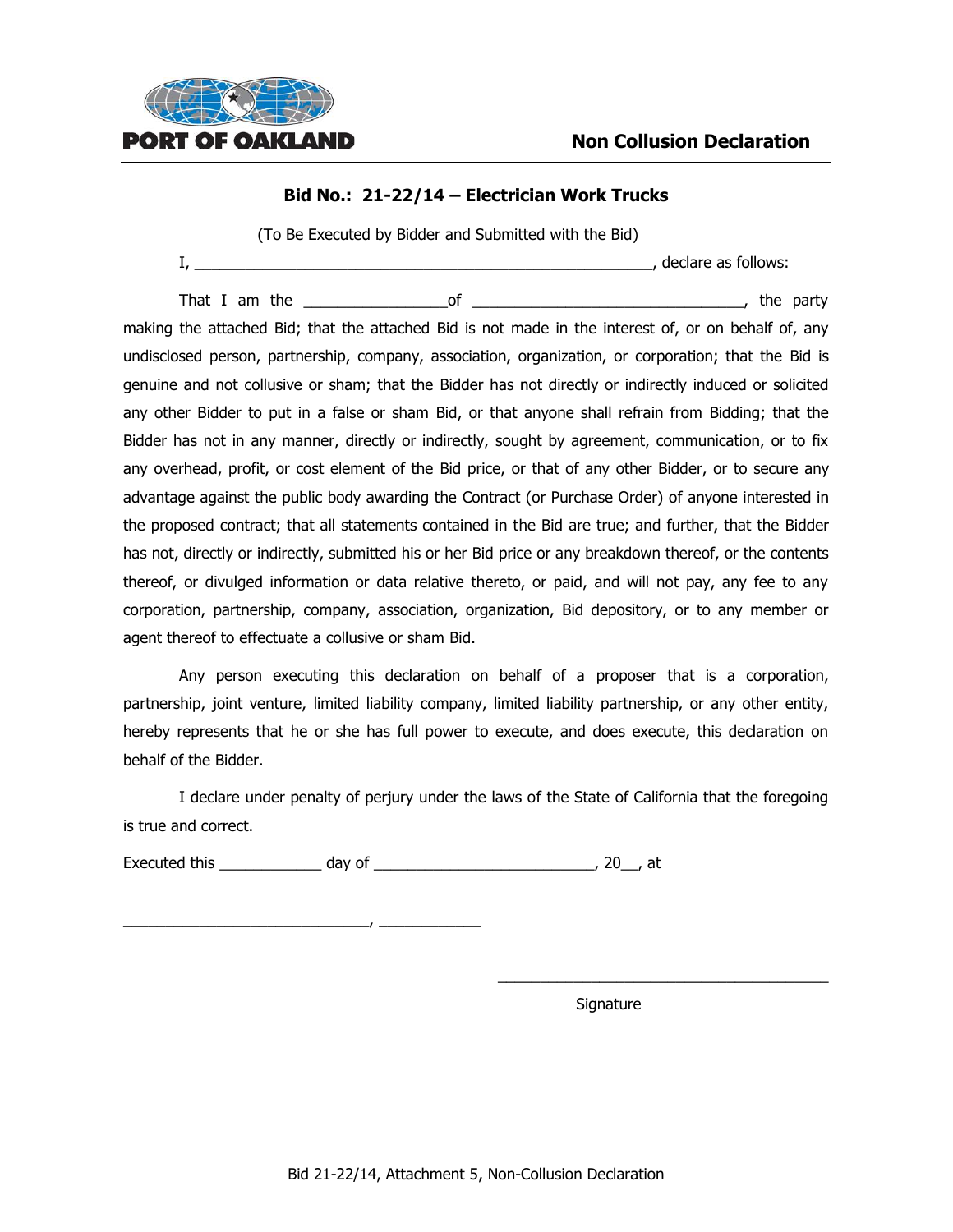

# **City of Oakland City Charter § 728 Living Wage Information**

#### **EMPLOYERS SUBJECT TO §728 OF THE CITY CHARTER MUST COMPLY WITH THE FOLLOWING REQUIREMENTS:**

- 1) Pay all non-exempt employees the living wage rates (As of July 1, 2021, \$17.56 without health benefits or \$15.30 with health benefits). Port Ordinance No. 3666, as amended also requires that covered businesses provide employees at least twelve compensated days off per year, including holidays.
- 2) Pay at least \$2.26 per hour worked toward the provision of health care benefits for employees and/or their dependents, if the employer claims credit for health benefits.
- 3) **Provide written notification to each current and new employee, at time of hire, of his or her rights to receive the benefits under the provisions of these regulations.** The notification shall be provided in English, Spanish and other languages spoken by a significant number of the employees, and shall be posted prominently in communal areas at the work site. A copy of said notification is available from the Port Division of Social Responsibility.
- 4) Provide all employees earning less than \$12/hour notification in English, Spanish, and any other language spoken by a significant number of employees of their right to advance Earned Income Credit payments.
- 5) **Maintain a list of the name, address, date of hire, occupation classification, rate of pay, benefits paid for each of its employees, and compensated time off - and submit this list to the Port's Social Responsibility Division, Attention: Connie Ng-Wong, Living Wage Compliance Officer, by March 31st, June 30th, September 30th, and December 31st of each year.** If a covered employer has obtained a waiver from the Port Board of Directors, then the employer must still submit an annual payroll report covering each of its employees by December 31st of each year. Failure to provide the list within five days of the due date will result in a penalty of \$500 per day. Covered employers shall maintain payrolls and basic records for all employees and shall preserve them for a period of at least three years after the close of the compliance period.
- 6) Require subcontractors, tenants and subtenants, or licensees who are covered by these requirements to comply with the provisions of these regulations. **Covered employers shall be responsible for including language committing the subcontractor's, tenant's or licensee's agreement to comply, in the contract with the subcontractor**. Covered employers shall submit a copy of such subcontracts or other such agreements to the Port Division of Social Responsibility.
- 7) Permit authorized Port representatives access to work sites and, with employee consent, relevant payroll records for the purpose of monitoring compliance with these regulations, investigating employee complaints of non-compliance and evaluating the operation and effects of these regulations, including the production for inspection and copying of its payroll records for any or all of its employees for the applicable compliance period. Permit a representative of the labor organizations in its industry to have access to its workforce at the Port during non-working time and in non-work areas to ensure compliance.

Employers who fail to submit documents, declarations or information required to demonstrate compliance with these regulations shall be deemed noncompliant or non-responsive and subject to the remedies as set forth in §728.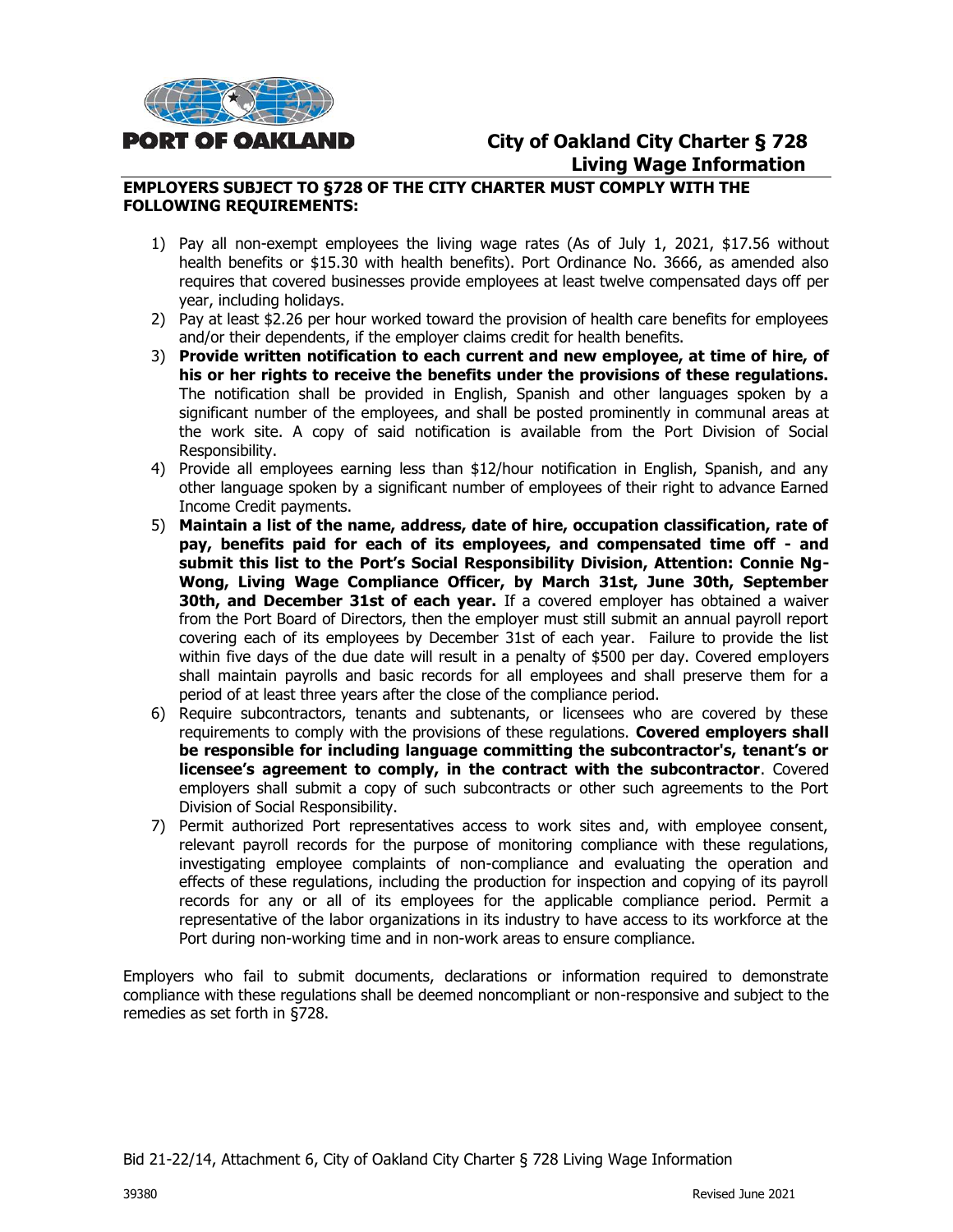

#### **COVERED BUSINESS CHECKLIST WRITE YES/NO ANSWER IN APPROPRIATE BOX:**

- 1. **If the Business entering into a contract, tenancy agreement or subordinate** agreement (such as, subcontract, subtenancy, or sublicense) with the Port? If no, go on to question 2. If yes, go to question 3.
- 2. **Has the Business amended an existing contract, tenancy agreement or subordinate** agreement at any time since April 2002? If no to 1 and 2, stop here: the business is not covered. If yes, go to question 3.
- 3. Is the contract with Aviation or Maritime divisions for a value of greater than \$50,000 over the life of the contract (over the next five years if contract is for less than a year and expected to be renewed or extended)? If no, stop here; the contract is not covered. If yes, go to question 4.
- 4. Is the contract for service other than the delivery of products, equipment or commodities? If no, stop here: the business is not covered. If yes, go to question 5.
- $5.$  Does the Business employ more than 20 employees who spend at least 10 hours per week (4 hours per week if part time employees) working under the contract with the Port or on Port property? Indicate the number of employees that are employed by the Contractor\_\_\_\_\_\_\_\_\_. If no, stop here the business is not covered. If yes, go to question 6, exemptions for specified employees of a covered employer.

#### **All employees of a covered employer are required to be provided compensation and other benefits as provided under §728 of the Charter, except for specified employees exempt under the following exemptions. The following questions should be answered for each employee.**

- 6. Does the employee work less than 25% of his/her time (10 hours per week for full time employee) under the contract with the Port? If yes, stop here; the specified employee is exempt. If no, go to question 7.
- 7.  $\Box$  Is the employee under 21 years of age, employed by a government agency or nonprofit for after school or summer employment, or as a trainee for 90 days or less? If yes, stop here; the specified employee is exempt. If no, go to question 8.
- 8.  $\Box$  Has the Business obtained a waiver that covers the employee? If yes, stop here; the specified employee is exempt. If no, go to question 9.
- 9.  $\Box$  Is the employee participating in a bona-fide temporary job-training program in which a significant part of the compensation consists of acquiring specialized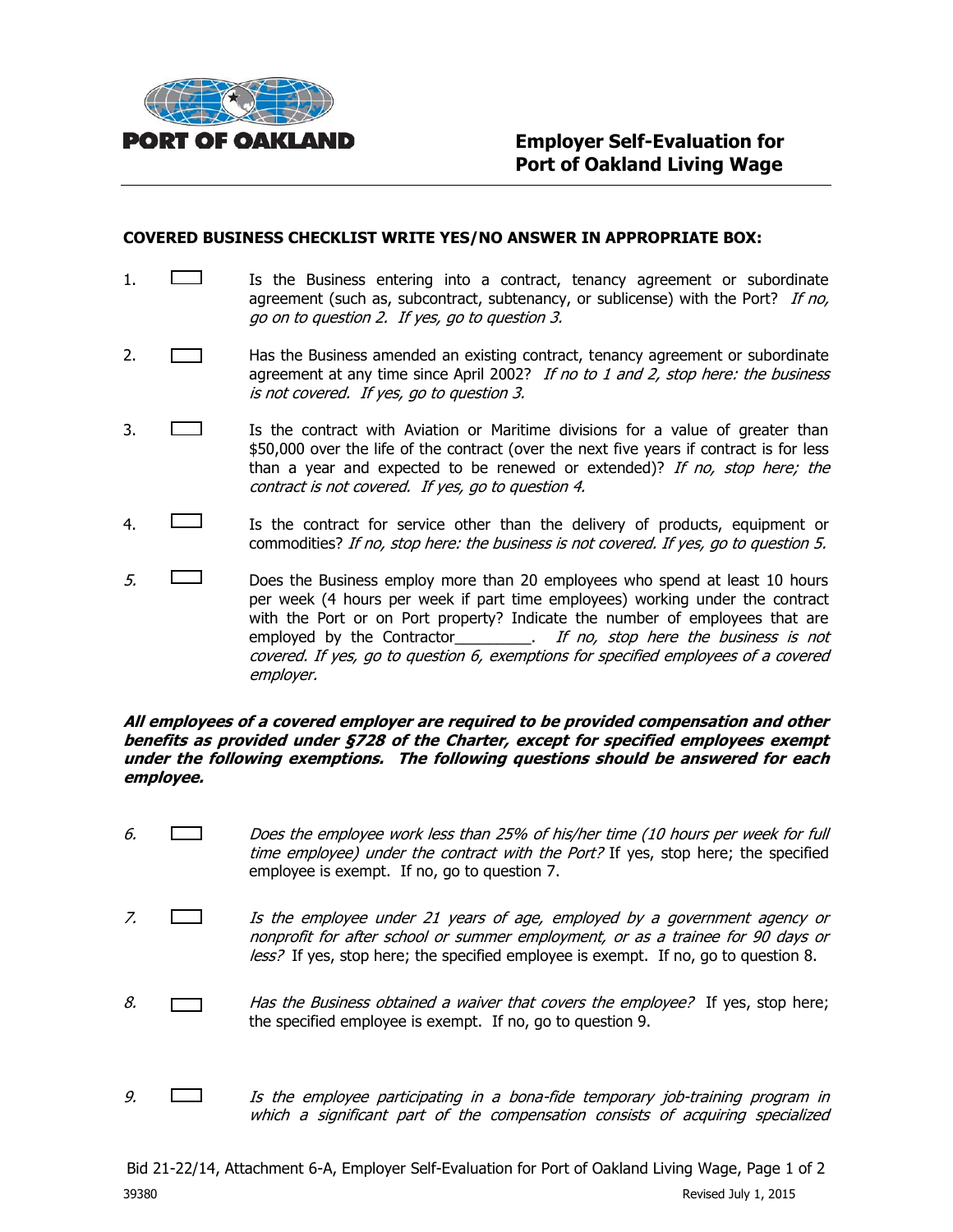knowledge, abilities or skills in a recognized trade? If yes, stop here; the specified employee is exempt. If no, go to question 10.

- 10. Is the employee a volunteer who is not compensated other than for incidental expenses or stipends? If yes, stop here; the specified employee is exempt. If no, go to question 11.
- 11. **In the employee working for the Business less than 20 hours per week for a period** of 6 months or less? If yes, stop here the specified employee is exempt. If no, go to question 12.
- 12.  $\Box$  Of the remaining employees (employees for which no exemption applies as indicated by your answers to questions 6 through 11), are there 20 or fewer nonexempt employees working for the employer under the Port Contract? If yes, stop here; each of the remaining specified employee(s) is/are exempt. If no, each of the remaining specified employee(s) is covered by §728.

The undersigned authorized representative of Contractor hereby certifies under penalty of perjury that all of the information on this form is true and accurate.

| Company Name            | Signature of Authorized Representative |  |
|-------------------------|----------------------------------------|--|
| <b>Address</b>          | Type or Print Name & Title             |  |
| Area Code and Phone     | <b>Email Address</b>                   |  |
| Name of Primary Contact | Date                                   |  |
|                         | Project Name (Be Specific)             |  |

#### **Submit Completed Checklist To:** Connie Ng-Wong

**Port of Oakland**  Social Responsibility Division 530 Water Street Oakland, CA 94607 Phone: (510) 627-1390 Email: [cng-wong@portoakland.com](mailto:cng-wong@portoakland.com)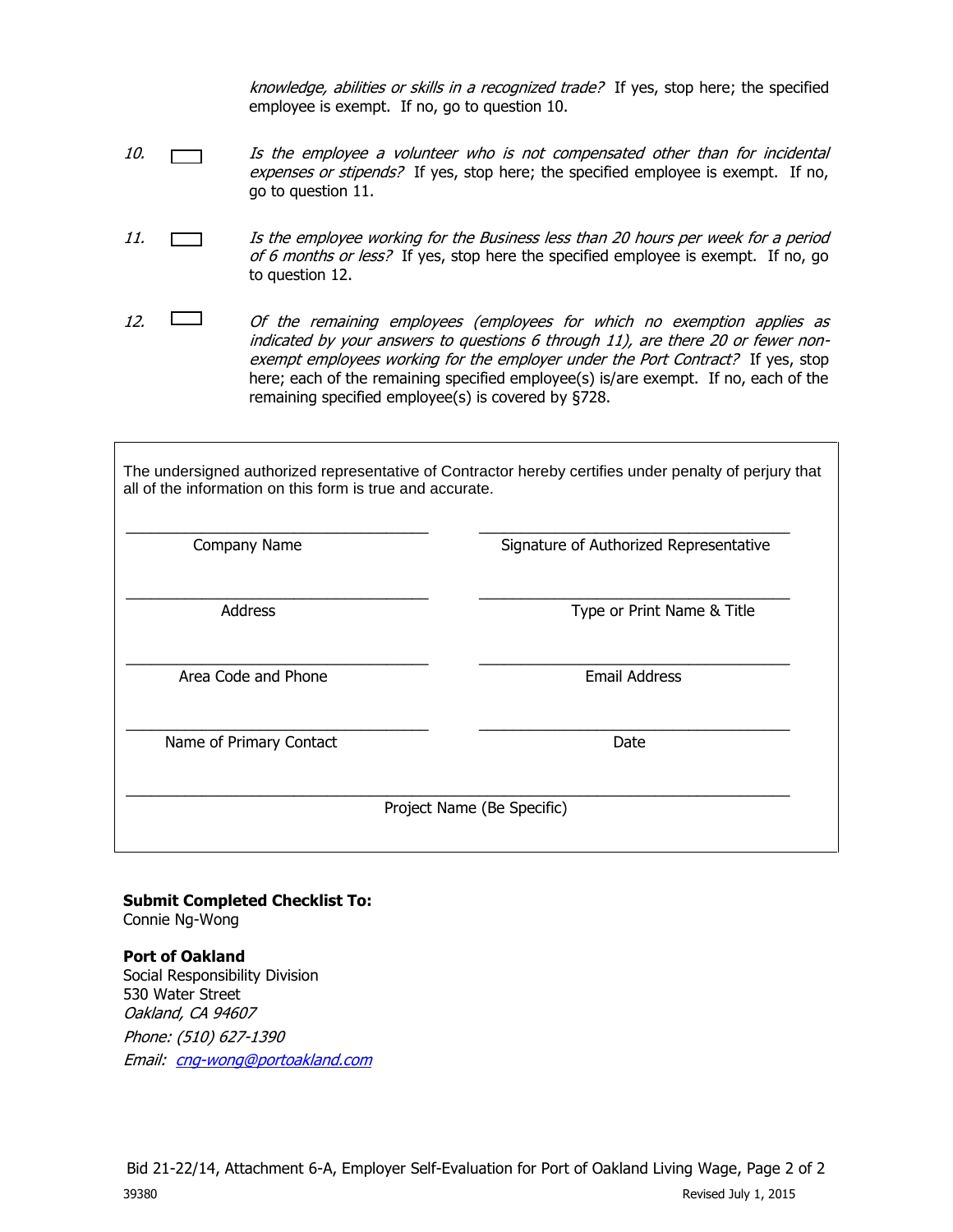# **Certificate of Compliance – Living Wage**

The City of Oakland Living Wage Charter §728 ("§728") and Port Ordinance No. 3666 ("Ordinance 3666") as amended, provide that certain employers that enter into a contract, lease, license (or a subcontract, sublease, sublicense, or other agreement) with the Port for \$50,000 or more over the term of the contract and certain recipients of Port financial assistance for \$50,000 or more shall pay a prescribed minimum level of compensation to their covered employees ("Employees").

The undersigned ("Contractor") submits this certificate under penalty of perjury and as a condition of payment of its invoice(s) for service provided under the \_\_\_\_\_\_\_\_\_\_\_\_\_\_\_\_\_\_\_\_\_\_\_\_\_\_\_ agreement between the Port and Contractor.

- 1) Contractor hereby certifies that it is in compliance with §728 and Ordinance 3666 with respect to all non-exempt Employees of Contractor engaged in Port-related employment or work on Port property.
- 2) Contractor herby acknowledges that the Port is relying on Contractor's certification of compliance with §728 and Ordinance 3666 as a condition of payment of Contractor's invoice(s).
- 3) Contractor understands that it may be subject to fines or penalties for noncompliance with §728 and Ordinance 3666 up to and including potential fines of \$500 per day until Contractor complies.
- 4) Contractor hereby certifies that claims, records and statements relating to Contractor's compliance with §728 and Ordinance 3666 are true and accurate, that such claims, records and statements are made with the knowledge that the Port will rely on such claims, records and statements, and that such claims, records and statements are submitted to the Port for the express benefit of Contractor's employees engaged in Port-related employment or work on Port property.

#### **Please check the appropriate box and sign below**

**PORT OF OAKLAND** 

- $\Box$ Contractor hereby certifies its compliance with all of its obligations under §728 and Ordinance 3666;
- Contractor hereby certifies that all Employees of Contractor working under Contractor's contract  $\Box$ with the Port are compensated at wage rate(s) greater than \$12.00 per hour;
- $\Box$ Contractor hereby certifies that it is not currently covered by §728 or Ordinance 3666. Contractor further certifies that should §728 or Ordinance 3666 become applicable, Contractor will comply with all of its Living Wage obligations.

All terms used herein and not defined shall have the meaning ascribed to such terms in §728 and Ordinance 3666.

The undersigned authorized representative of Contractor hereby certifies under penalty of perjury that all of the information on this form is true and accurate.

\_\_\_\_\_\_\_\_\_\_\_\_\_\_\_\_\_\_\_\_\_\_\_\_\_\_\_\_\_\_\_\_\_\_\_\_ \_\_\_\_\_\_\_\_\_\_\_\_\_\_\_\_\_\_\_\_\_\_\_\_\_\_\_\_\_\_\_\_\_\_\_\_\_

\_\_\_\_\_\_\_\_\_\_\_\_\_\_\_\_\_\_\_\_\_\_\_\_\_\_\_\_\_\_\_\_\_\_\_\_ \_\_\_\_\_\_\_\_\_\_\_\_\_\_\_\_\_\_\_\_\_\_\_\_\_\_\_\_\_\_\_\_\_\_\_\_\_

\_\_\_\_\_\_\_\_\_\_\_\_\_\_\_\_\_\_\_\_\_\_\_\_\_\_\_\_\_\_\_\_\_\_\_\_ \_\_\_\_\_\_\_\_\_\_\_\_\_\_\_\_\_\_\_\_\_\_\_\_\_\_\_\_\_\_\_\_\_\_\_\_\_

\_\_\_\_\_\_\_\_\_\_\_\_\_\_\_\_\_\_\_\_\_\_\_\_\_\_\_\_\_\_\_\_\_\_\_\_\_\_\_\_\_\_\_\_\_\_\_\_\_\_\_\_\_\_\_\_\_\_\_\_\_\_\_\_\_\_\_\_\_\_\_\_\_\_\_\_\_\_\_

Company Name **Signature of Authorized Representative** 

Address **Address** Type or Print Name & Title

Phone and Email Date and Email Date Date and Email Date Date

Project Name (Be Specific)

**Submit to:** Connie Ng-Wong, Port of Oakland, Social Responsibility Division, 530 Water Street, Oakland, CA 94607. Email: [cng-wong@portoakland.com](mailto:cng-wong@portoakland.com)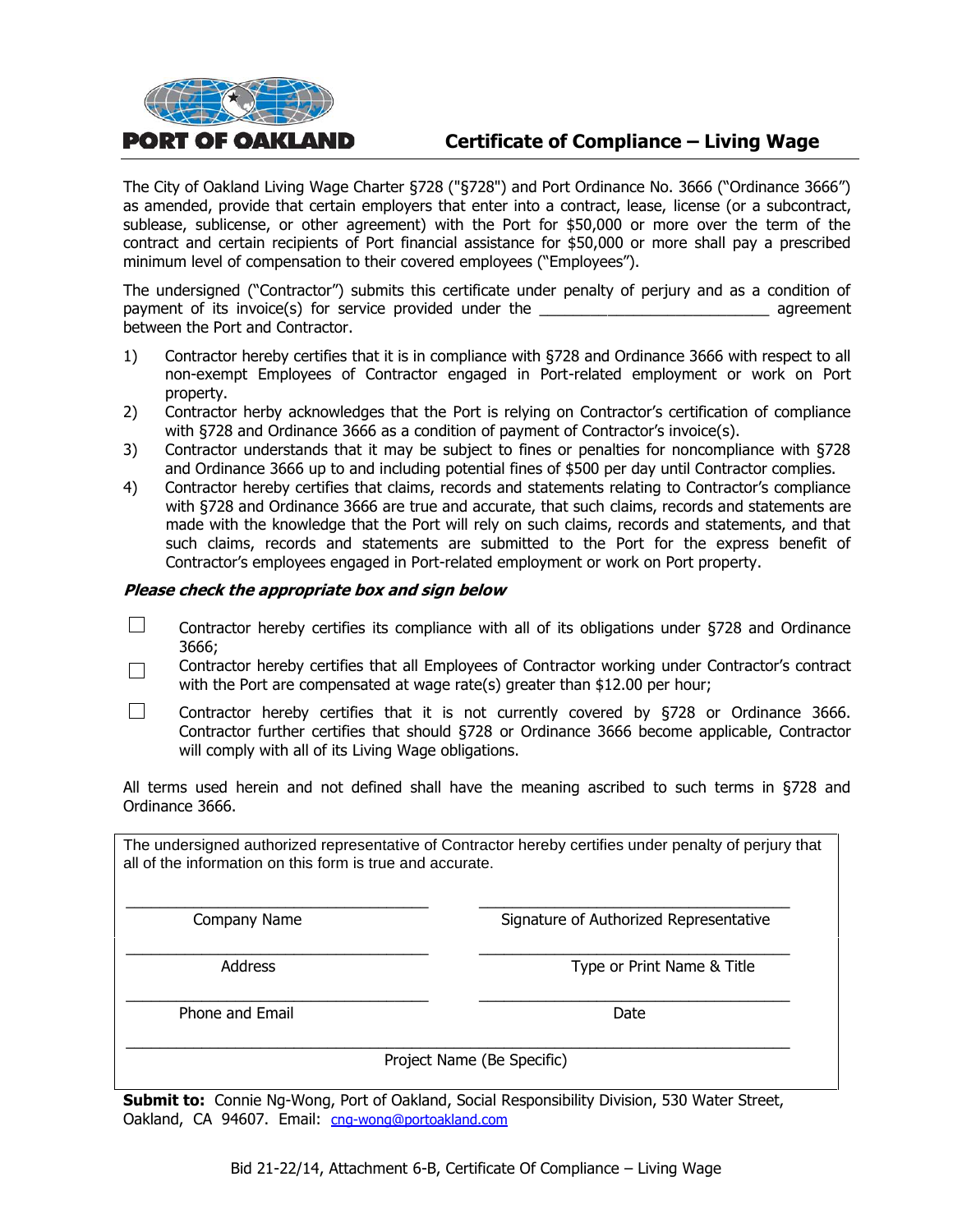

#### **Bid No.: 21-22/14 – Electrician Work Trucks**

I hereby certify that I\_\_\_\_\_\_\_\_\_\_\_\_\_\_\_\_\_\_\_\_\_\_\_\_\_\_\_\_\_\_\_\_\_\_\_\_\_\_\_\_\_\_\_\_\_\_\_\_\_\_\_(Legal Name of Bidder/Respondent/Supplier/Consultant/Contractor), has reviewed the Living Wage Requirements, included in this Bid packet and will comply with said Requirement. Upon execution of an Agreement, the selected Bidder will be required to complete the Employer Self-Evaluation for Port of Oakland Form and Certificate of Compliance – Living Wage Form included in this Bid packet, and submit them to the Social Responsibility Division.

I declare under penalty of perjury under the laws of the State of California that the information I have provided herein is true and correct.

> \_\_\_\_\_\_\_\_\_\_\_\_\_\_\_\_\_\_\_\_\_\_\_\_\_\_\_\_\_\_\_\_\_\_\_\_\_\_\_\_\_ Signature

> \_\_\_\_\_\_\_\_\_\_\_\_\_\_\_\_\_\_\_\_\_\_\_\_\_\_\_\_\_\_\_\_\_\_\_\_\_\_\_\_\_ Print Name

> \_\_\_\_\_\_\_\_\_\_\_\_\_\_\_\_\_\_\_\_\_\_\_\_\_\_\_\_\_\_\_\_\_\_\_\_\_\_\_\_\_ Title

> \_\_\_\_\_\_\_\_\_\_\_\_\_\_\_\_\_\_\_\_\_\_\_\_\_\_\_\_\_\_\_\_\_\_\_\_\_\_\_\_\_ Date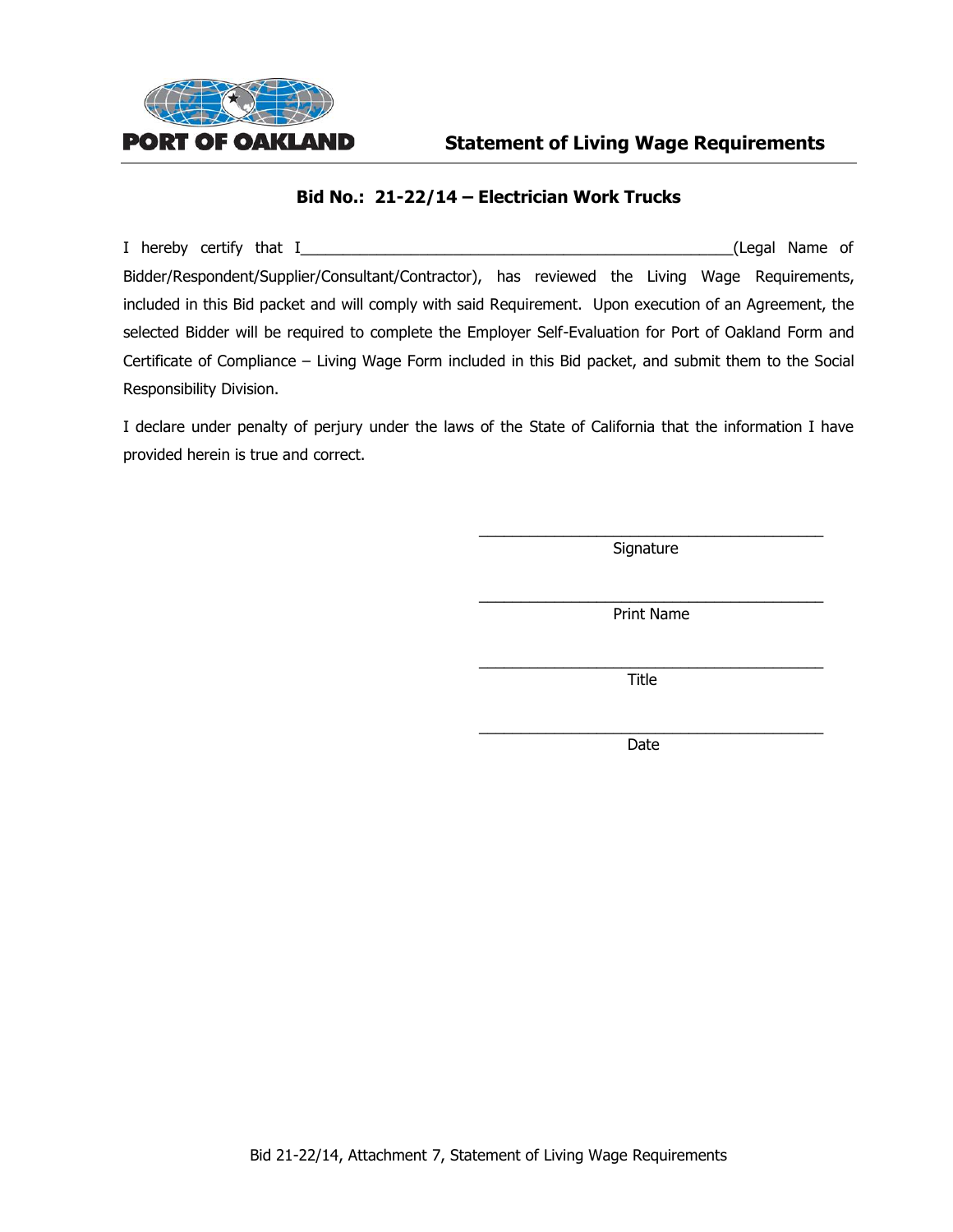

**Statement of Equal Employment Opportunity**

#### **Bid No.: 21-22/14 – Electrician Work Trucks**

I hereby certify that I\_\_\_\_\_\_\_\_\_\_\_\_\_\_\_\_\_\_\_\_\_\_\_\_\_\_\_\_\_\_\_\_\_\_\_\_\_\_\_\_\_\_\_\_\_\_\_\_\_(Legal Name of Bidder/Supplier/Consultant/Contractor), will not discriminate against any employee or applicant for employment because of race, color, religion, sex, national origin, ancestry, age (over 40), physical or mental disability, cancer-related medical condition, a known genetic pre-disposition to a disease or disorder, veteran status, marital status, or sexual orientation.

I declare under penalty of perjury under the laws of the State of California that the information I have provided herein is true and correct and is of my own personal knowledge.

> \_\_\_\_\_\_\_\_\_\_\_\_\_\_\_\_\_\_\_\_\_\_\_\_\_\_\_\_\_\_\_\_\_\_\_\_\_\_\_\_\_ Signature

> \_\_\_\_\_\_\_\_\_\_\_\_\_\_\_\_\_\_\_\_\_\_\_\_\_\_\_\_\_\_\_\_\_\_\_\_\_\_\_\_\_ Print Name

> \_\_\_\_\_\_\_\_\_\_\_\_\_\_\_\_\_\_\_\_\_\_\_\_\_\_\_\_\_\_\_\_\_\_\_\_\_\_\_\_\_ Title

> \_\_\_\_\_\_\_\_\_\_\_\_\_\_\_\_\_\_\_\_\_\_\_\_\_\_\_\_\_\_\_\_\_\_\_\_\_\_\_\_\_ Date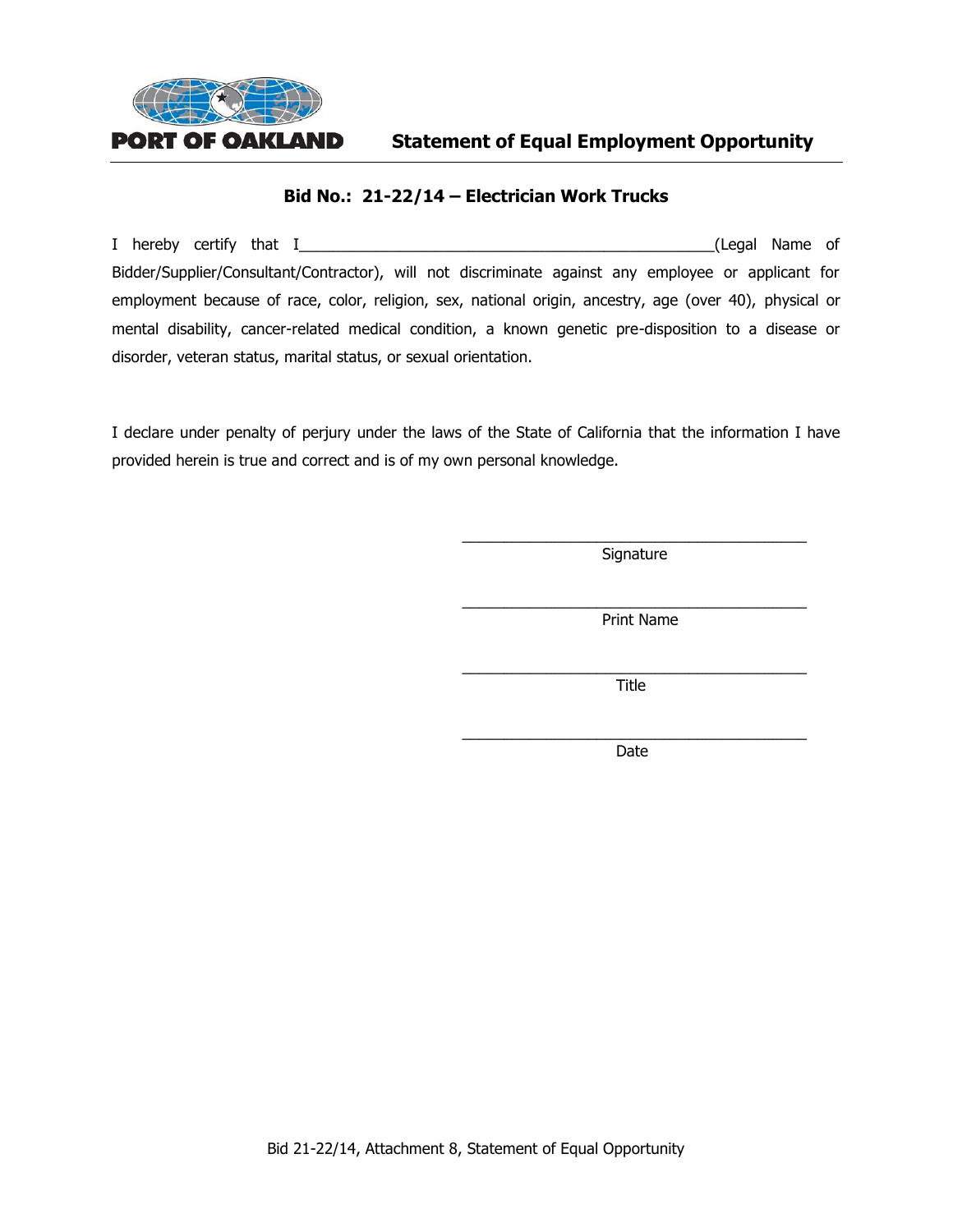

# **Bid No.: 21-22/14 – Electrician Work Trucks**

The Port of Oakland (referred to herein as "Buyer") is soliciting competitive bids to purchase five (5) Electrician Work Trucks for our Vehicle and Equipment Services Department. The Port will only purchase **new** work trucks; therefore, refurbished or used are not acceptable. The work trucks shall be delivered completely assembled, serviced and ready to operate. All bidders must submit all manufacturer specifications, warranties, and other relevant information with their bid.

The Port has standardized on specific chassis and utility body configuration and will NOT accept approved equivalents. The bidder shall confirm to have sourced Electrician Work Trucks submitted in this offer from Manufacturer or through Manufacturer Authorized Channels only, in accordance with all applicable laws and policies at the time of purchase. In the event the products have been acquired from unauthorized channels, the Port of Oakland further reserves the right to return all work trucks for a full refund.

# **A. Required Number of Electrician Work Trucks with Knaphiede KUV Body:**

QUANTITY REQUIRED: Five (5) Electrician Work Trucks

### **B. Required Chassis Specification:**

# **I. 2021 or Newer Chevrolet Express Cutaway 3500 159-inch Wheelbase**

|              | a) Year and Model:<br>b) Color: | 2021 or Newer<br>Summit White                             |
|--------------|---------------------------------|-----------------------------------------------------------|
|              | c) Configuration:               | Express Cutaway 3500                                      |
|              | d) Wheelbase Option:            | 159-inch Wheelbase                                        |
|              | e) Alternator:                  | 150 Amp Alternator                                        |
| f)           | Engine:                         | 6.6L V8 Gas Engine (California Emissions)                 |
|              | q) Transmission:                | Automatic                                                 |
|              | h) Interior Seats/Color:        | Vinyl front bucket seats (Medium Pewter, Vinyl Seat Trim) |
| i).          | Others:                         | Equipped with Keyless entry                               |
|              |                                 | Equipped power door/windows                               |
|              |                                 | Equipped with AM/FM Stereo with MP3 player with USB Port  |
| $\mathbf{j}$ | <b>Required Options:</b>        | Dual Rear Wheels                                          |
|              |                                 | <b>Black Rubberized-Vinyl Floor Covering</b>              |
|              |                                 | 2000-watt inverter rear mounted                           |
|              |                                 | Heavy Duty 770 cold-cranking amps Isolated second Heavy-  |
|              |                                 | Duty Battery                                              |
|              |                                 |                                                           |

Please visit<https://www.chevrolet.com/> to view all standard chassis features of the vehicle. If bidding an equivalent vehicle/product, the following configuration listed above must be satisfied in order for your bid to be considered. Please state proposed equivalent on the Bid Form (or attach a separate sheet explaining the differences) and submit a complete specification sheet.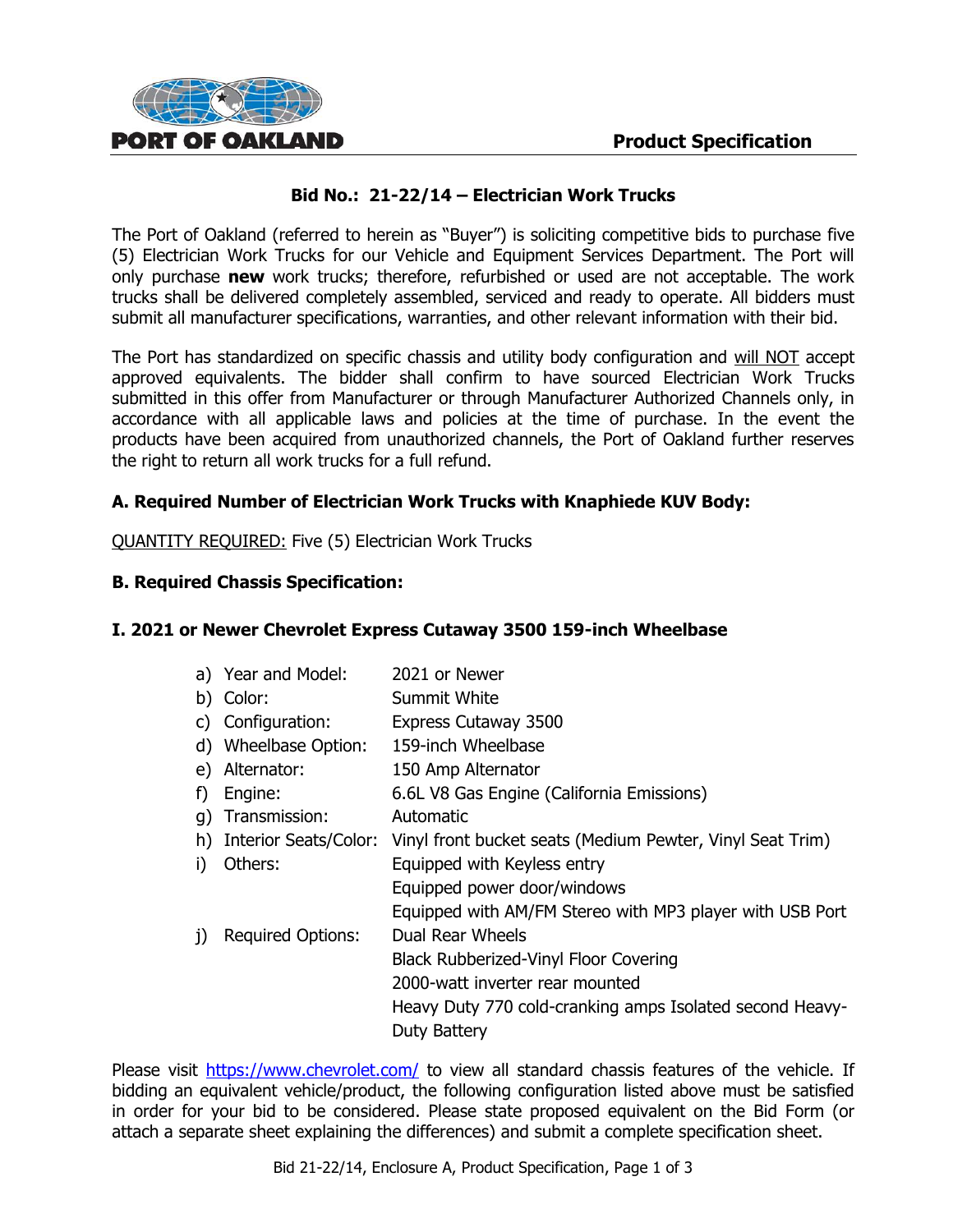# **II. Required Knaphiede KUV Utility Add-On Body Configuration:**

- a) Knaphiede KUV Utility Body Extra Tall and Extra Wide
- b) Rear Door Windows
- c) Grip-Strut Bumper with receiver hitch and Vise Bracket and Vise
- d) Both 4 pin round and 7 pin round (RV style) trailer connectors
- e) Slide out compartment shelves in two compartments (Drivers Side)
- f) C Tech Drawer Package (Curbside)
- g) Sortimo Organizer (Curbside& Roadside)
- h) Rear Vision Camera
- i) LED Lighting
- j) LED Compartment Lighting (Door Activated Switch)
- k) Power Locks, Power mirrors

# **III. Required Extra Lighting Configuration:**

- a) Beacon Light mounted in the front; top center (Whelen L31HAFC; California Title 13 compliant)
- b) 2 Rear Facing amber warning lights
- c) 2 Front mounted Golight (79004)
- d) 4 Rear mounted Golight (79004)

# **C. Chassis and Configuration of Required Package and Extra Lighting Options:**

As listed above the Electrician Work Truck chassis is configured with a required package and specific Add-On Body options. Bidders are highly advised to carefully review required specifications for the Electrician Work Trucks configuration before submitting a bid

# **D. Delivery Inspection, Keys and Service Manual:**

The unit shall be delivered completely assembled, serviced and ready to operate. Port Staff will inspect the unit for acceptance. The Port will require **two (2) extra** set of keys in addition to the 2 sets that the equipment comes with. In addition, the Port also requires one (1) maintenance manual in either printed form, CD, or thumb drive.

# **E. DMV Registration:**

The successful bidder is responsible for the registration process of the work trucks with the Department of Motor Vehicle (CA exempt plates will be required).

# **F. Warranty and Support Information:**

All bidders must include warranty and support information for the offered unit.